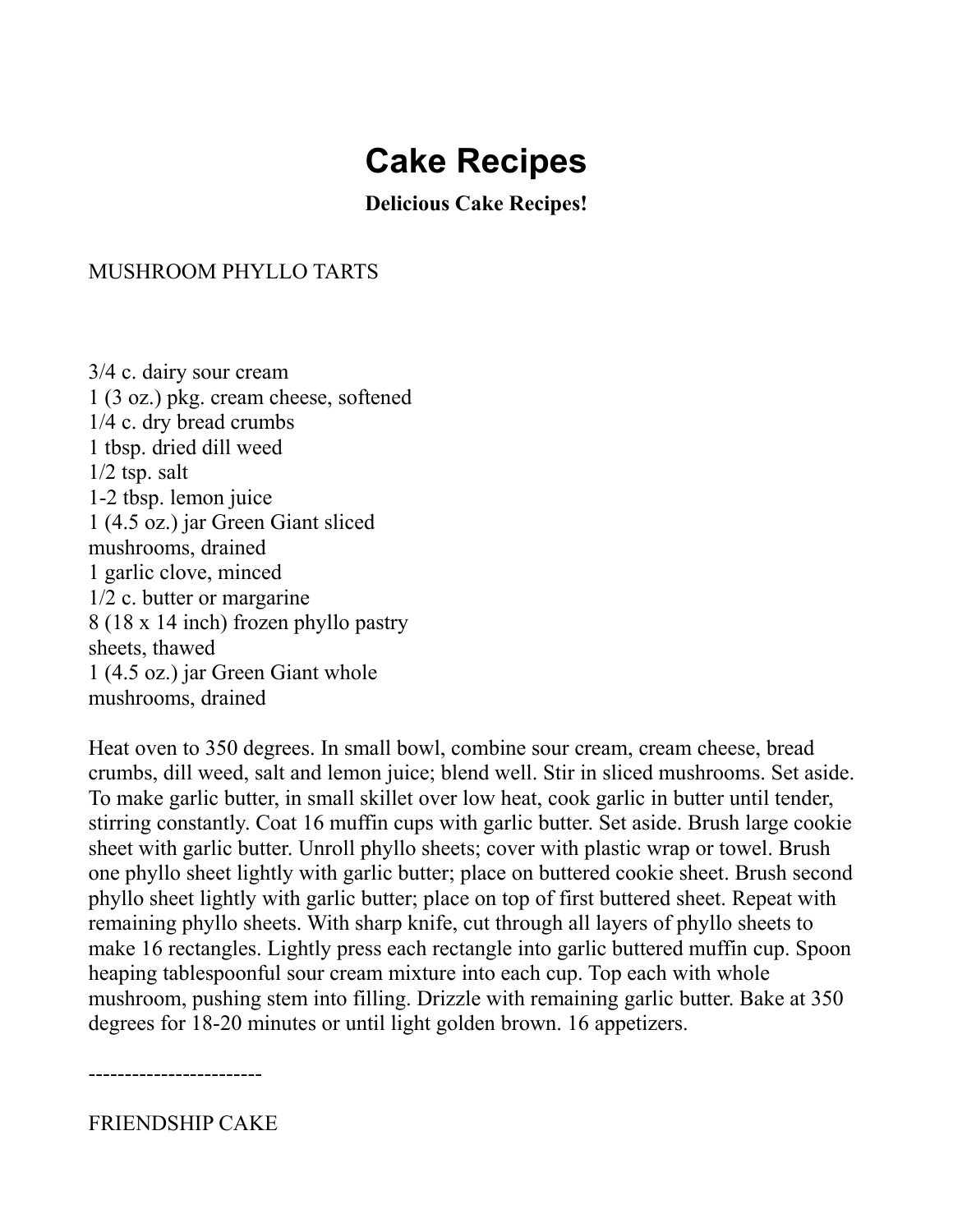1 c. greetings 1/2 c. smiles 1 lg. hug 2/3 c. love 1 tsp. sympathy 2 c. hospitality

Cream greeting and smiles thoroughly. Add hugs separately. Slowly stir in love. Sift sympathy and hospitality and fold in carefully. Bake in warm heart. Serve often.

------------------------

# SPICY CRAB CAKES

2 lg. eggs 1/2 lb. fresh lump crabmeat 1 c. ricotta cheese 1 c. (4 oz.) shredded Monterey Jack cheese with jalapenos 3 tbsp. snipped chives 3/4 c. fine seasoned dry bread crumbs 1/4 c. salad oil 1 (7 oz.) jar roasted red peppers, drained 1/3 c. mayonnaise

In medium bowl, whisk eggs until blended. Stir in crab, cheeses, chives and 1/4 cup bread crumbs. Form heaping tablespoonfuls of crab mixture into 1/4 inch thick cakes; on sheet of waxed paper, coat cakes with remaining bread crumbs. Preheat oven to 325 degrees. Line baking sheet with paper towels. In large skillet, heat oil over medium-high heat. In hot oil, fry crab cakes, a few at a time, until golden on both sides, about 3 minutes in all. As cakes cook, remove from pan, drain on prepared baking sheet and keep warm in oven. In food processor, process red peppers with mayonnaise until smooth. Serve with crab cakes. 12 servings.

------------------------ CAKE DOUGHNUTS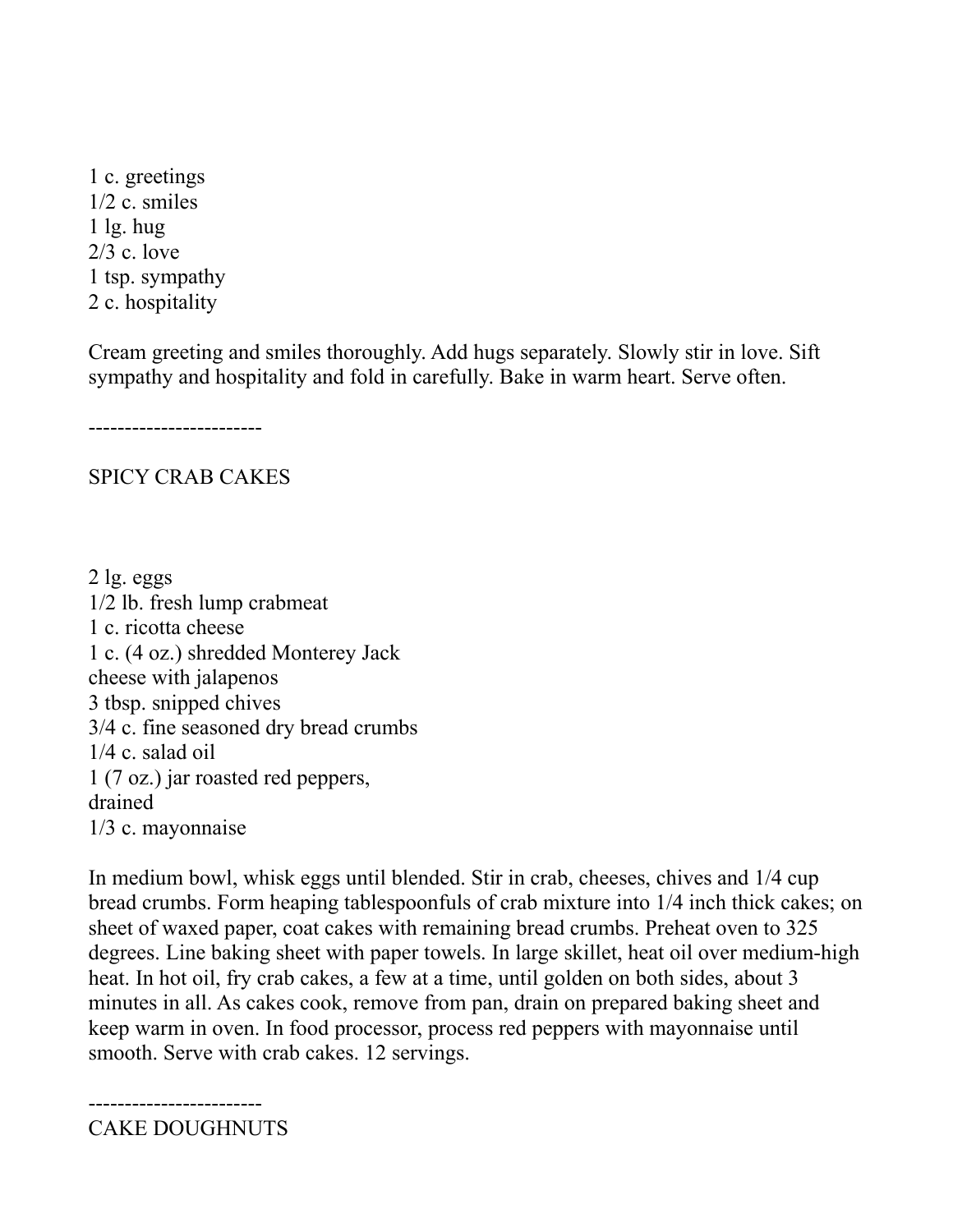2 eggs, beaten 1 c. sugar 1 c. buttermilk 1/3 c. oil  $1/2$  tsp. salt 1 tsp. soda 1 tsp. baking powder 1 tsp. nutmeg 3 to 3 1/2 c. flour

Mix and leave in refrigerator overnight (makes easier to handle). Roll dough out and cut doughnuts with a cutter. Place in very hot oil. Turn doughnuts as soon as they surface. With hot oil, need to be watched so they won't burn.

------------------------

GRANDMA'S FRY CAKES

1 1/2 c. sugar 3 eggs 3 tbsp. melted butter 1 c. buttermilk 1 tsp. salt 1/4 tsp. nutmeg 1/4 tsp. ginger 1 tsp. soda 1 tsp. baking powder 4 c. flour, sifted 1 tsp. vanilla

Beat eggs, add sugar, melted butter, vanilla and buttermilk. Add dry ingredients, mix well. Cover. Store in refrigerator overnight. Roll dough about 1/2 inch thick, cut out. Fry in hot lard or shortening until brown. Makes 3 dozen.

------------------------

BAKED PANCAKES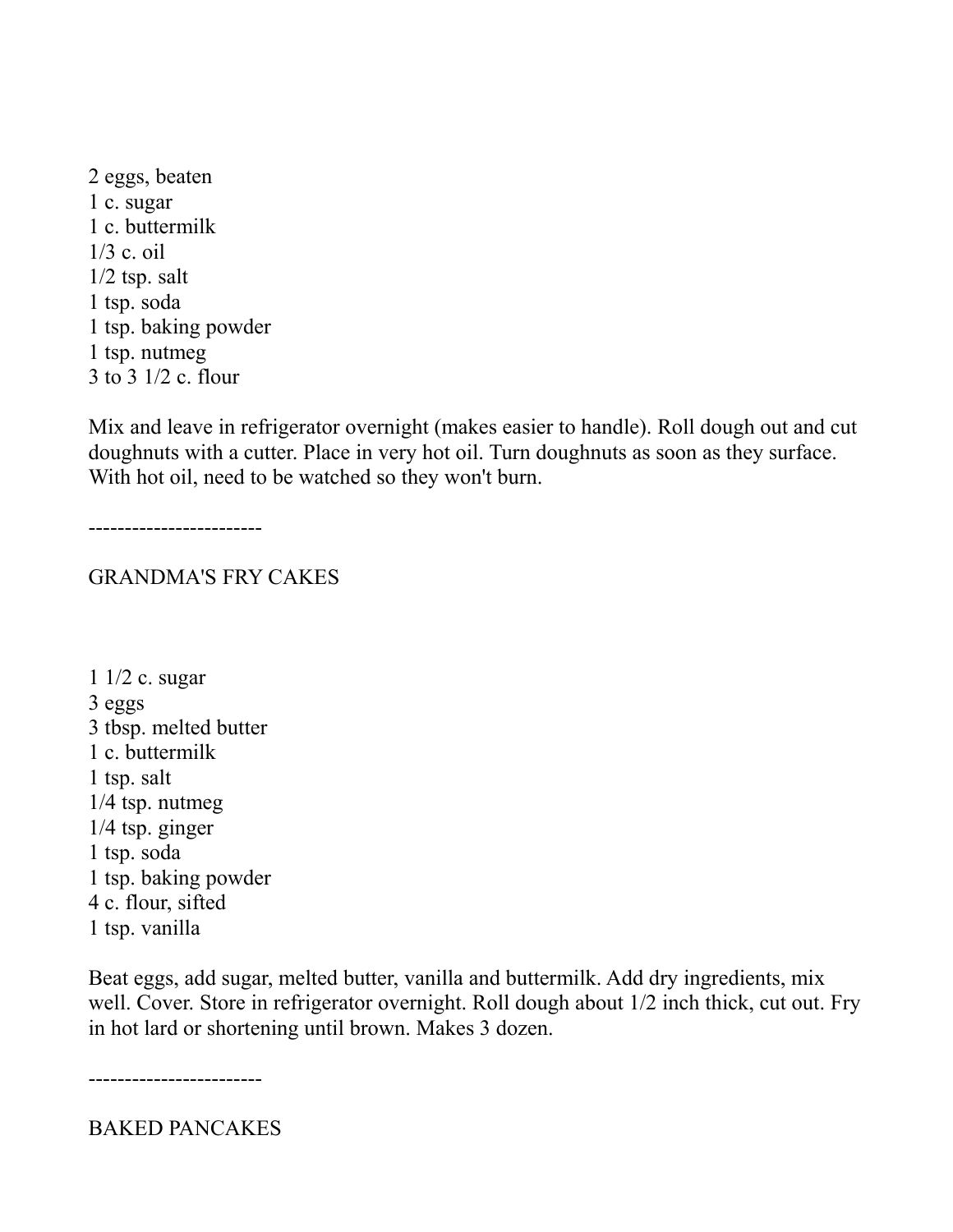1/4 c. margarine or butter 1/4 c. brown sugar 1/3 c. pancake or maple syrup

Mix these together in pan over low heat until butter is melted. Pour into a 9-inch round cake pan or pie pan. Pancake mix for about 10 pancakes. 4-6 servings. Mix as directed on package. Spoon batter over syrup mixture. Bake at 375 degrees for about 20 minutes or until top springs back when touched. Invert onto serving plate. A favorite breakfast for when the kids have a "sleep-over."

------------------------

APPLE PANCAKES

2 tbsp. butter 3 tbsp. sugar 1/2 tsp. cinnamon 1/2 tsp. baking powder  $1/2$  c. milk  $1$  egg 1 tsp. salad oil 1 apple, pared and sliced 1/2 c. pancake mix

Melt butter, combine apple, sugar, and cinnamon, heat together until bubbly. Combine pancake mix, 1 tablespoon sugar, baking powder, egg, milk, and oil. Pour this mixture over the apple mixture. Bake at 400 degrees for 12 minutes. Serve with powdered sugar or syrup.

------------------------

CRESCENT CHOCOLATE CHIP CHEESE CAKE

2 pkgs. crescent rolls 2 (8 oz.) pkgs. cream cheese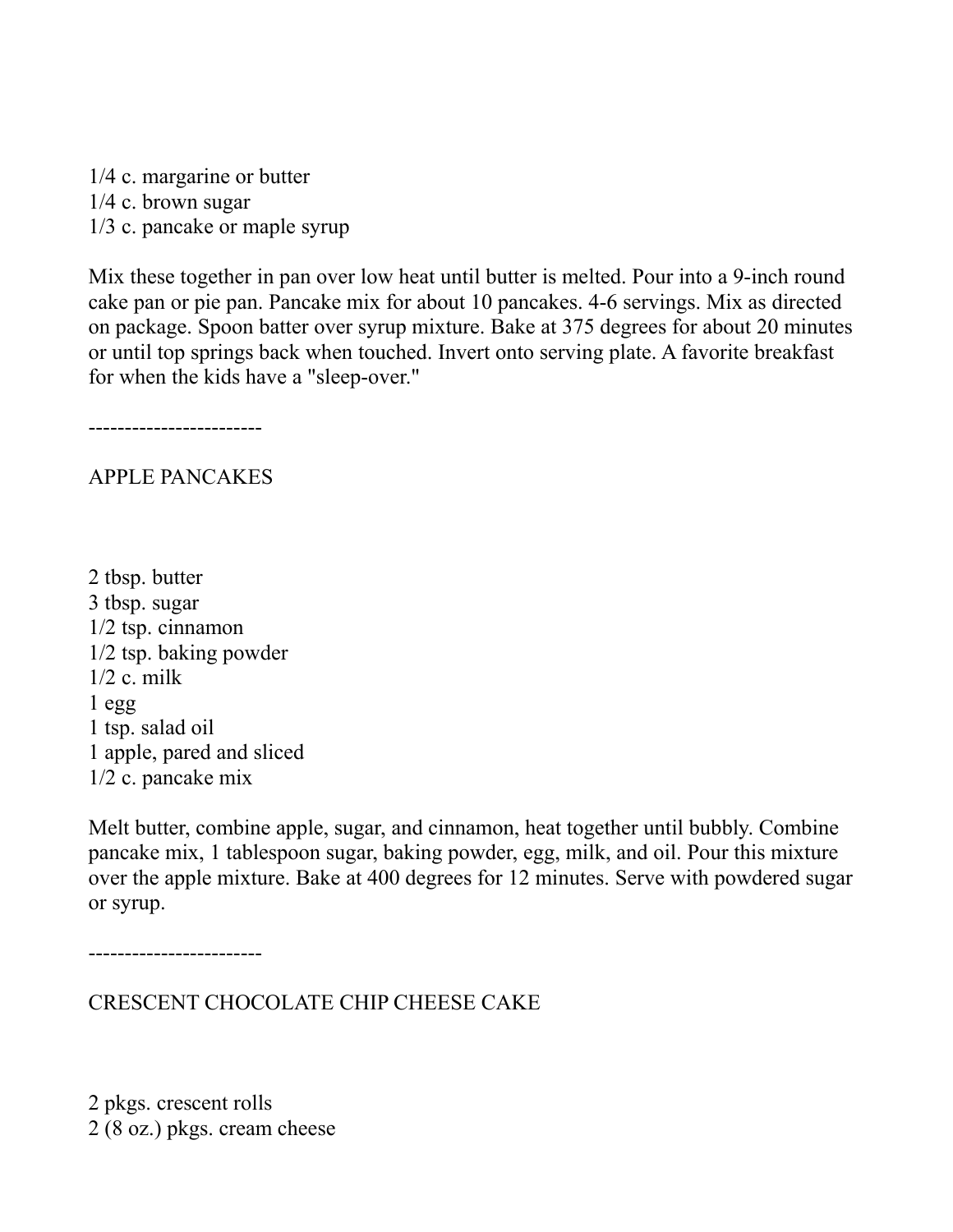$1/2$  to  $3/4$  c. sugar 1 egg yolk 1 tsp. vanilla 1 bag milk chocolate chips (reserve  $1/2$  c. chips)

Line a 9 x 13 inch pan with 1 package of crescent rolls, press to seal. Mix cream cheese, sugar, egg yolk, and vanilla until creamy. Add the chocolate chips less the reserved chips. Spread on the filling to 1/4 inch from the edges. Top with second package of crescent rolls. Pinch the edges together. Bake at 350 degrees for 25 to 30 minutes, until golden brown. Remove, frost immediately while hot. Melt reserved chips in microwave and drizzle on iced cheese cake. --FROSTING:--

1 c. powdered sugar 1 tsp. vanilla 1 tbsp. warm milk

Mix together. Frost baked cheese cake. Refrigerate when cool. Makes 24 to 36 squares. Cheryl Wood

------------------------

DIRT CAKE

1 lg. bag Oreo cookies 1/2 stick butter or margarine 1 (8 oz.) pkg. cream cheese 2 lg. boxes of vanilla instant pudding 2 c. milk 1 (8 oz.) container Cool Whip 8 inch flower pot Artificial flower (if you desire)

Crush in blender, or food processor, 1 large bag of Oreo cookies, set aside. Cream together: 1/2 stick butter or margarine 1 (8 oz.) pkg. cream cheese

In large bowl, mix 2 large boxes of vanilla instant pudding (add amount of milk according to package of pudding). Add cream cheese mixture and 8 ounces of Cool Whip. Beat together until mixed. In an 8 inch flower pot, layer the cookie mixture, then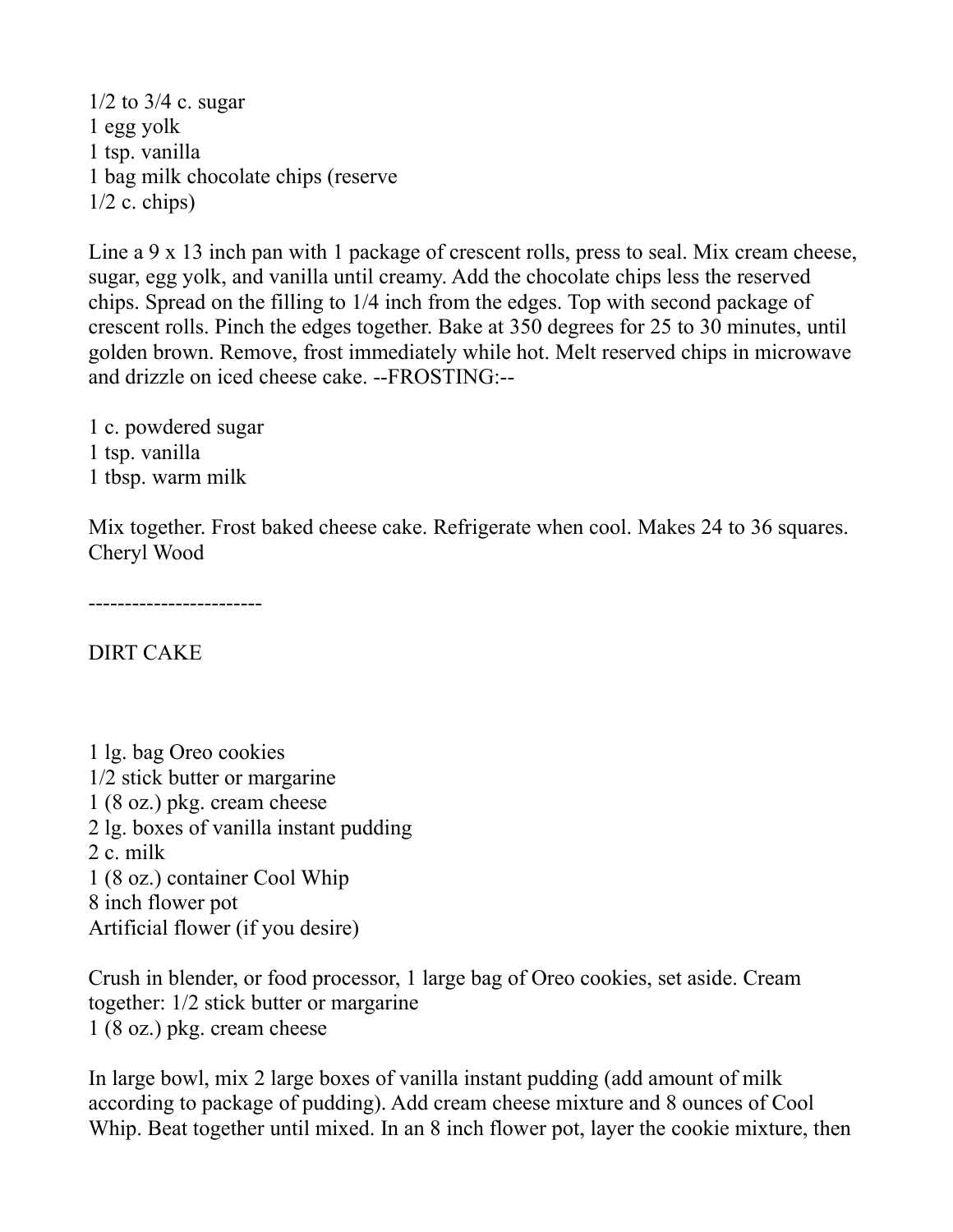the pudding mixture, then the cookie mixture, and so on. End up with the cookie mixture (this looks like dirt). Add an artificial flower in top.

------------------------

DIRT CAKE

Need a planter, put lid in bottom of planter to keep cake from dripping out. Use planter only for this dessert. 1 (12 oz.) container Cool Whip 1 lg. pkg. Oreo cookies 4 tbsp. butter 1 (8 oz.) pkg. cream cheese 1 c. powdered sugar 3 1/2 c. milk 2 pkgs. French vanilla pudding (instant) (I found pudding at Krogers)

Crush cookies, cream and all cookies together and set aside. Cream together 4 tablespoons butter, one 8 ounce package of cream cheese and 1 cup of powdered sugar. Mix in 3 1/2 cups of milk, 2 packages of French vanilla pudding and 12 ounce Cool Whip. Lay one layer of crumbs over top of lid you placed in bottom of planter and then a layer of cream mixture and repeat and make sure your last layer is cookie crumbs. Put in refrigerator overnight. Before serving have a special artificial flower you insert in middle of cake. Looks like a flower arrangement but only its to eat.

------------------------

MINI CHEESECAKES

12 vanilla wafers 2 (8 oz.) pkgs. cream cheese, softened  $1/2$  c. sugar 1 tsp. vanilla 2 eggs

Line muffin tin with foil cupcake liners. Place 1 vanilla wafer in each liner. Mix cream cheese, vanilla and sugar on medium speed until well blended. Add eggs and mix well.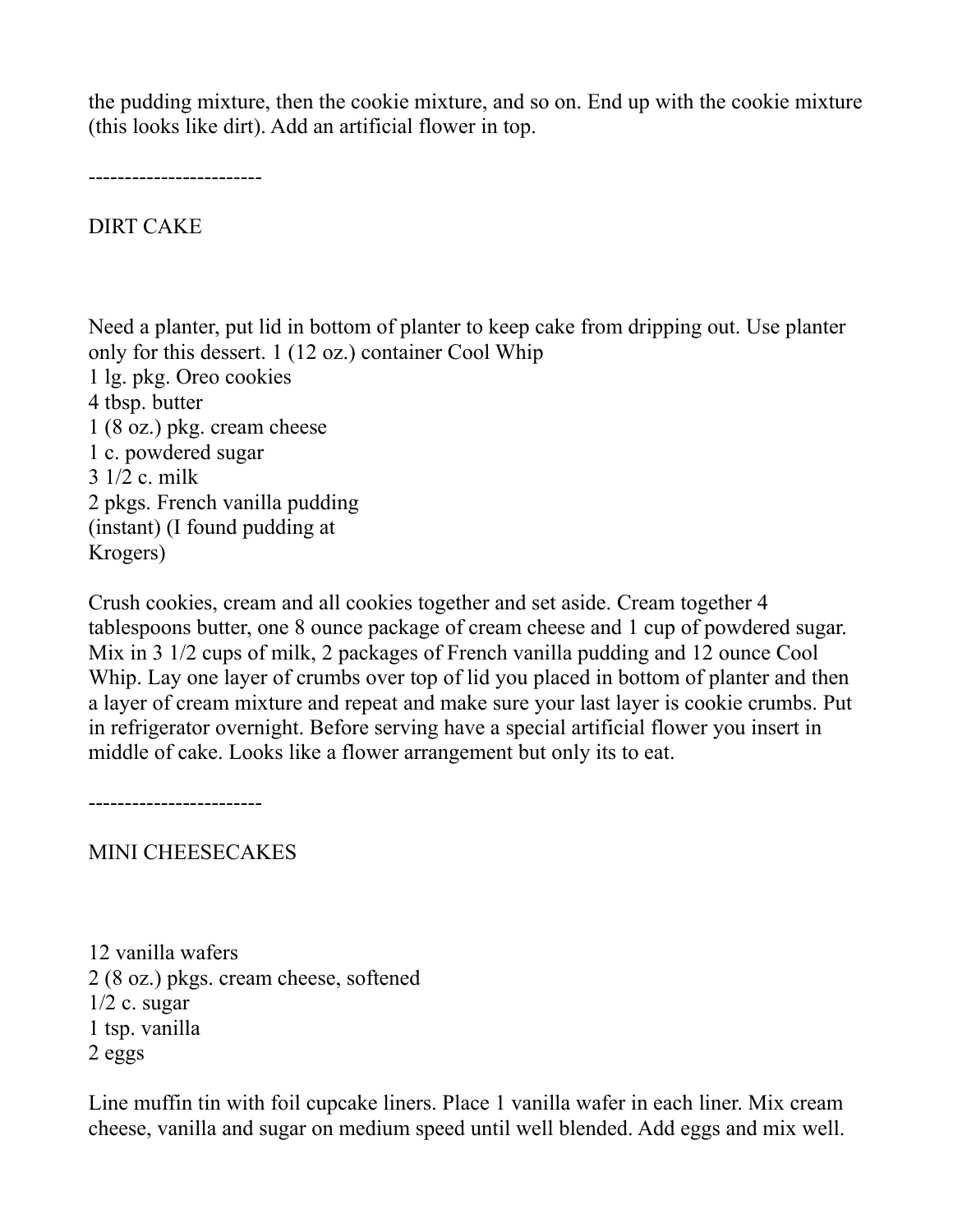Pour over wafers, filling each one almost full. Bake 25 minutes at 325 degrees. Remove from muffin pan when cool. Chill. Top with fruit, preserves, nuts or chocolate. These are quick and easy and can be cooled quickly in freezer.

------------------------

PEANUT BUTTER CAKE

1/3 c. shortening 1 c. brown sugar 1/2 c. peanut butter 2 eggs 1/2 c. brown sugar 1 c. milk 1 tsp. vanilla 2 c. flour  $1/2$  tsp. salt 2 1/2 tsp. baking powder

Prepare pans. Cream shortening. Add slowly and beat in 1 cup brown sugar and peanut butter. In another bowl, beat together 2 eggs and 1/2 cup brown sugar. Add this to the first mixture and beat well. Sift together flour, salt and powder. Add dry ingredients alternately to first mixture with 1 cup milk with vanilla. Pour mixture into pans and bake at once until firm in center. Bake at 350 degrees for 30 minutes.

------------------------

HEAVENLY CHEESE CAKE

2 c. fine crumbs 1/3 c. plus 1 tbsp. butter 1/4 c. sugar 2 (8 oz.) pkgs. cream cheese 5 eggs 1 c. sugar 1 1/2 tsp. vanilla 1/2 pt. sour cream 6 tbsp. sugar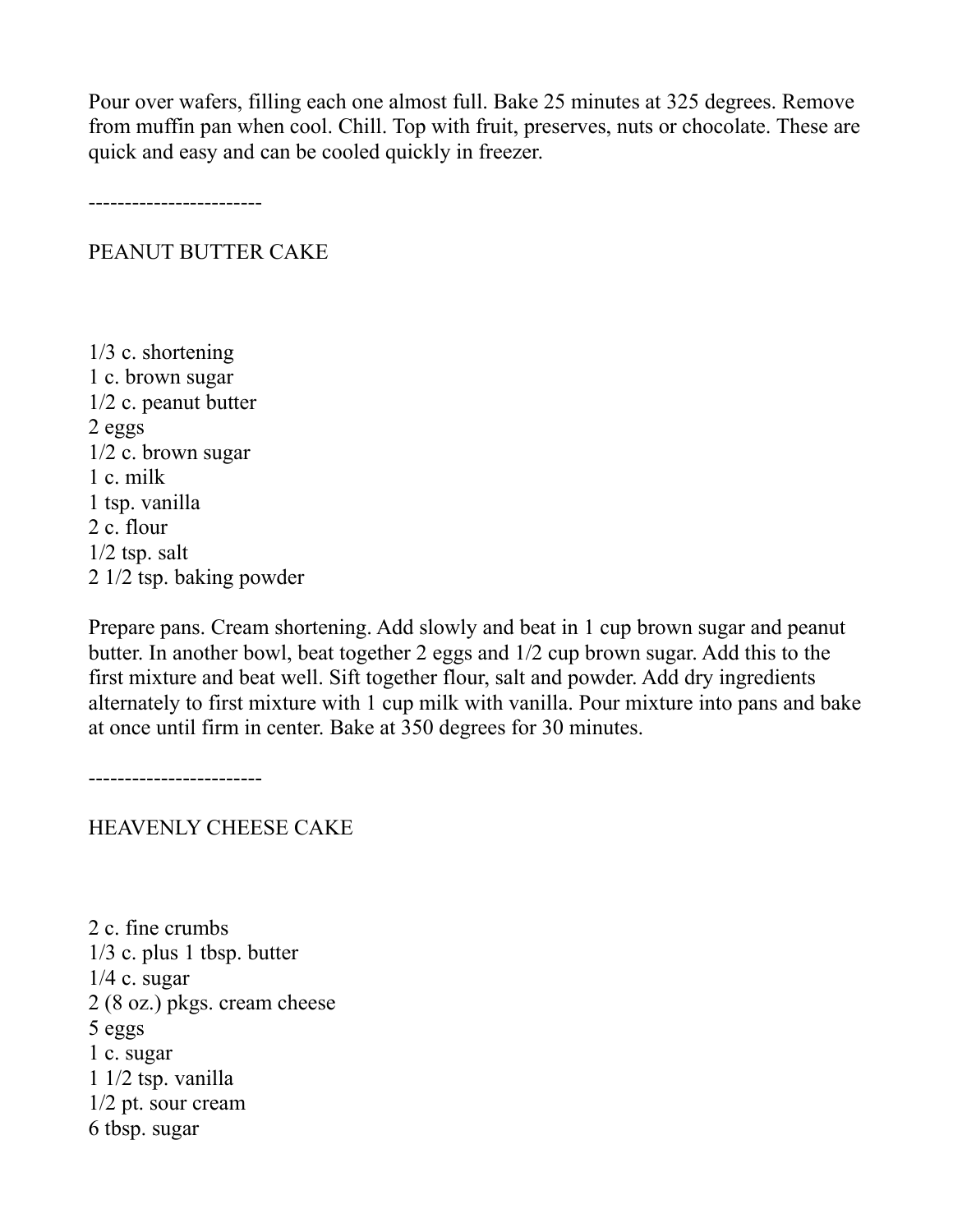## 1 1/2 tsp. vanilla

Combine "crumbs" (graham cracker or cookies), butter and 1/4 cup sugar. Pack into bottom of springform pan. Bake at 300 degrees for 10 minutes. Gently mix cream cheese and eggs. Beat after adding eggs individually. Slowly add 1 cup sugar and vanilla. Pour into pan. Bake 60 minutes. Allow to cool for 10 minutes. Then combine sour cream, 6 tablespoons sugar and 1 1/2 teaspoons vanilla. Top with mixture. Bake at 300 degrees for 15 minutes longer. Allow to cool slowly at room temperature and then refrigerate. Remove springform pan sides. Enjoy!

------------------------

GRANDMA'S POUND CAKE

4 eggs 2 c. sugar 1 c. margarine 3 c. flour 1/2 tsp. soda 1 1/2 tsp. baking powder 1 tsp. vanilla 1 tsp. lemon extract 1 c. sour milk or buttermilk

Mix all together and bake at 325 degrees for 60 minutes or until done.

------------------------

RHUBARB TORTE

4 c. rhubarb 3/4 c. sugar 1 (3 oz.) pkg. strawberry Jello 1 yellow or white cake mix

Cut rhubarb into small pieces. Put rhubarb in bottom of pan. Evenly spread the sugar over the rhubarb. Spread Jello over the top of the sugar. Melt 1/3 cup butter, drizzle over cake mix: 1 cup water, pour over cake mix and bake for 1 hour at 350 degrees.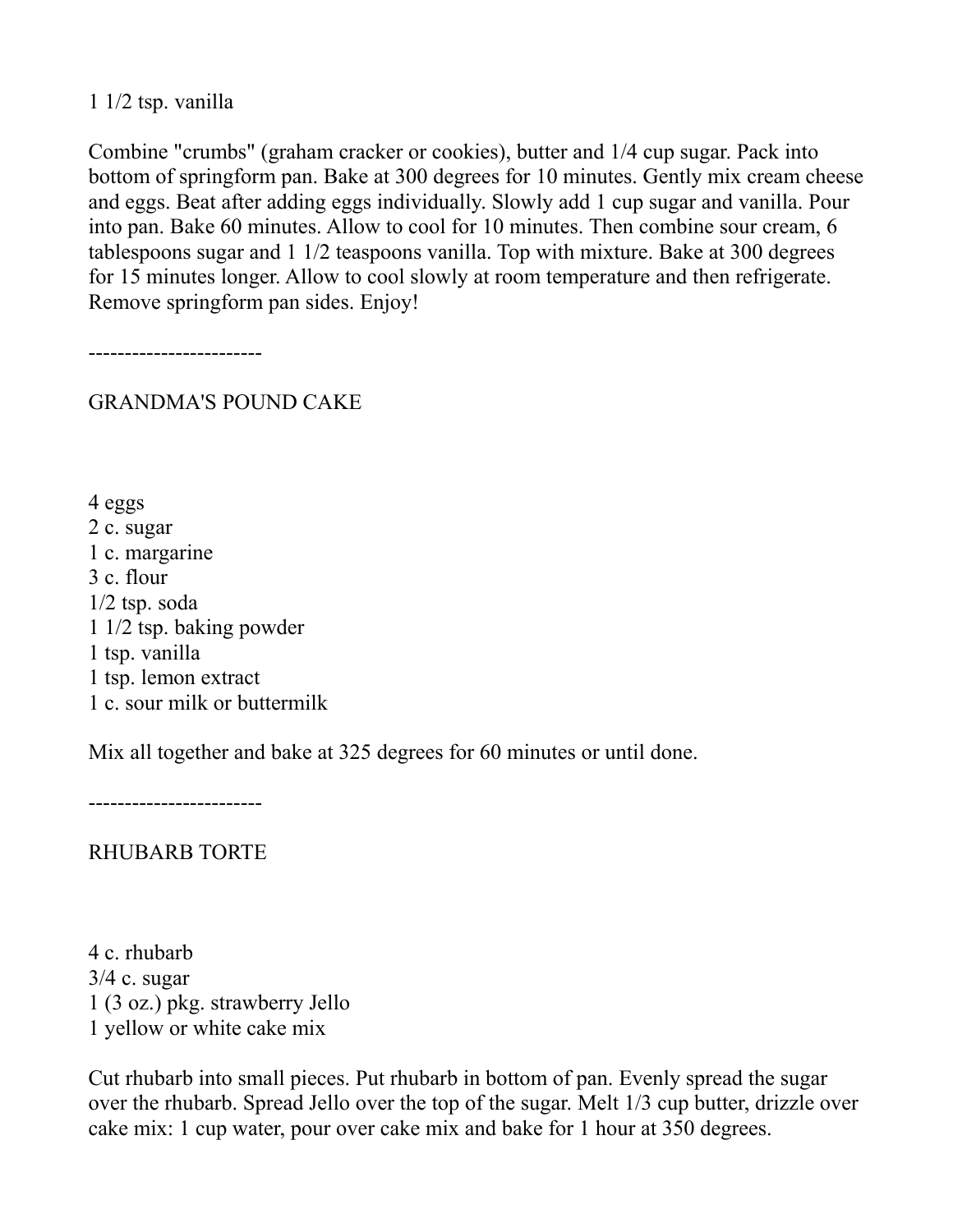------------------------

## **CAKE**

1 c. coconut 1 c. pecans 1 German chocolate cake mix 1 lg. pkg. cream cheese 1 stick oleo 1 box powdered sugar

In bottom of 8 x 12 inch pan, spray real good with Baker's Joy. Will not stick if you use this. Spread the coconut in pan, then pecans on coconut. Mix cake by directions on the package and spread over pecans. Mix cream cheese, oleo, and sugar; mix until smooth and creamy. Add this over cake mix as best you can, it will be stiff. Bake at 350 degrees until tests done. But do not overcook. This is rich and delicious.

------------------------

TWINKIE CAKE

1 (9 x 13) inch chocolate cake 5 tbsp. flour 1 c. milk 1 c. sugar  $1/2$  tsp. salt 1/2 c. vegetable shortening 1 tsp. vanilla

Bake cake and cool. Mix flour and milk. Cook over low heat until thick, remove from heat and cool. Place shortening, butter, salt and vanilla in mixing bowl and mix. Add cooled flour and milk mixture and beat at high speed until filling is like whipped cream. Cut cooled cake in half lengthwise and put on filling. Place top back on and frost with favorite icing.

------------------------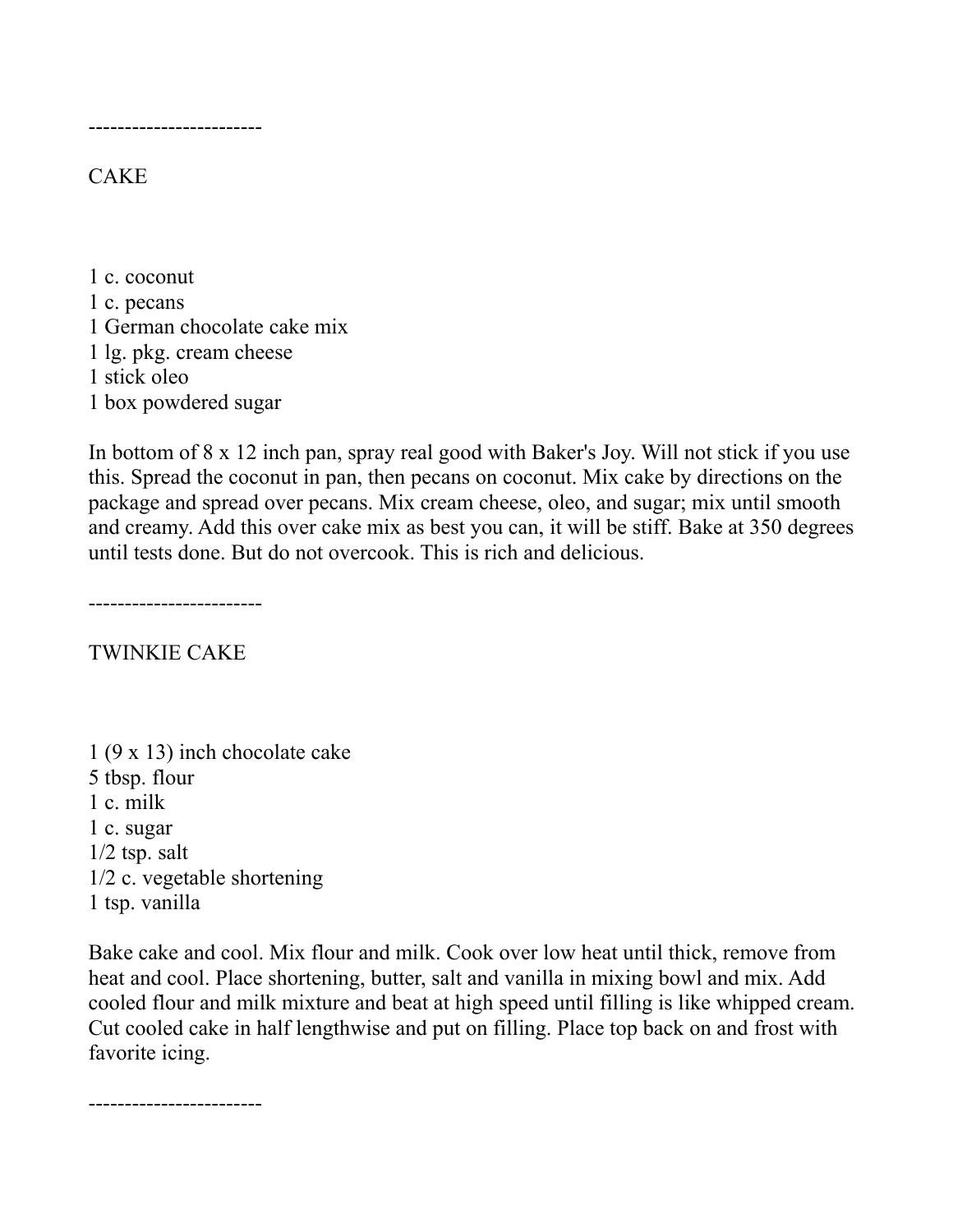# WACKY CAKE WITH WHIPPED CREAM ICING

3 c. flour, sifted 2 c. sugar 6 tbsp. cocoa 2 tsp. soda 1 tsp. salt 2/3 c. oil 2 tbsp. vinegar 2 tsp. vanilla 2 c. cold water

Mix well and bake at 350 degrees for 45 minutes. --ICING:--

1 c. milk 2 tbsp. flour

Cook and let cool. 1/2 c. granulated sugar 1/2 c. Crisco 1/4 lb. butter 1 tsp. vanilla

Beat on high speed. Add flour and milk and beat until creamy.

------------------------

HUMMINGBIRD CAKE

3 c. flour 2 c. sugar 1 tsp. baking soda 1 tsp. salt 2 c. bananas, chopped 1 c. nuts, chopped 1 tsp. cinnamon 1 1/2 c. Crisco oil 3 eggs 1 (8 oz.) can crushed pineapple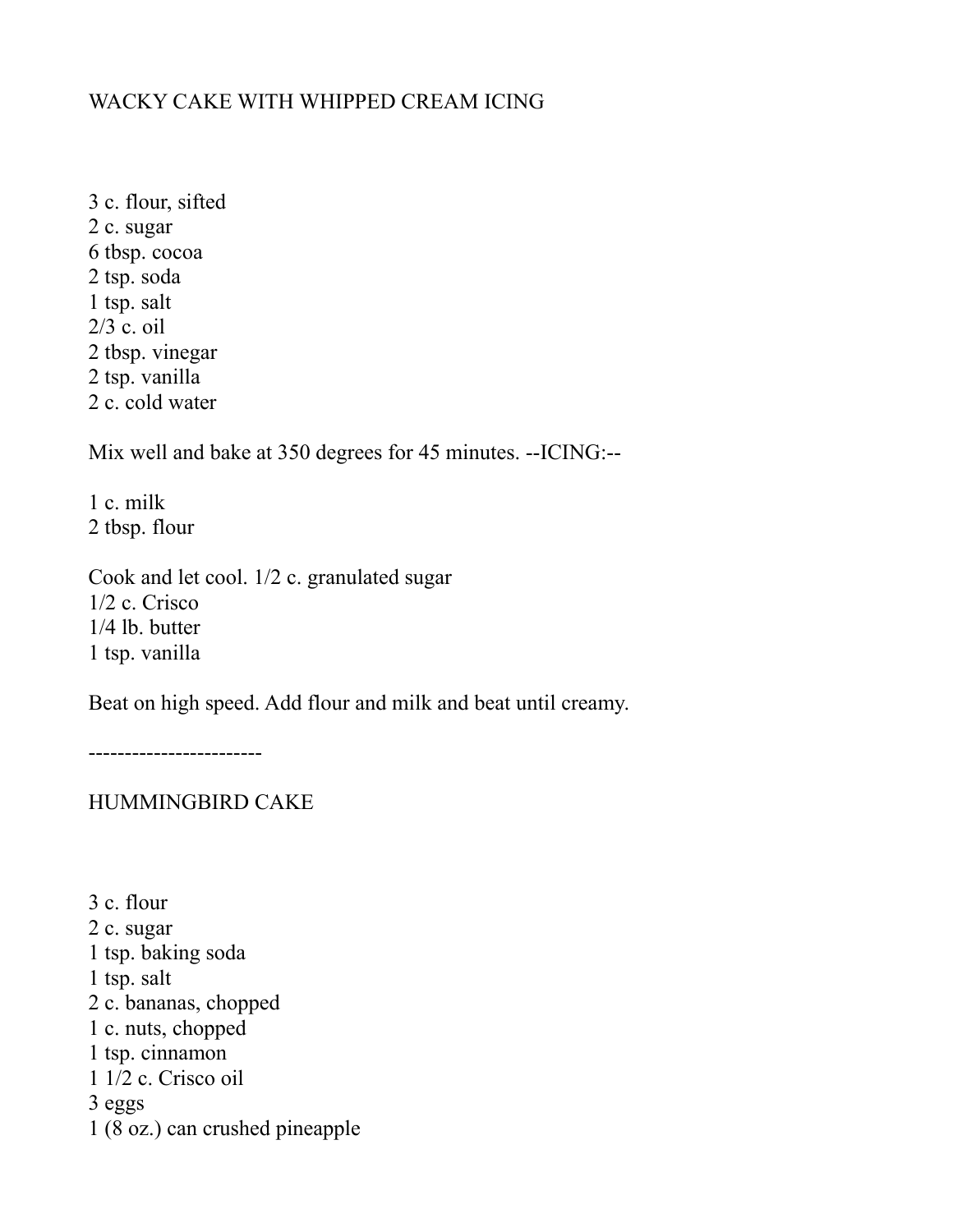(include juice)

Preheat oven to 350 degrees. Grease and flour 10 inch tube pan or bundt pan. In bowl, sift flour, sugar, soda, salt and cinnamon. Add remaining ingredients and stir until mixed. Hand mix only. Bake one hour and 10 minutes. Comes out very moist. Makes a big cake. Very good.

------------------------

MEXICAN FRUIT CAKE

--CAKE:--

2 c. sugar 2 c. flour 2 tsp. baking soda 2 eggs 1 c. pecans, chopped 1/3 c. oil 1 (15 oz.) can crushed pineapple

--ICING:--

1 (8 oz.) cream cheese 2 c. confectioners sugar 1 stick oleo 1 tsp. vanilla

CAKE: Mix all ingredients in large mixing bowl. Stir by hand until completely mixed. Pour into greased and floured 13 x 9 inch baking pan or dish. Bake 40 to 45 minutes in metal pan; 30 to 35 minutes in glass baking dish. ICING: Mix together. Ice when cake is cool. Janice Pearl Curts

------------------------

MINIATURE CHERRY CHEESECAKES

3 (8 oz.) pkgs. cream cheese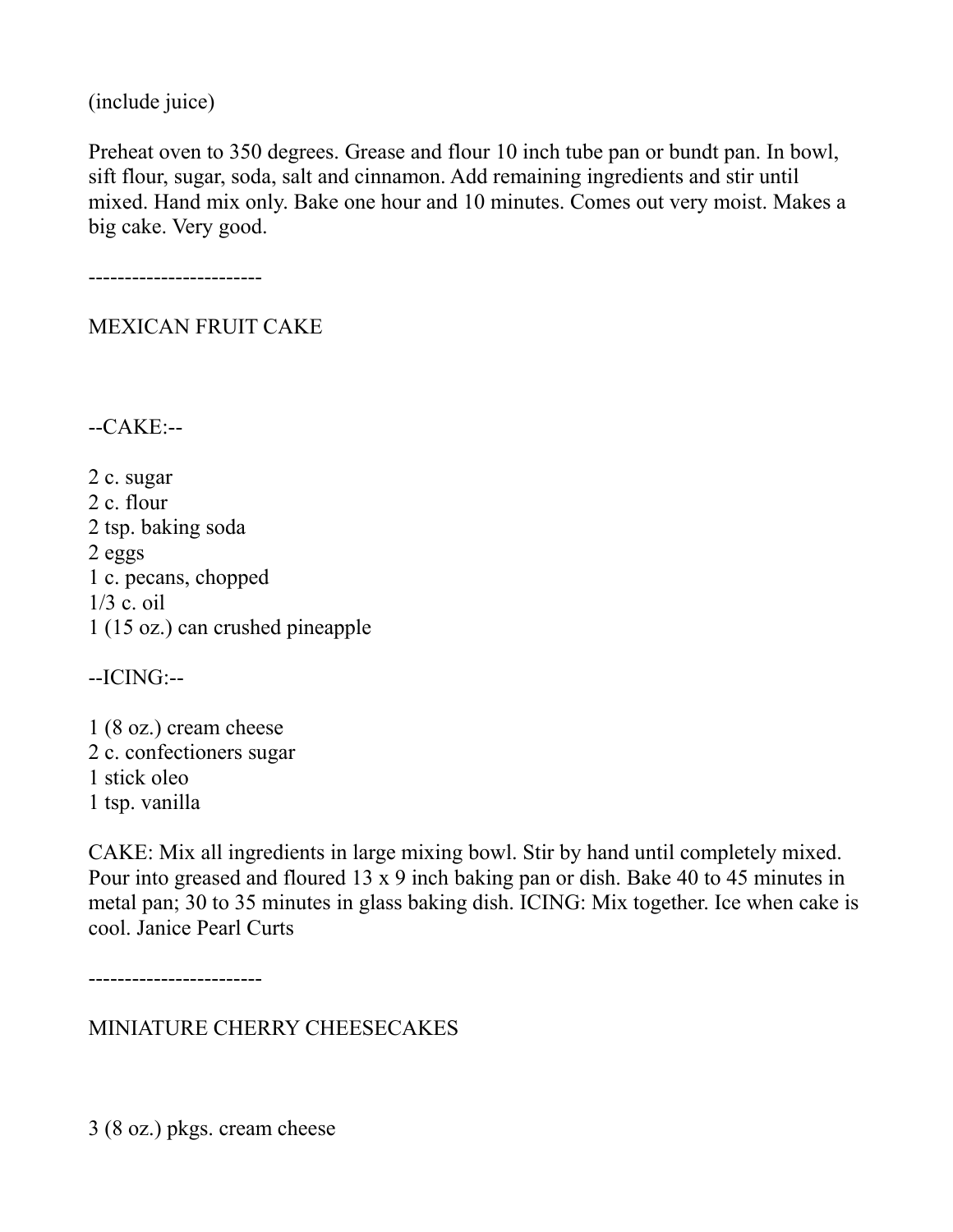1 tsp. vanilla 2/3 c. sugar 3 eggs Vanilla wafers

Mix first flour ingredients together. Crush vanilla wafers and place in tiny tins in a muffin pan. Put cheesecake mixture in tins. Bake at 325 degrees for 15 minutes. Top with can of cherry pie filling. Chill.

------------------------

MOUNTAIN CAKE

6 egg yolks 2 c. sugar 1/2 c. bread crumbs 1 c. ground nuts 3/4 c. farina 1/2 tsp. baking powder 6 egg whites 1 qt. whipped cream

Separate eggs and reserve whites in small bowl. Beat egg yolks, add sugar gradually and beat. Add bread crumbs, nuts, farina, and baking powder one at a time, beating after each addition. Beat egg white stiff and fold into mixture. Bake at 350 degrees for 40 minutes. When cool, crumble into several pieces. Before serving, fold cake into whipped cream. Pile into mountain form and garnish with cherries. This can also be put in a child's sand pain and sprinkled with crushed Oreo cookies. Garnish with a plastic flower and use sand shovel as serving spoon.

------------------------

CHEESE CAKE

1 (3 oz.) pkg. lemon Jello 1 c. boiling water 2 (3 oz.) pkgs. cream cheese 1 c. sugar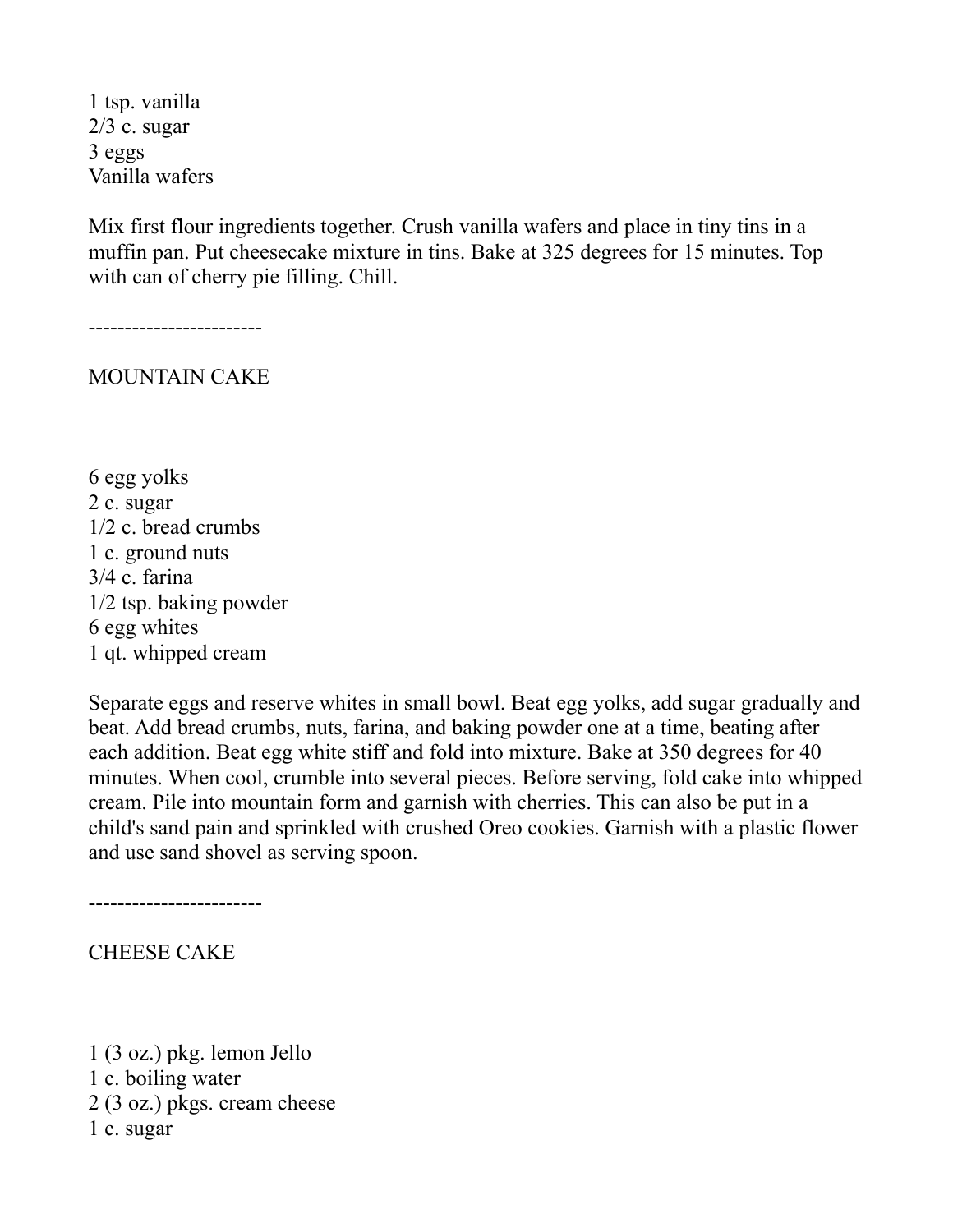2 tsp. vanilla 1 (13 oz.) can evaporated milk, chilled

--GRAHAM CRACKER CRUST:--

22 sqs. graham crackers, crushed 2/3 cube butter, melted  $1/4$  c. sugar

Mix together all crust ingredients. Dissolve Jello mixture and let Jello set slightly. Soften cheese and combine with sugar and vanilla to add to Jello mixture. Whip 1 can chilled evaporated milk, then fold in Jello and cheese mixture. Use 3/4 crust recipe for bottom of a 9 x 13 inch pan and then put Jello-cheese and milk mixture in and sprinkle remaining crumbs on top. Place in refrigerator. Will serve 15. (I put my utensils in the refrigerator awhile so the milk will whip better.)

------------------------

BLACK MAGIC CAKE

2 c. flour 3/4 c. cocoa 2 tsp. baking soda 1 tsp. baking powder 1 c. sour milk 1 tsp. vanilla 2 c. sugar 2 eggs 1 c. black coffee 1 tsp. salt 1/2 c. vegetable oil

Mix all ingredients together thoroughly. Batter will be thin. Bake at 350 degrees for 35 to 40 minutes.

------------------------

CHEESE CAKE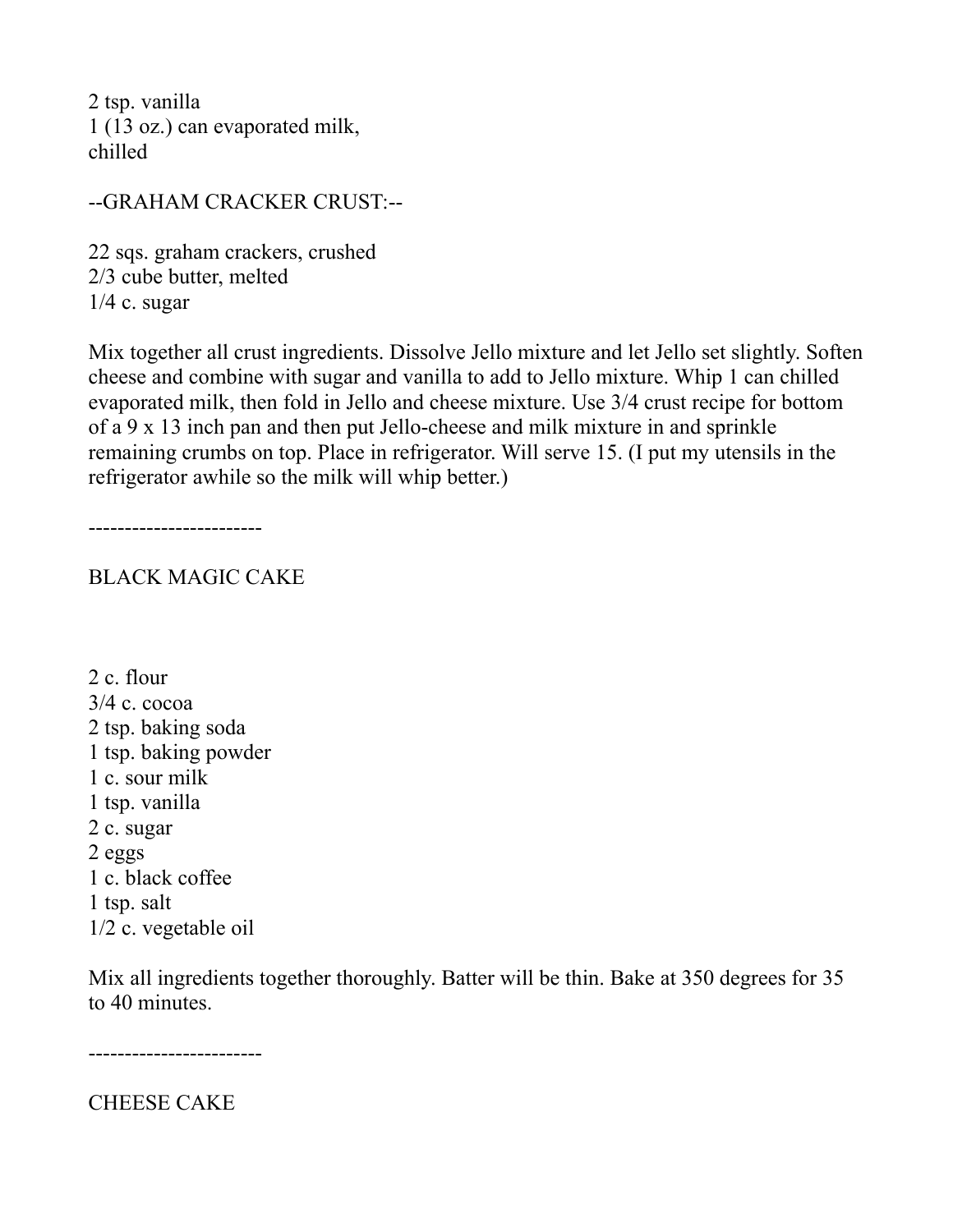1 lb. Philadelphia cream cheese 2 eggs 1 c. granulated sugar 1 pt. sour cream 4 tbsp. sugar 1 tsp. vanilla 20 graham crackers 4 tbsp. sugar 1/4 lb. butter

Prepare graham cracker crust (20 graham crackers, 4 tablespoons sugar and 1/4 pound melted butter) and press into springform pan. Cream 1 pound of cream cheese, 2 eggs and 1 cup sugar. Pour mixture into crust and bake 30 minutes at 350 degrees. Cool 20 minutes. Make top dressing using 1 pint sour cream, 4 tablespoons sugar and 1 teaspoon vanilla. Pour mixture over cooled cake and return to oven for 5 minutes at 500 degrees. After cake cools, refrigerate several hours before serving.

------------------------

EARTHQUAKE CAKE

1 c. pecans, chopped 1 c. coconut 1 German chocolate box cake mix 1 stick margarine 1 (8 oz.) pkg. cream cheese 1 box confectioners sugar

Combine the 1 cup of pecans and 1 cup of coconut and put in the bottom of a 9 x 13 inch baking pan. Mix the German chocolate cake as directed on the box. Pour over the nuts and coconut. Over low heat, melt the margarine and cream cheese. Slowly stir in the entire box of confectioners sugar. Spoon cream cheese mixture over cake mix. Do not spread, just drop over top. Bake cake at 350 degrees for 45 minutes.

------------------------

NEW YORK CHEESE CAKE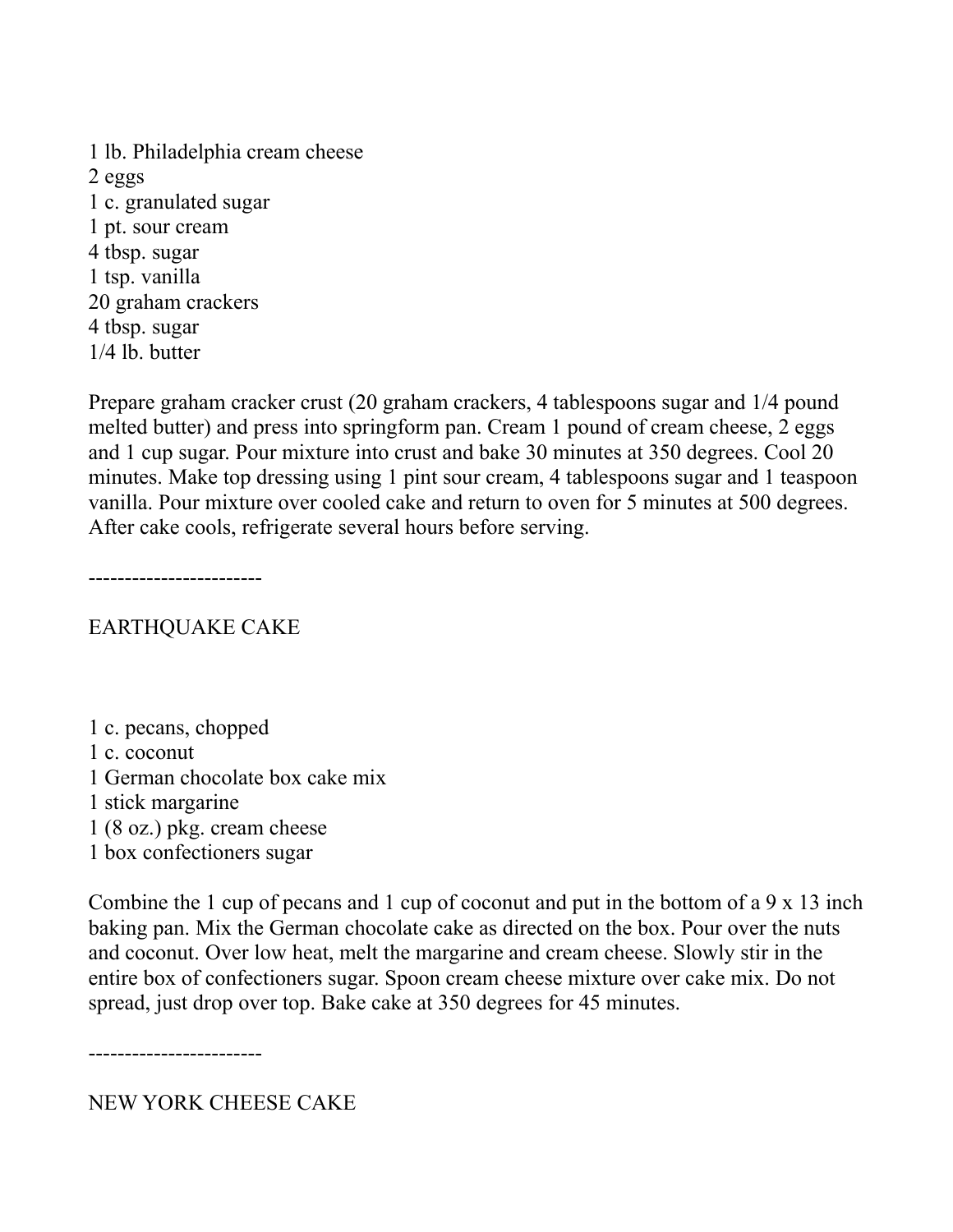--CRUST:--

1/4 c. butter, melted 2 c. graham crackers, crushed, crumbs or chocolate cookie crumbs

--FILLING:--

2 (8 oz.) pkgs. cream cheese  $1(16 \text{ oz.})$  sour cream 1 c. sugar 2 tbsp. almond flavoring 3 eggs

CRUST: Mix butter and crumbs; pat into springform pan. Mix all filling ingredients well, in food processor, blender or with beaters. Pour into crust. Bake at 350 degrees for 1 hour; turn off oven and leave in oven for 1 more hour. Chill. TOPPING SUGGESTIONS: Fruit pie filling or chocolate squares, melted or 1/2 cup sour cream with 2 tablespoons sugar.

------------------------

#### HUMMINGBIRD CAKE

2 c. flour 1 tsp. cinnamon 1 tsp. baking soda 1 c. oil 2 c. sugar 1 tsp. salt (optional) 3 eggs 2 c. bananas, diced 1 (8 oz.) can crushed pineapple with juice

Put all ingredients in bowl. Mix until well blended by hand with a wire whisk or spoon (about 300 strokes). Pour into greased and floured 13 x 9 inch pan. Bake in 350 degree oven for 45 to 60 minutes (test with toothpick). Bake 40 minutes if using 2 (9 inch)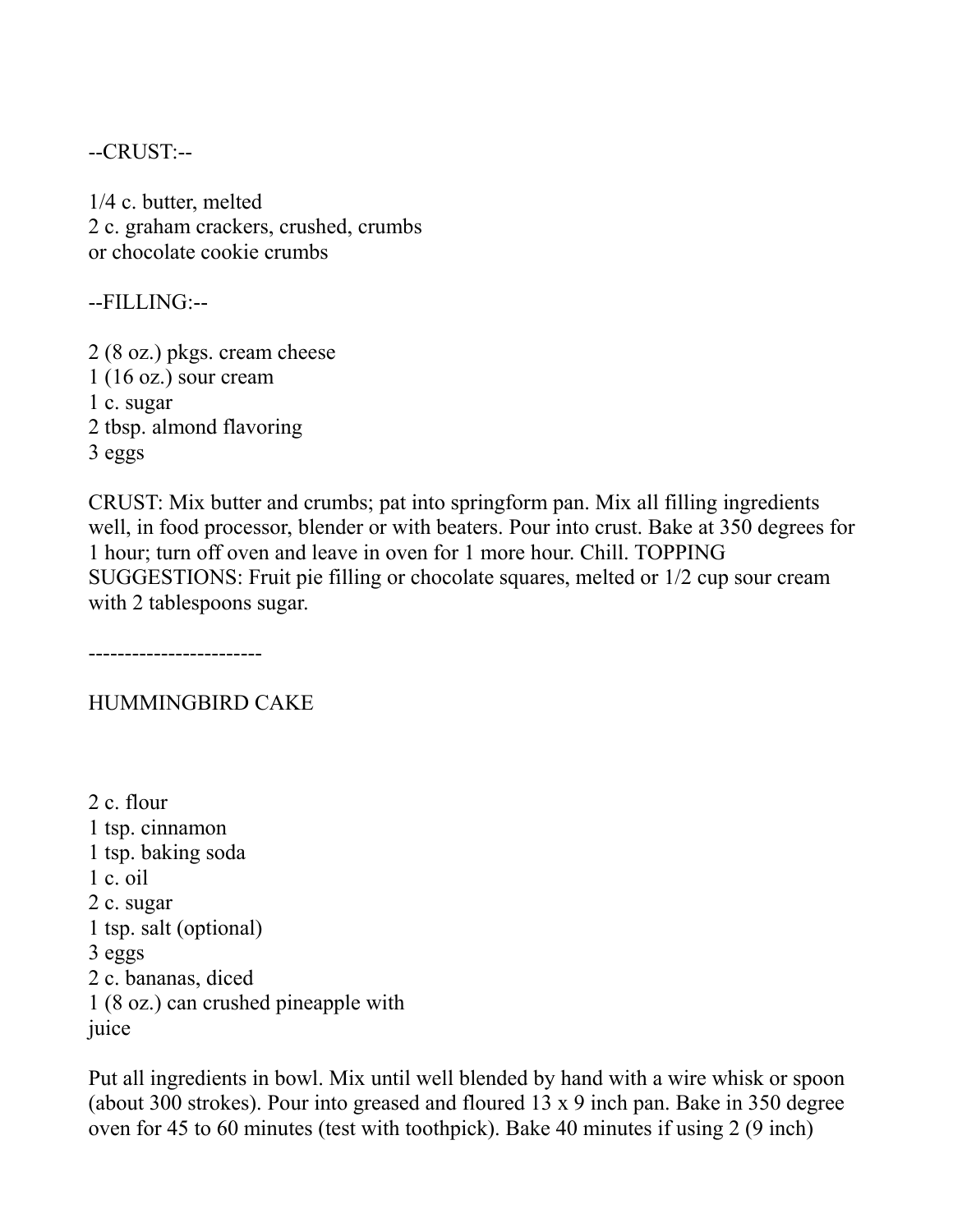#### pans. --CREAM CHEESE FROSTING:--

1 box confectioners sugar 1 stick margarine 1 (8 oz.) pkg. cream cheese 2 tsp. vanilla

Beat together with electric mixer. If too thick, add a little milk. NOTE: Use 1/2 recipe to frost 13 x 9 inch cake. Cream cheeses and margarine should be at room temperature.

------------------------

TOLL HOUSE CUP CAKES

1/2 c. soft butter 6 tbsp. granulated sugar 6 tbsp. brown sugar 1/2 tsp. vanilla 1 egg 1 c. plus 2 tbsp. flour, sifted 1/2 tsp. baking soda 1/2 tsp. salt

--TOPPING:--

1/2 c. brown sugar 1 egg 1 tsp. salt 6 oz. pkg. (1 c.) semi-chocolate chips 1/2 c. walnuts, chopped 1/2 tsp. vanilla

Combine and beat until creamy first four ingredients then beat in egg. Sift together and stir in 1 cup plus 2 tablespoons of flour, baking soda and salt. Spoon by rounded tablespoon (one to a cup) into paper lined 2 inch cupcake cups. Bake at 375 degrees for 10 to 12 minutes. Remove from oven. Top with the following mixture. Combine in bowl: 1/2 c. brown sugar, firmly packed  $1$  egg 1 tsp. salt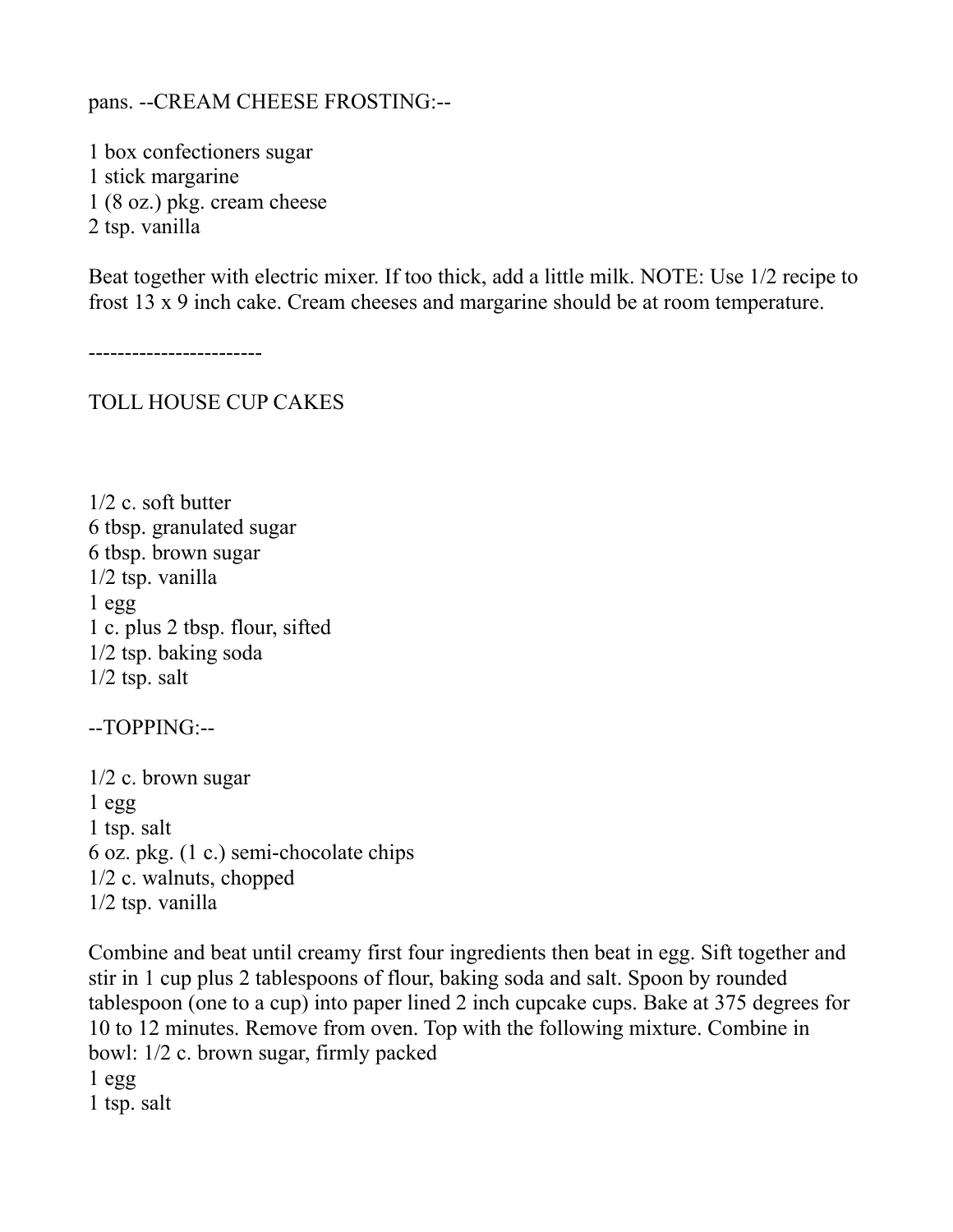Beat until very thick. Stir in chocolate chips, chopped nuts and vanilla. Spoon 1 tablespoon over each cupcake and return to oven (375 degrees) and bake 15 minutes more. Yield 16.

------------------------

#### FRESH APPLE CAKE

1 c. oil 1 1/2 c. sugar 2 eggs 2 1/2 c. flour 1 tsp. salt 1 tsp. baking soda 1 1/2 tsp. cinnamon 1 tsp. baking powder 4 c. apple, finely chopped 1/2 c. coconut 1/2 tsp. vanilla

Beat together oil, sugar, eggs and vanilla. Add apples, and set aside. Sift together flour, salt, baking soda, powder and cinnamon. Add dry ingredients to apple mixture. Mix well. Add coconut. Spread into a greased and floured 9 x 13 inch pan (or two 8 x 8 inch pans). Bake at 350 degrees for 35 to 40 minutes. Cool in pan. For individual cakes. Divide mixture by filling 18 to 24 cupcake/muffin tins 3/4 full. Use paper liners. Bake at 350 degrees for 30 minutes. Mary Miranda

------------------------

GOOD STUFF, MAYNARD! CAKE

1 (20 oz.) can crushed pineapple 8 oz. frozen whipped cream 1 sm. pkg. instant vanilla pudding 1 (16 oz.) frozen pound cake

Mix the first three ingredients. Let stand for five minutes. Cut thawed cake lengthwise into fourths. Put bottom layer first then add pineapple mixture. Continue layering,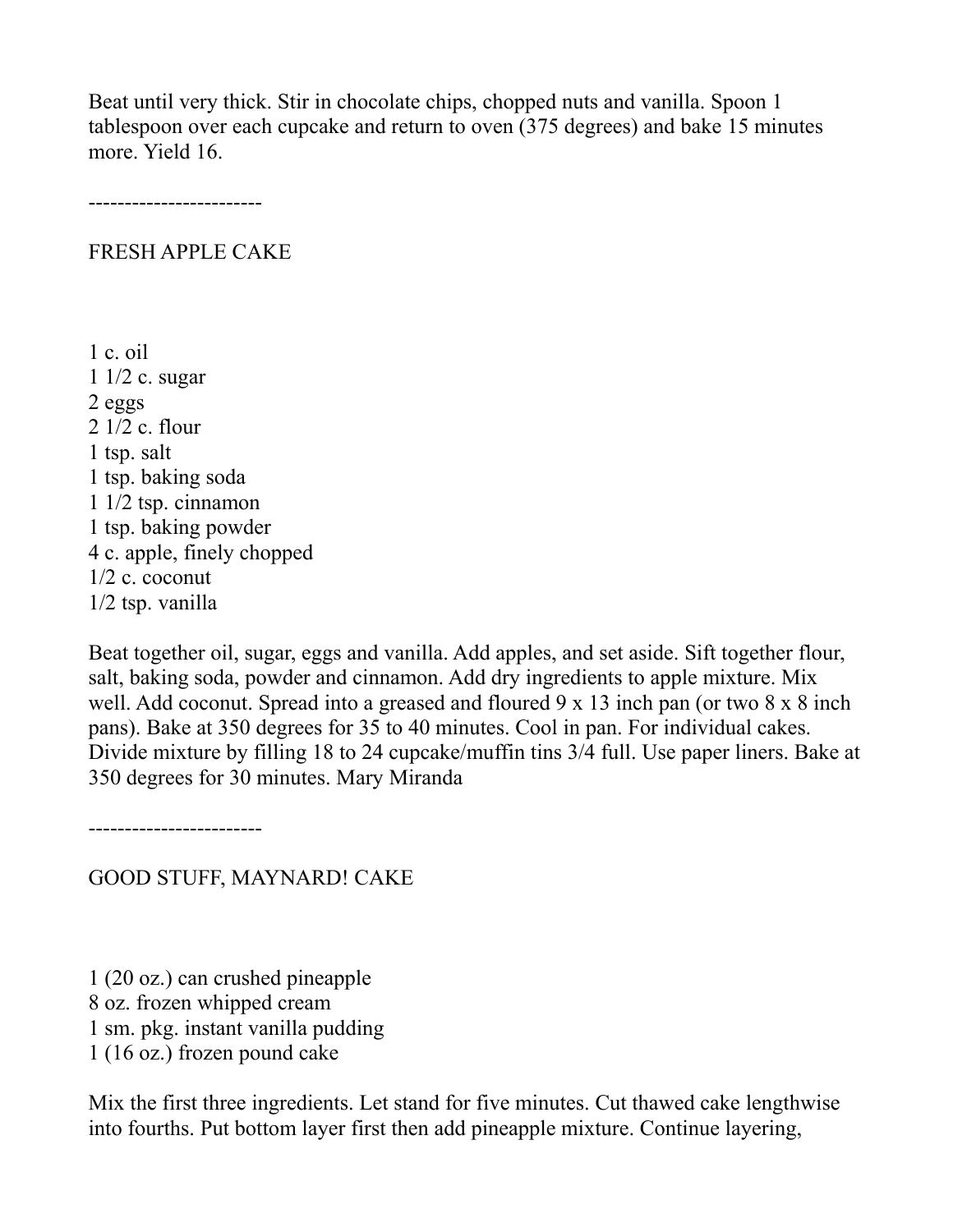completing with the mixture. Keep refrigerated until served. Garnish with fresh strawberries for extra appeal.

------------------------

FORGET THE CALORIES AND FAT GRAMS CHEESE-CAKE

3 lbs. or 6 pkgs. Philadelphia cream cheese 2 1/3 c. sugar 1 c. sour cream 9 eggs

Mix the cream cheese and sugar together. Mix for five minutes. Add the sour cream and mix for two minutes. Add the eggs and mix for five minutes. Pour into a springform pan. Bake for two hours at 300 degrees. Before baking, place cake pan on a pan that has about 3/4 inch of water. Wrap foil around the top of the springform pan. After baking cool for 30 minutes before placing in the crust. CRUST: Choose one: A) crushed vanilla wafers, mixed with crushed nuts and a little butter or; B) Chocolate wafers crushed with a little butter. Bake ten minutes and cool before placing the cake in the crust. TOPPING: Danish Dessert mixed with frozen raspberries.

------------------------

APPLE CAKE

1/4 c. butter or margarine 1 egg 1/4 tsp. soda 3/4 tsp. baking powder 1 tsp. cinnamon 1/2 tsp. salt 1 c. sugar 1 c. flour 2 c. apples, chopped 1/2 c. nuts, chopped

Mix all together. Put into 8 x 10 or 9 inch square pan. Bake at 350 degrees until done,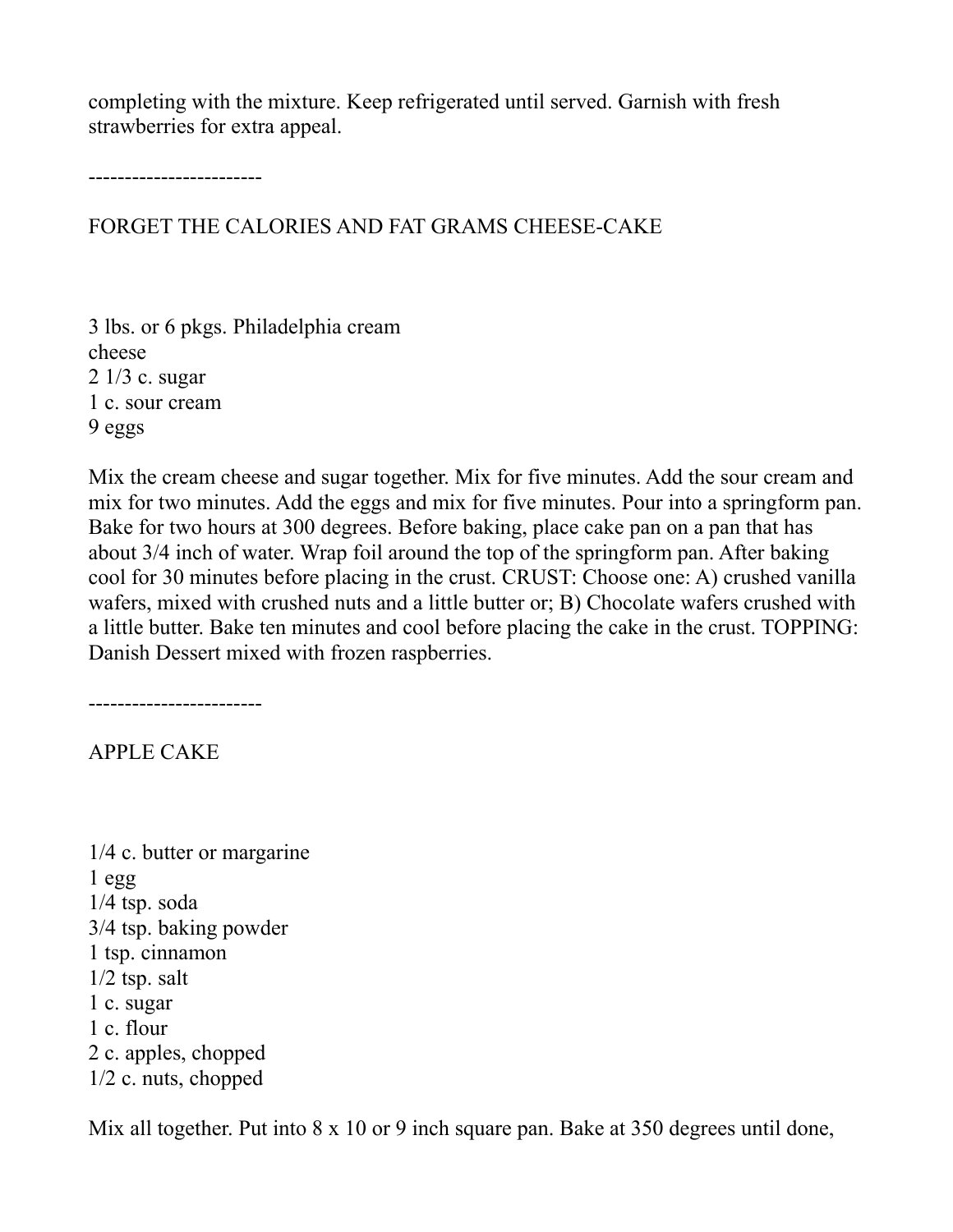about 45 minutes. My husband's grandmother gave me this recipe when we were married 40 years ago. The original recipe called for butter the size of an egg. You may double this for a 9 x 13 inch pan. Needs no frosting.

------------------------

# VANILLA BUTTERNUT CAKE

3 c. sugar 2 sticks margarine 1/2 c. Crisco 6 eggs 3 c. flour 1/2 tsp. salt 1 c. milk 4 tsp. butternut vanilla flavoring Nuts

Cream together sugar, margarine and Crisco until very smooth. Add eggs, one at a time, beating until smooth after each. Next add flour with 1/2 teaspoon salt alternating with 1 cup of milk, ending with flour. Fold in flavoring and nuts by hand. Pour into greased tube pan. Put in cold oven and set temperature at 325 degrees. Bake 1 hour and 45 minutes. Do not open oven door during baking. Remove from pan immediately.

------------------------

RAW RHUBARB CAKE

1/2 c. shortening 1 1/2 c. brown sugar  $1$  egg 2 c. flour 1 c. sour milk (2 tbsp. vinegar in 1 c. milk) 1 tsp. soda 1 tsp. cinnamon Pinch of salt 1 tsp. vanilla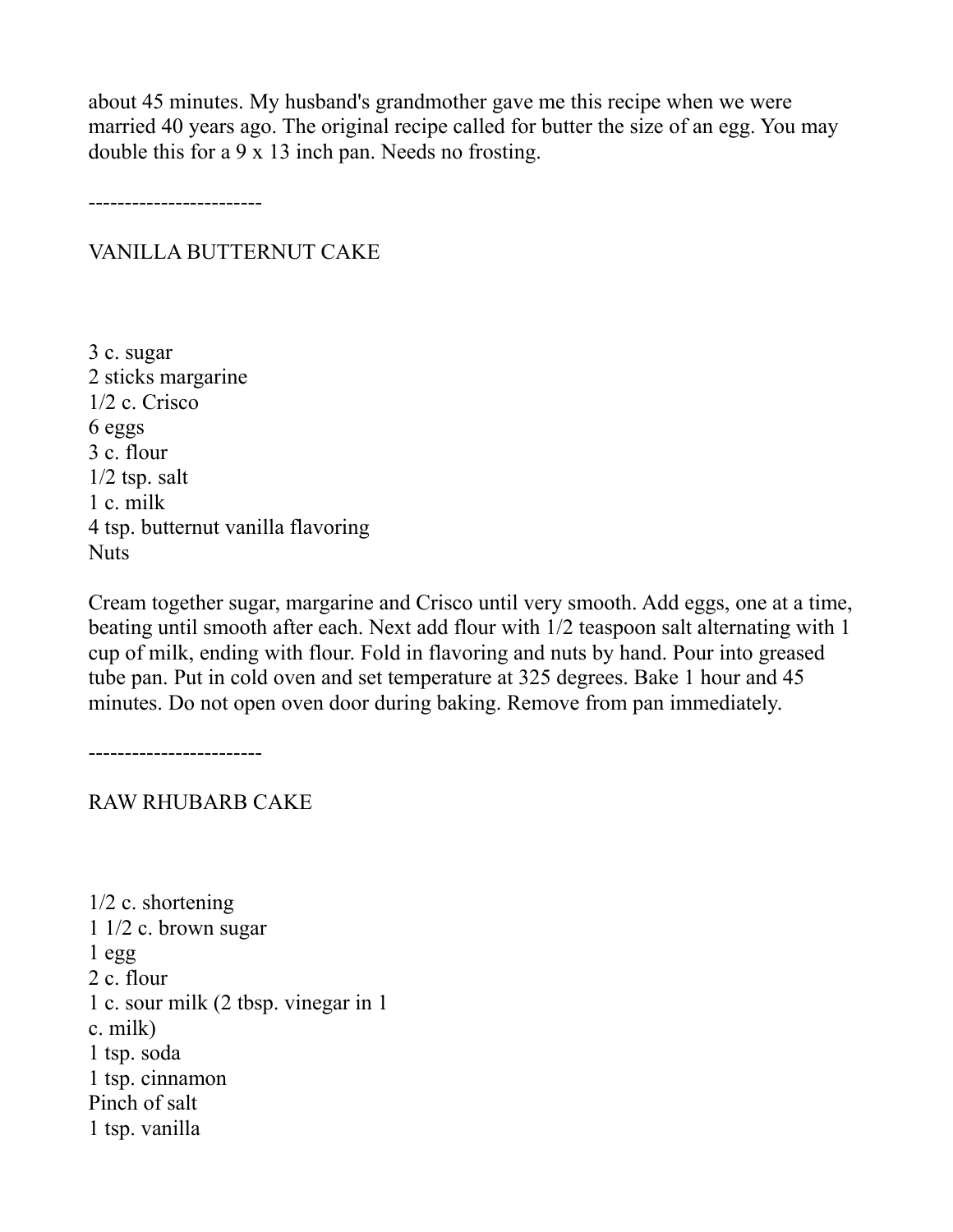1 1/2 c. cut rhubarb

Cream sugar and shortening, add egg. Combine soda and sour milk. Alternately add milk and dry ingredients to creamed mixture. Stir in rhubarb and vanilla. Mix topping and sprinkle on cake. Bake in 9 x 13 inch pan, greased, at 350 degrees for 40 minutes or until cake pulls away from side. --TOPPING:--

1/2 c. white or brown sugar 1 tsp. cinnamon  $1/2$  c. nuts

------------------------

UGLY DUCKLING CAKE

1 pkg. Duncan Hines yellow cake mix 1 pkg. Jello lemon instant pudding 1 (16 oz.) can fruit cocktail 1 c. Angel Flake coconut 4 eggs 1/4 c. Mazola oil 1/2 c. brown sugar 1/2 c. walnuts, chopped

Blend cake mix and instant lemon filling together with mixer. Add fruit cocktail, coconut and oil, then beat eggs until foamy and add to cake mixture. Pour into 13 x 9 inch greased cake pan. Sprinkle 1/2 cup light brown sugar and 1/2 cup chopped walnuts over batter. Bake at 350 degrees for 45 minutes. --FROSTING:--

1/2 c. butter or oleo 1/2 c. granulated sugar 1/2 c. evaporated milk

Mix oleo, granulated sugar and evaporated milk. Boil for 2 minutes. Stir in 1 1/2 cups coconut. Pour on top of cake (when cooled).

------------------------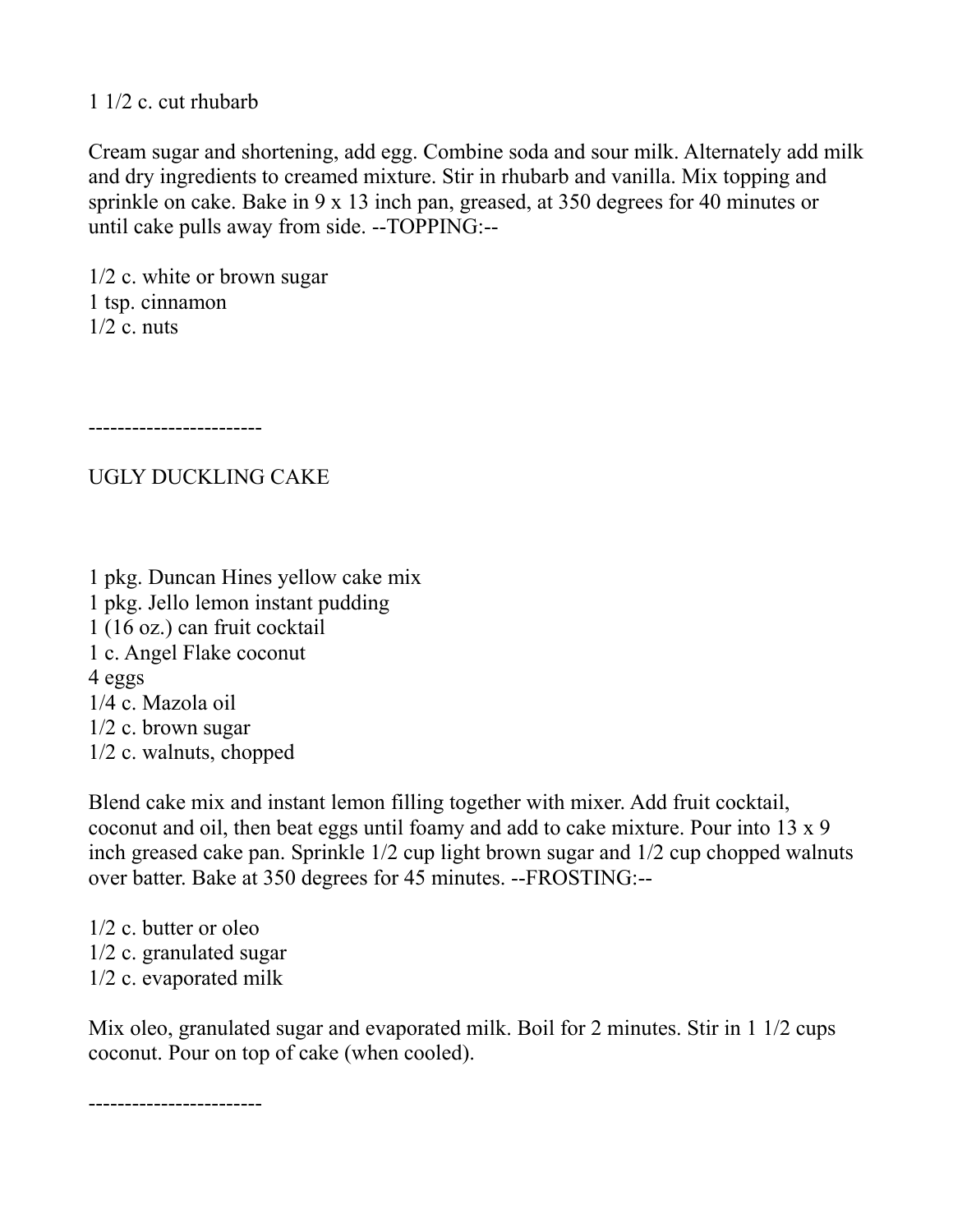# CARROT WALNUT CAKE

3 c. flour, sifted 2 c. sugar 2 tsp. baking powder 1 tsp. baking soda 1/4 tsp. salt 2 tsp. cinnamon 4 eggs 1 c. oil 2 lg. grated carrots 1/2 c. black walnuts, chopped 1/2 tsp. vanilla

In large bowl, mix the first six ingredients. Fold and stir thoroughly by hand. In smaller bowl, combine the other ingredients. Stir until thoroughly mixed. Make a well in dry ingredients and combine the contents of the two bowls. Beat by hand until smooth. Pour into two (9 x 1 1/2 inch) round pans. Bake in preheated 350 degree oven for 35 minutes. ICING: Optional; but cream cheese icing is delicious.

------------------------

#### CHOCOLATE PUDDING BANANA CAKE

1 box chocolate fudge cake mix or any chocolate cake recipe 1/4 box of chocolate pudding 2 to 3 tsp. ripened bananas, smashed or crushed before adding to mixture

Empty box of chocolate cake into mixing bowl and follow directions on package for mixing. Add 1/4 package of pudding mix plus 3 small or 2 large crushed bananas to mixture. Beat according to directions, 2 to 3 minutes with electric beater or approximately 2 minutes - 300 strokes by hand. Can also be made with a scratch made chocolate cake, adding all ingredients. Bake at 350 degrees about 30 to 35 minutes. Check when cooked with dry top. Frost if you want.

------------------------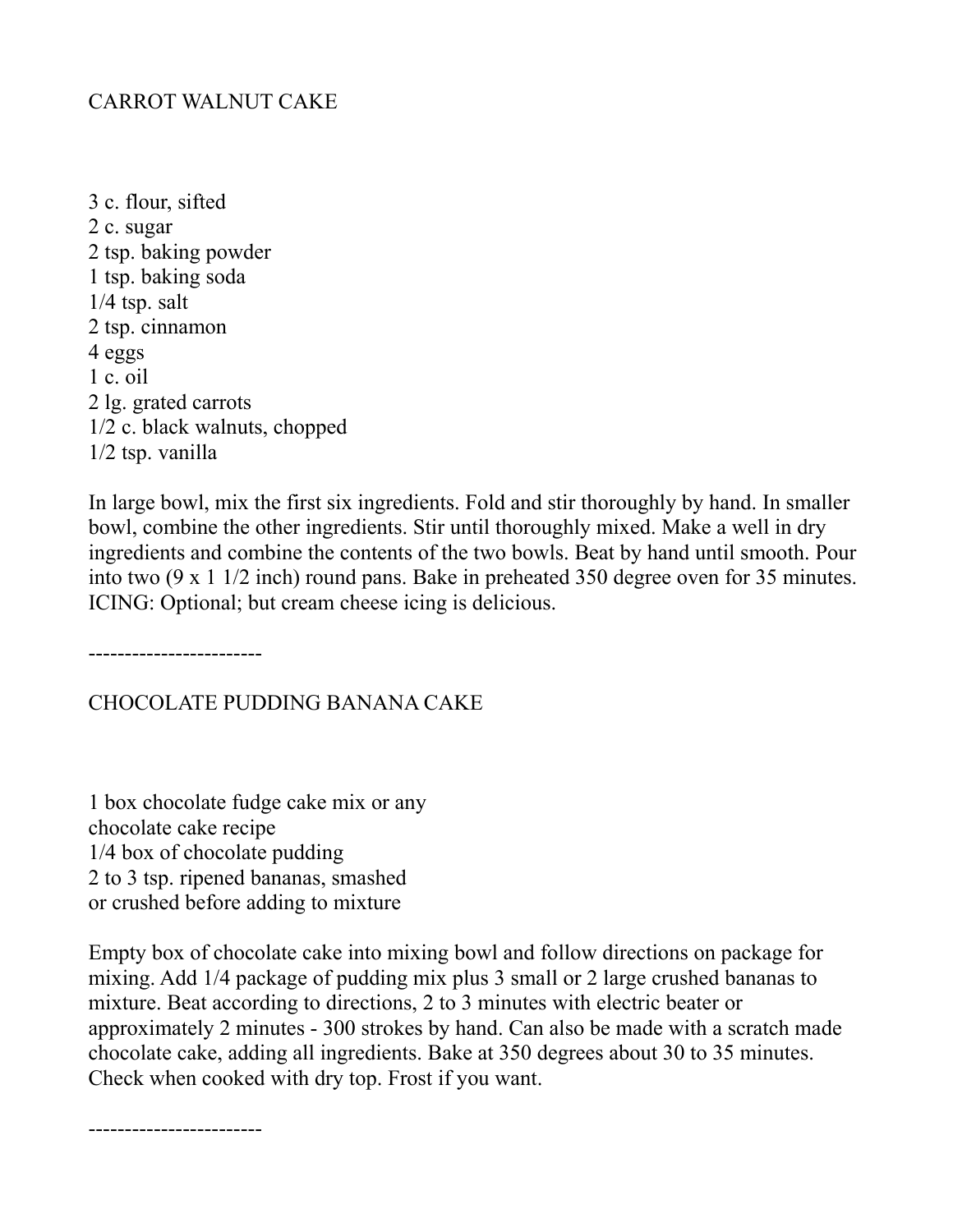## HELEN'S WHOLE FRUIT CAKE

1 c. sugar 1 tsp. baking powder (rounded) 1 c. flour 1 lb. whole dates 1/2 lb. candied cherries, green & red 2 c. English walnut meats 1 c. Brazil nuts (whole) 4 egg yolks, beaten 1 c. sugar 1 tbsp. brandy flavoring 1/2 c. orange juice or apricot juice 1 tsp. vanilla 4 egg whites, stiffly beaten

Sift together sugar, baking powder and flour. Add whole dates, cherries, walnut meats and Brazil nuts. Add 4 egg yolks, 1 cup sugar, brandy flavoring, orange juice or apricot juice, and vanilla. Mix all together real good. Fold in 4 stiffly beaten egg whites. Pour into tube pan, greased and floured. Bake in 250 degree oven 1 1/2 hours. Cool. Soak cheesecloth in brandy. Wrap cake in cheesecloth, then in foil. Glaze and decorate with candied cherries. Optional: 1 cup coconut, 1 cup candied fruit or 1/2 cup orange peel. Mother of LaVona & LaVelda Richmond

------------------------

APRICOT BRANDY POUND CAKE

1 c. butter, softened 2 1/2 c. sugar 6 eggs 1 tsp. vanilla 1 tsp. each orange & rum extracts 1 tsp. almond extract 1/2 tsp. lemon extract 3 c. cake flour, sifted 1/4 tsp. soda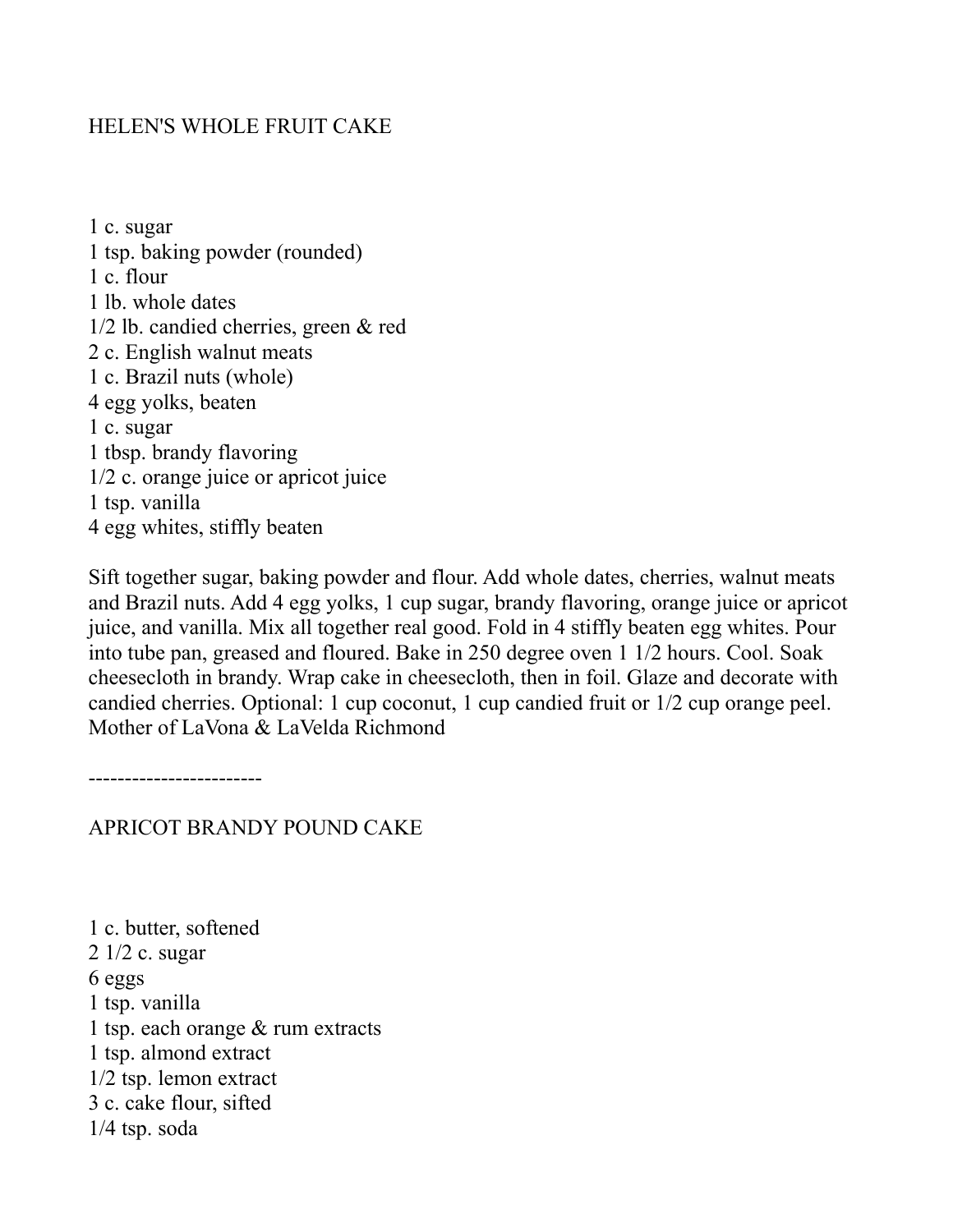$1/2$  tsp. salt 1 c. sour cream 1/2 c. apricot brandy

Cream butter, gradually add sugar and beat until light. Add eggs one at a time, beat thoroughly after each. Add flavoring, then sifted dry ingredients alternately with sour cream and brandy. Blend well. Put in greased and floured 3 quart bundt pan and bake in slow oven at 325 degrees about 1 hour and 15 minutes. Cool in pan on rack. Keeps very well, can be frozen which improves flavor.

------------------------

BUTTERCREAM ICING FOR CAKE DECORATING

1 heaping c. nonfat dry powdered milk 1/2 c. cool tap water

2 c. solid Crisco shortening 2 tbsp. meringue powder 1/2 tsp. almond (must be clear flavoring for really white frosting) 1 1/4 tsp. vanilla (must be clear flavoring for really white frosting)

2 to 2 1/2 lbs. confectioners sugar (sift if lumpy)

Beat for 5 minutes. Store airtight in the refrigerator. Keeps for months. If you want chocolate (or brown) frosting, add cocoa to taste.

------------------------

CHOCOLATE MOUSSE TORTE

--CRUST:--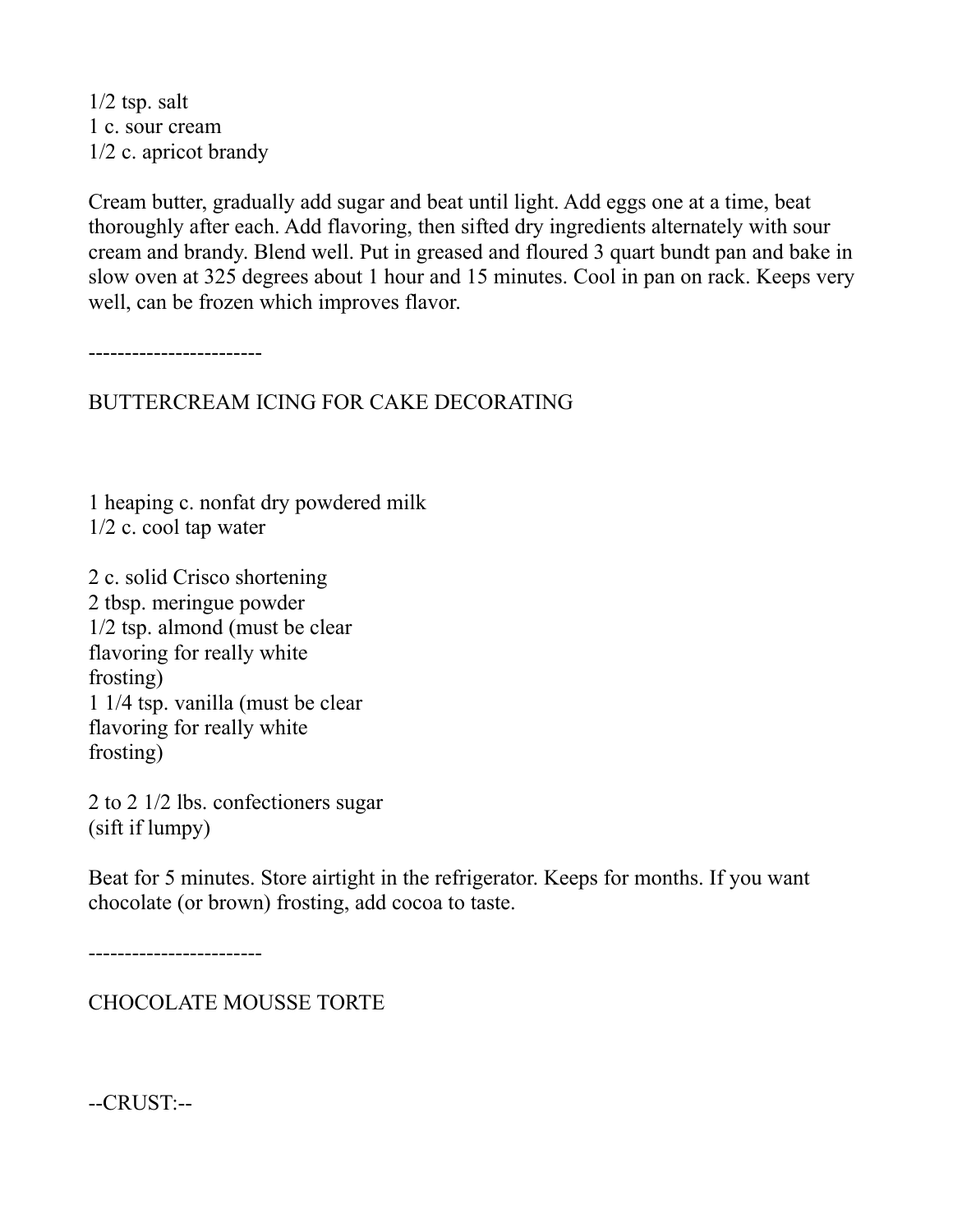12 oz. vanilla wafers 1 1/4 sticks butter

--FILLING:--

12 oz. chocolate chips 1 oz. bitter chocolate 4 tbsp. sugar 6 tbsp. milk 8 egg yolks 2 tsp. vanilla

--TOPPING:--

1 pt. cream 2 tbsp. powdered sugar 1 tbsp. vanilla

Combine crushed vanilla wafers with butter. Put in greased cheesecake pan. Bake at 350 degrees for 5 minutes. Melt chocolate, sugar and milk in double boiler. Cool. Beat egg yolks and vanilla. Add to cooled chocolate mixture. Beat egg whites and fold in mixture. Put on wafer crust. Refrigerate. Add whipped topping mixture before serving.

------------------------

LOW CHOLESTEROL CHOCOLATE CAKE

--CAKE:--

1 1/2 c. flour 1 c. sugar 3 tbsp. cocoa 1 tsp. baking soda 1/2 tsp. salt 6 tbsp. vegetable oil 1 tbsp. vinegar 1 tsp. vanilla 1 c. cold water

--ICING:--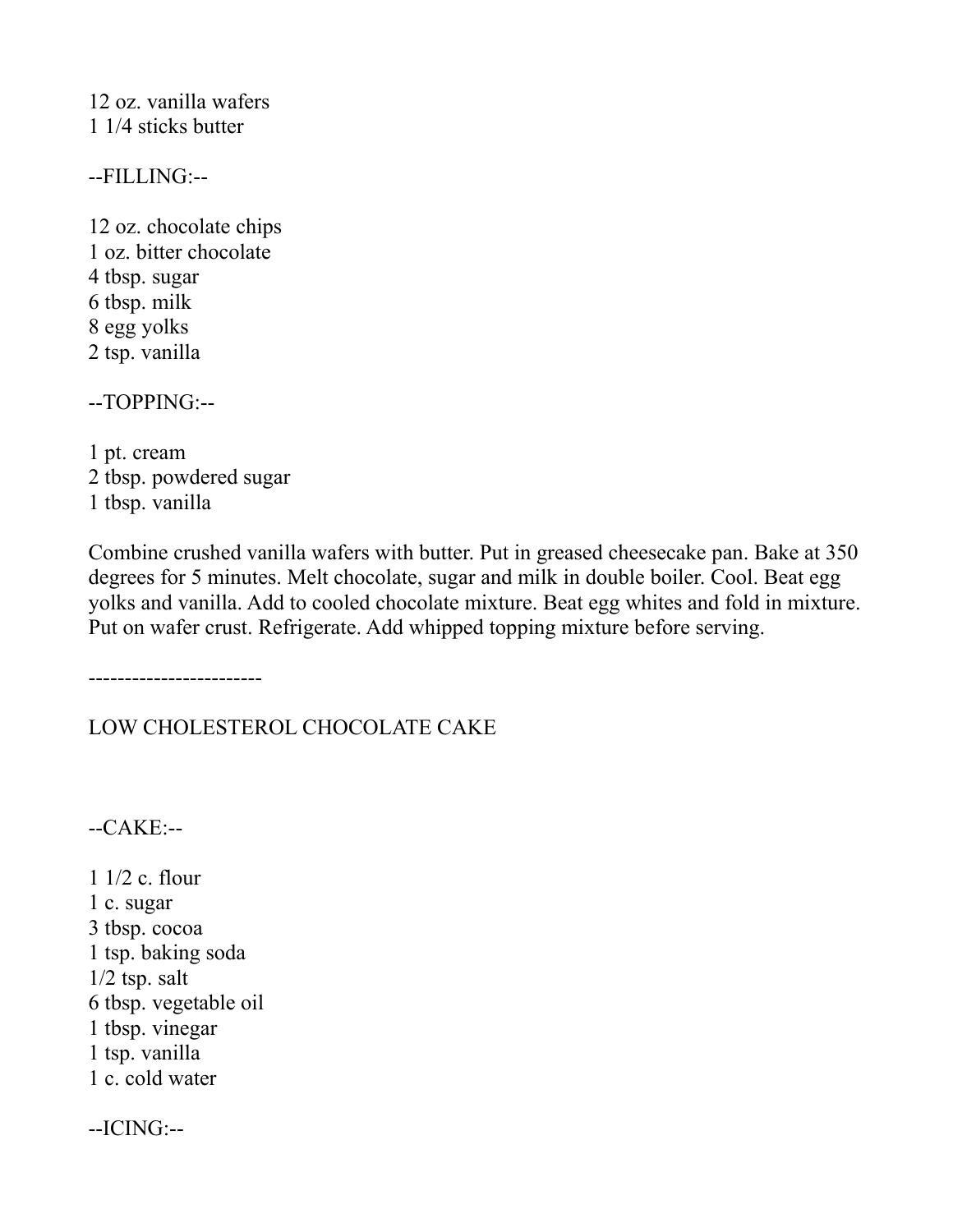6 tbsp. stick margarine 3 tbsp. cocoa 1 (16 oz.) box powdered sugar 3 tbsp. brewed coffee (can be instant)

CAKE: Use an 8 x 8 x 2 inch Pyrex pan, ungreased. Sift all dry ingredients. Add liquids. Mix with a fork to get all lumps out. Bake at 350 degrees for 20 to 25 minutes or until cake is done. ICING: In a small mixing bowl mix by hand with a spoon: margarine, cocoa and coffee. Add powdered sugar at about a 1/4 of the box at a time. Mix until smooth.

------------------------

SOUR CREAM CHOCOLATE CAKE & FROSTING

 $-CAKE$ :

2 c. flour

2 c. sugar 1 c. water

3/4 c. sour cream

1/4 c. shortening

1 1/4 tsp. salt

1 tsp. vanilla

1/2 tsp. baking powder

2 eggs 4 oz. unsweetened chocolate, melted

--FROSTING:--

1/3 c. butter 3 oz. unsweetened chocolate, melted 3 c. confectioners sugar 1/2 c. sour cream 2 tsp. vanilla

CAKE: Preheat oven to 350 degrees. Grease and flour a 13 x 9 inch oblong pan. Measure all cake ingredients into large mixing bowl. Mix 1/2 minute on low speed, scraping bowl constantly. Beat 3 minutes at high speed, scraping bowl occasionally.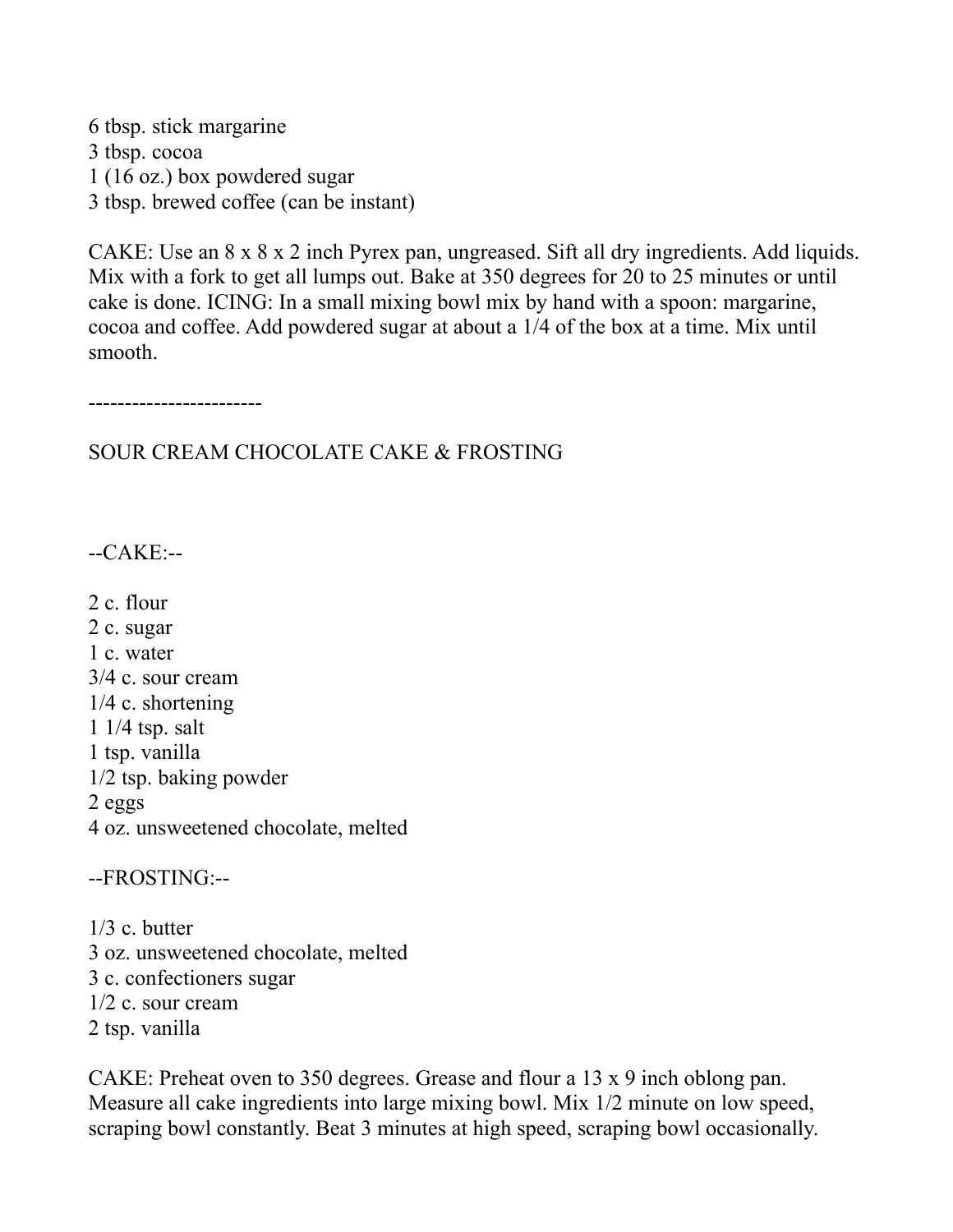Pour into pan and bake 40 to 45 minutes. FROSTING: Mix butter and chocolate thoroughly. Blend in sugar. Stir in sour cream and vanilla. Beat until smooth.

------------------------

## CHOCOLATE PUDDING CAKE

1 stick oleo 1 c. flour 1 c. chopped nuts 8 oz. pkg. cream cheese 1 c. powdered sugar 1 c. or more Cool Whip from 9 oz. carton 1 sm. box chocolate instant pudding 1 sm. box vanilla instant pudding 2 c. milk

Combine oleo, flour and nuts. Press into 9 x 13 inch pan and bake at 350 degrees for 20 minutes. Cool. Fill with the following blend - cream cheese, powdered sugar and Cool Whip. Top with the pudding mixture - both pudding packages mixed with 2 cups milk. Top with rest of Cool Whip.

------------------------

MOCHA CAKE

12 oz. pkg. chocolate chips 2 tbsp. instant coffee (powdered) 2 tbsp. water 2 tbsp. sugar 7 eggs, separated 1 tsp. vanilla Pinch of salt 8 1/2 oz. pkg. Nabisco chocolate wafers

Combine chips, coffee, sugar, water, and salt in top of double boiler on very low heat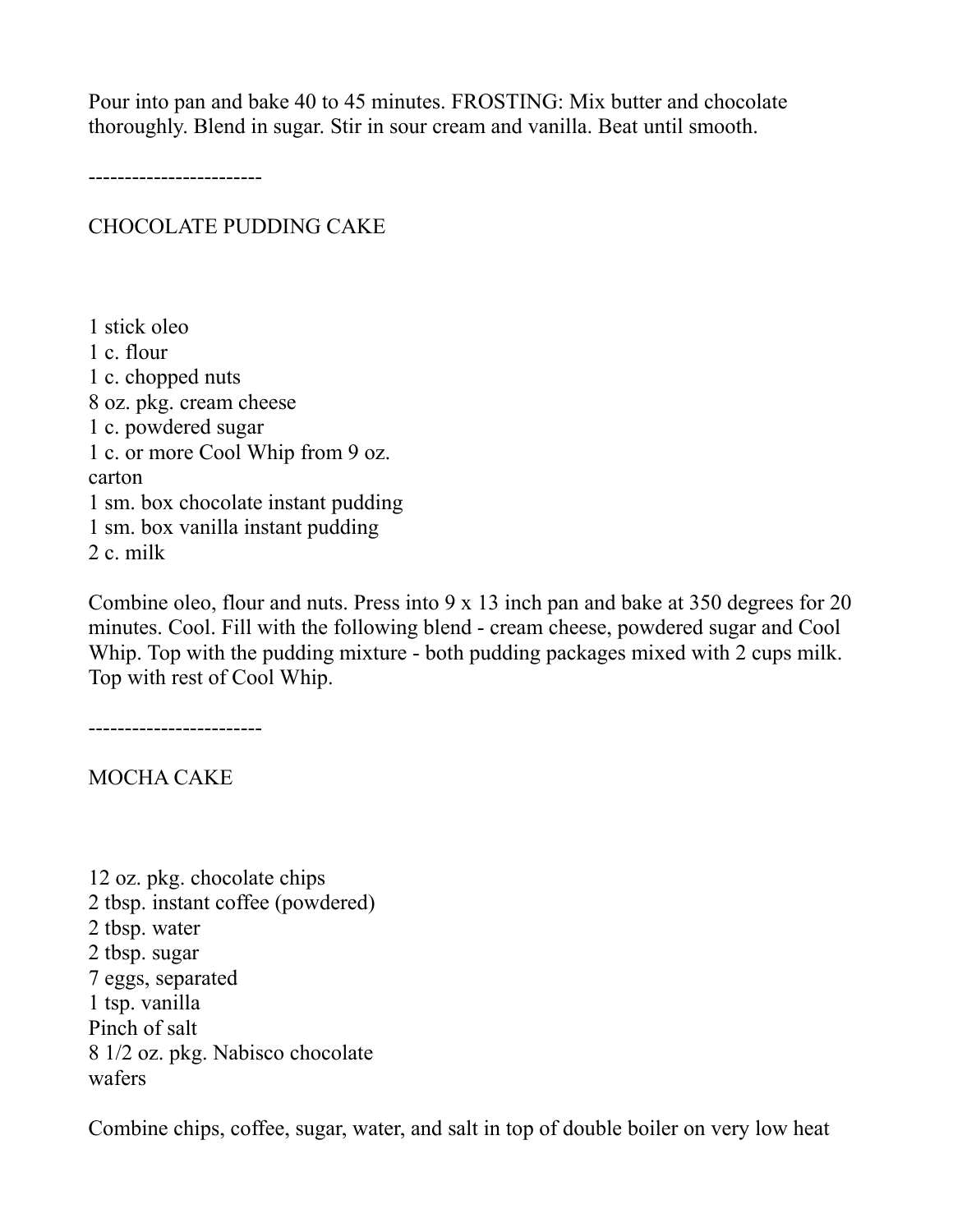(careful not to scorch), until melted. Stir and cool. Add egg yolks and vanilla; mix well. Beat egg whites until stiff. Fold chocolate mixture into whites. Roll wafers with a rolling pin until fine or put in blender; then sift wafers. Arrange 1/3 wafer crumbs in 8 x 8 inch square pan; cover with 1/2 of chocolate mixture. Add another 1/3 of crumbs, then chill 1 hour in freezer. Add other 1/2 of chocolate mixture, then rest of crumbs. Chill in freezer 2 hours, then move to refrigerator for several hours or overnight. Serve with dollop of whipped cream on top.

------------------------

155139 -- CHOCOLATE CHIP CAKE

1 yellow cake mix 2 boxes instant chocolate pudding 1 c. oil 1 c. water 1 tsp. vanilla 4 eggs 1 (12 oz.) pkg. chocolate chips Chopped nuts, if desired

Mix all of above items in large bowl. Stir with a wooden spoon. Pour into greased and floured bundt pan. Bake at 325 degrees for 50 to 60 minutes.

------------------------

TEXAS CHOCOLATE SHEET CAKE

2 c. flour 2 c. sugar 1 tsp. baking soda  $1/2$  tsp. salt 2 eggs, lightly beaten 1 tsp. vanilla 1/2 c. sour cream or 1/2 c. buttermilk 2 sticks butter or margarine 4 tbsp. cocoa 1 c. water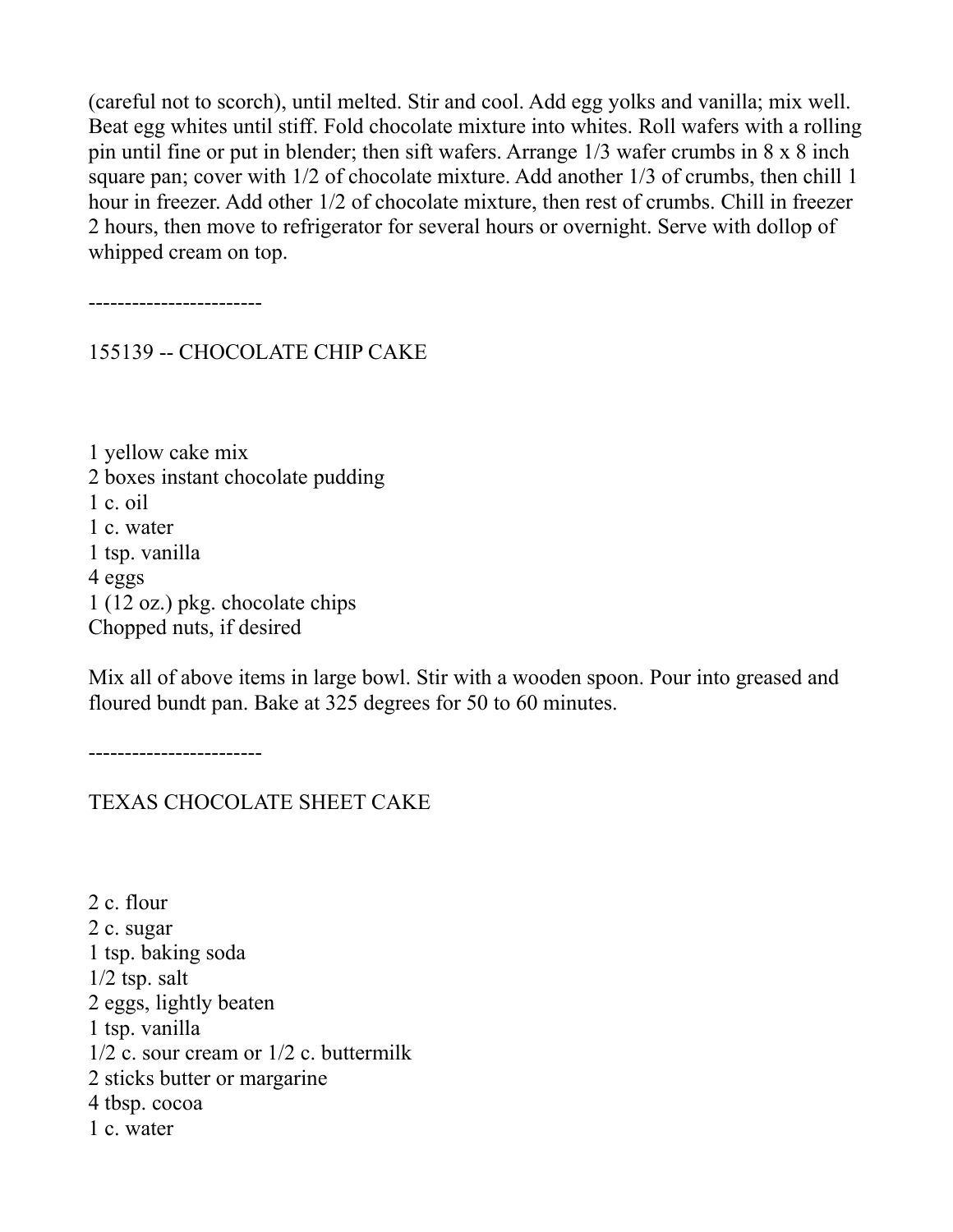Place 2 sticks of butter, 4 tablespoons cocoa and 1 cup water over medium heat and bring to a boil. Pour over the flour and sugar mixture. Mix well. Add all other ingredients. Mix well. Pour into a greased and floured cookie sheet pan, 15 1/2 x 10 1/2 inches. Cookie sheet must be a deep cookie sheet pan. Bake at 350 degrees for 23 minutes. Ice while cake is hot. --CHOCOLATE FROSTING:--

1 stick butter 4 tbsp. cocoa 6 tbsp. milk 1 lb. box powdered sugar 1 c. pecans, chopped 1/2 tsp. vanilla

Five minutes before cake is finished, make frosting. Mix together butter, cocoa and milk. Cook over medium heat and bring to a boil. Remove from stove and add sugar, nuts and vanilla. Mix well. Pour over cake while hot.

------------------------

THE "BEST" CAKE

 $-CAKE$ :

1 box yellow cake mix 1 (8 oz.) carton sour cream 1 pkg. instant vanilla pudding mix 3 eggs 1/2 c. oil  $1/2$  c. water 6 oz. chocolate chips 1/2 c. chopped pecans 1 bar German chocolate, grated

--ICING:--

1 stick margarine 8 oz. cream cheese 1 box powdered sugar 1/2 c. chopped pecans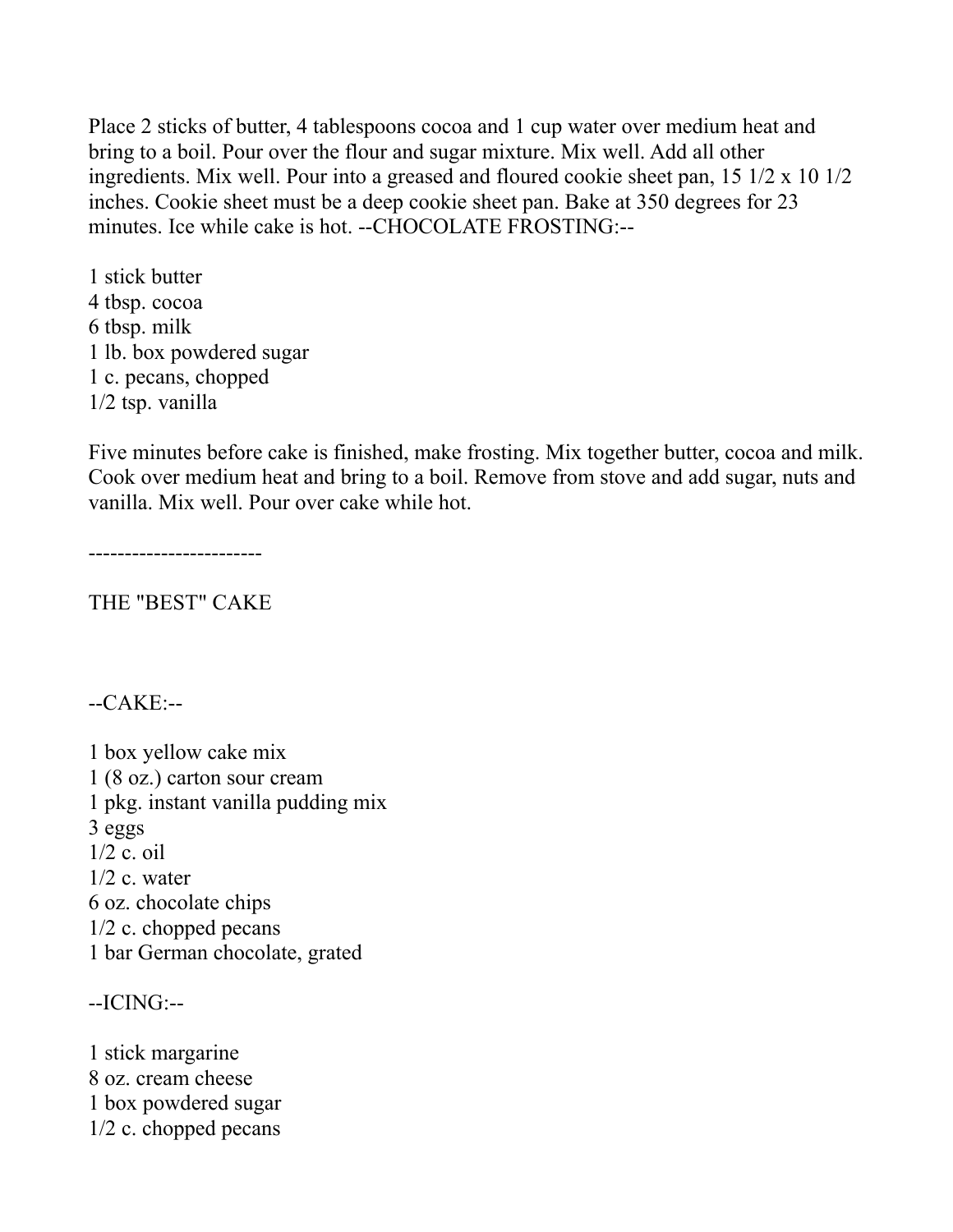1 tsp. vanilla

I. Mix well: yellow cake mix with sour cream, vanilla pudding mix, eggs, oil and water. II. Fold into mixture: chocolate chips, pecans and grated German chocolate bar. Save some grated chocolate for topping. III. Bake in greased and floured 9 x 13 inch pan for 45 minutes at 350 degrees. IV. ICING: Use mixer and cream margarine, cream cheese and powdered sugar. Then add chopped pecans and vanilla. V. Let cake completely cool before icing. Then top with remaining grated German chocolate.

------------------------

CARROT CAKE

--CAKE:--

2 c. sugar

4 eggs

2 tsp. baking powder

1 c. pecans, cut sm.

- 4 c. grated carrots
- 1 c. vegetable oil
- 2 c. flour
- 2 tsp. baking soda
- 2 tsp. cinnamon

--ICING:--

8 oz. cream cheese, softened 1/2 stick margarine, softened 1 box powdered sugar (1 lb.) 2 tsp. vanilla extract

CAKE: Stir all dry ingredients (except pecans and carrots) together and then add eggs and oil. Mix until just blended and then add carrots and pecans. Bake at 375 to 400 degrees for 35 to 40 minutes or until done. ICING: Mix cream cheese and margarine until smooth, add sugar and vanilla and blend. Ice when cake is cool.

------------------------

CARROT CAKE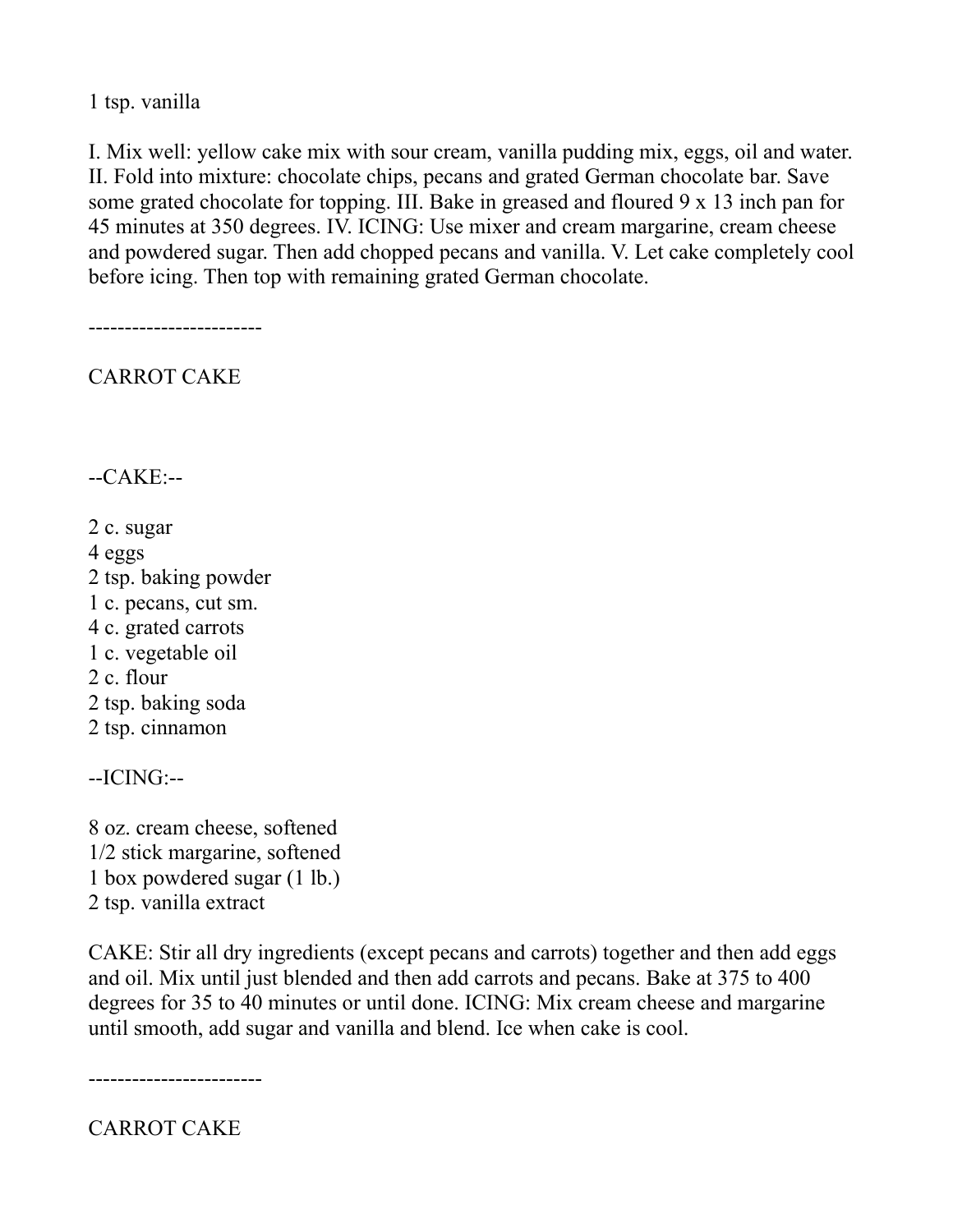$-CAKE$ :

1 1/2 c. safflower oil 2 c. sugar 4 eggs, one at a time 2 c. flour 2 tsp. cinnamon 2 tsp. baking powder 2 tsp. soda 1/2 tsp. salt 3 to 4 c. grated carrots

--ICING:--

1 (8 oz.) pkg. soft cream cheese Up to 1 box powdered sugar (as sweet as you wish) 1/4 stick butter 1 tsp. vanilla 1 c. nuts

CAKE: Preheat oven to 350 degrees. Blend oil and sugar. Add eggs, one at a time; beat well. Mix dry ingredients and add gradually. Add carrots and beat. Bake 1 hour or longer in greased and floured tube (or bundt) pan until tester comes out clean. ICING: Melt butter, blend in cheese; add sugar, vanilla and nuts.

------------------------

CARROT CAKE

1 1/2 c. salad oil 2 c. sugar 4 eggs 2 1/2 c. flour 2 tsp. baking soda 1 tbsp. cinnamon 1 tsp. salt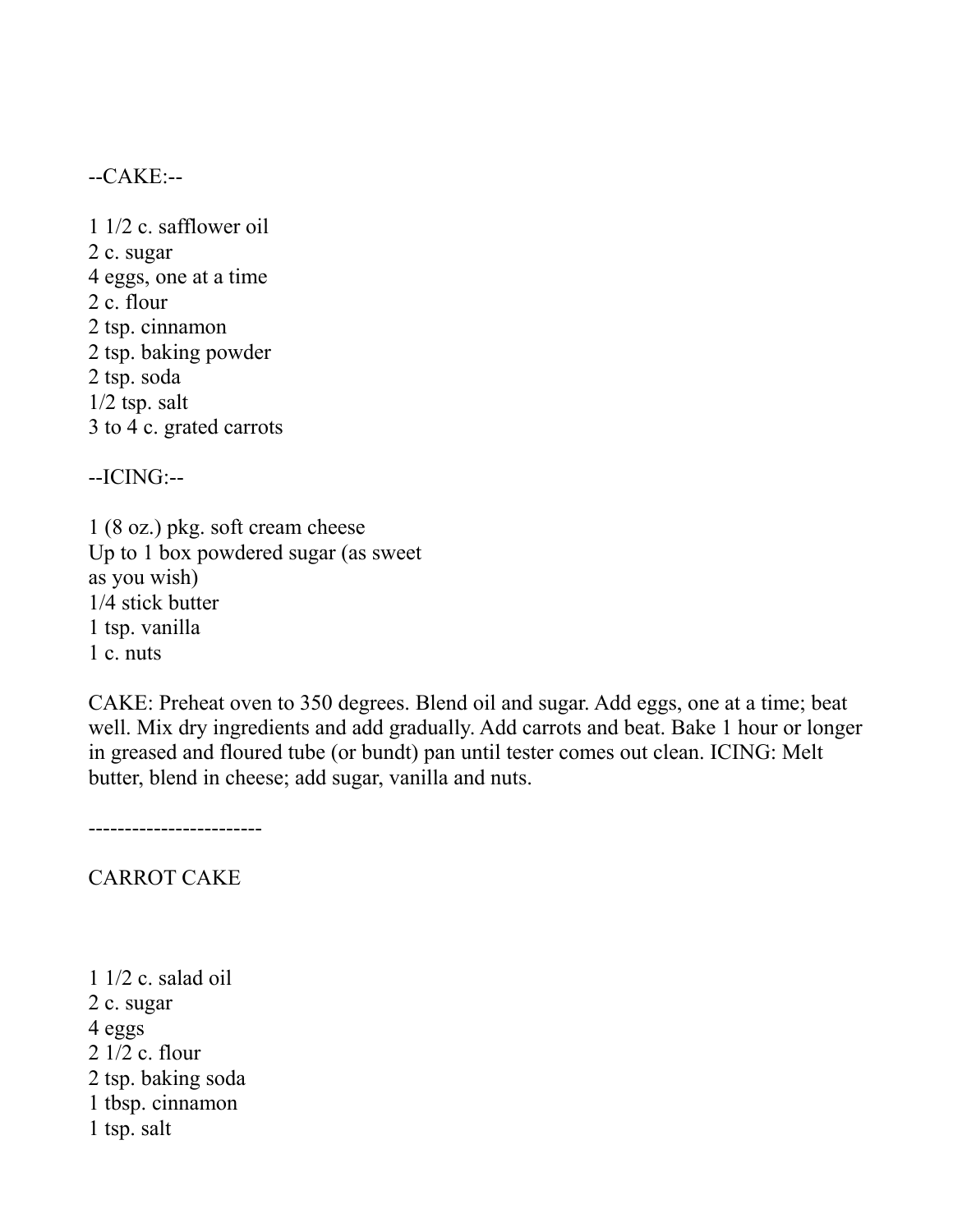3 c. peeled, grated carrots 1 can (8 oz.) crushed pineapple, drained 1 c. chopped pecans

--FROSTING:--

8 oz. cream cheese, softened 6 tbsp. butter, softened 2 tbsp. vanilla 2 tbsp. grated orange rind 1 box (16 oz.) powdered sugar

Combine oil and sugar. Add eggs, one at a time, beating well after each addition. Sift together flour, baking soda, cinnamon and salt. Add dry ingredients to oil mixture, stirring thoroughly. Add carrots and pineapple, fold in pecans. Pour into well-greased tube pan. Bake 1 1/4 hours at 325 degrees. Frost when cool. FROSTING: Beat cream cheese and butter until creamy and fluffy. Add remaining ingredients. Spread evenly onto cake.

------------------------

# UPSIDE DOWN RAISIN CARROT CAKE

1 c. raisins 1 1/2 c. flour 1 can (20 oz.) pineapple slices 1/2 tsp. baking powder 1/2 c. margarine 1/2 c. brown sugar, packed 1/2 tsp. ground cinnamon 3/4 c. granulated sugar 1/2 tsp. salt 2 eggs 1/4 tsp. ground ginger 1 tsp. vanilla 1 c. shred carrots

Drain pineapple, reserve 1/2 cup syrup. Melt 1/4 cup margarine in 10 inch oven proof skillet. Blend in brown sugar, arrange pineapples over sugar mixture and top with 1/2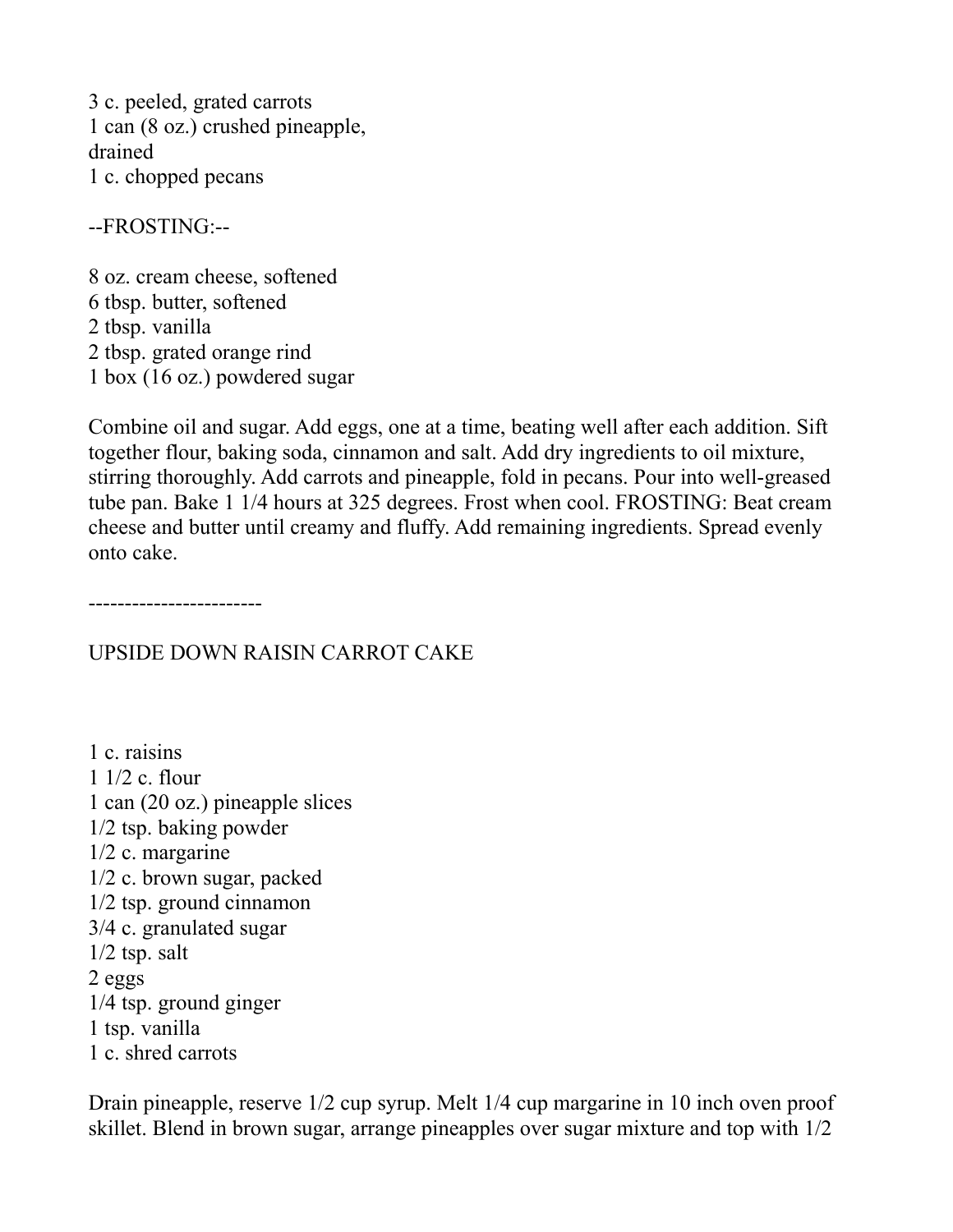raisins. Beat remaining 1/4 cup margarine with granulated sugar until fluffy. Beat eggs, vanilla and carrots. Combine dry ingredients. Beat 1/3 dry ingredients into creamed mixture. Beat in 1/2 reserved syrup until blended. Repeat ending.

------------------------

HUMMINGBIRD CAKE

--CAKE:--

3 c. all-purpose flour 1 tsp. baking soda 1/2 tsp. salt 2 c. sugar 1 tsp. ground cinnamon 3 eggs, beaten 3/4 c. vegetable oil 1 1/2 tsp. vanilla 1 (8 oz.) can crushed pineapple, undrained 1 c. chopped pecans 1 3/4 c. mashed bananas 1/2 c. chopped pecans

--CREAM CHEESE FROSTING:--

1/2 c. butter or margarine, softened 1 (8 oz.) pkg. cream cheese, softened 1 (16 oz.) pkg. powdered sugar, sifted 1 tsp. vanilla extract

CAKE: Preheat oven to 350 degrees. Combine first 5 ingredients in a large bowl; add eggs and oil, stirring until dry ingredients are moistened. Do not beat. Stir in vanilla, pineapple, 1 cup pecans and bananas. Pour batter into 3 greased and floured 9 inch cake pans. Bake at 350 degrees for 23 to 28 minutes or until a wooden pick inserted in center comes out clean. Cool in pans 10 minutes; remove from pans and let cool completely on wire racks. Stir 1/2 cup pecans into cream cheese frosting if desired or reserve them to sprinkle over top of frosted cake. Spread frosting between layers and top and sides of cake. FROSTING: Cream butter and softened cream cheese. Gradually add powdered sugar; beat until light and fluffy. Stir in vanilla.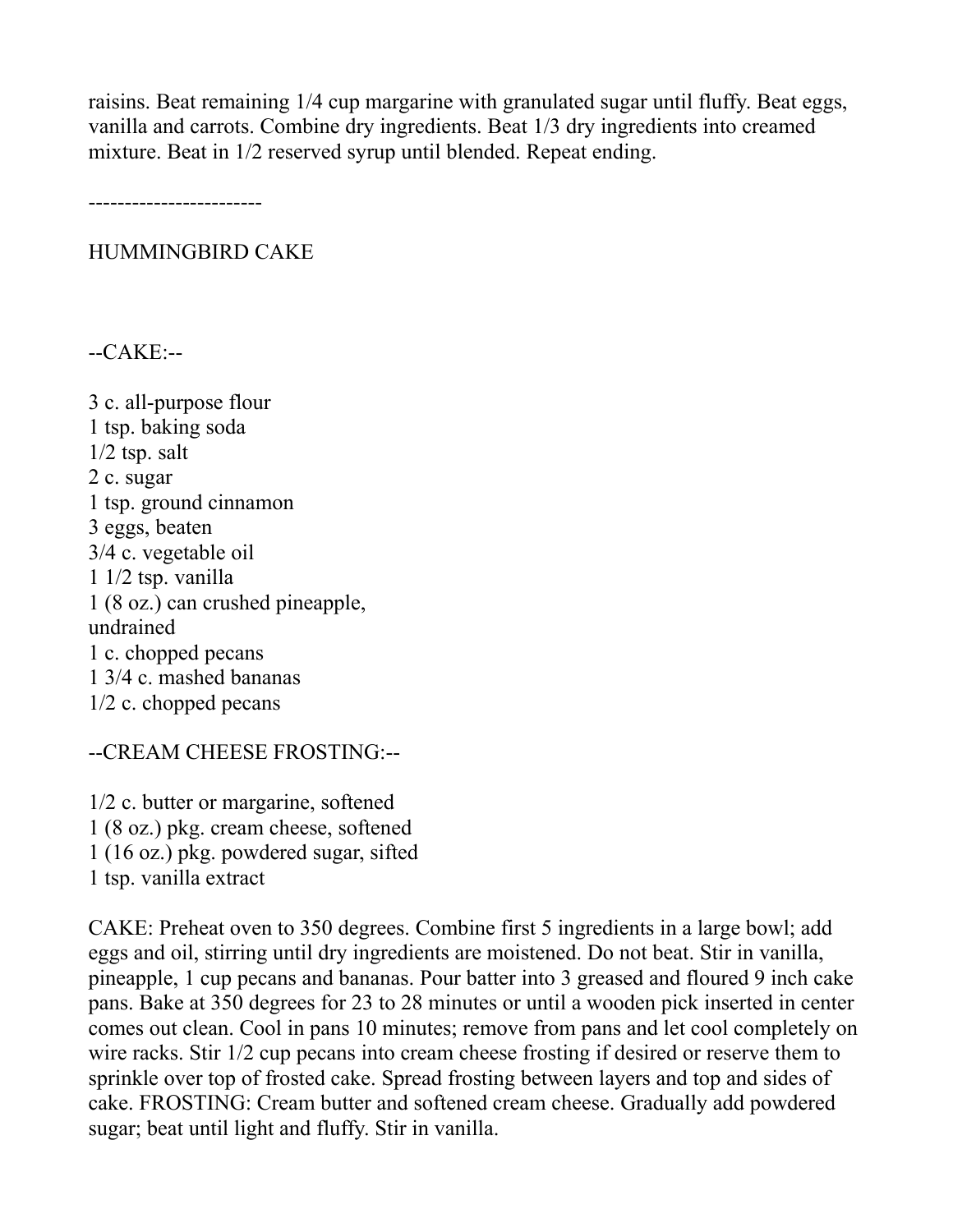#### MOIST PINEAPPLE CAKE

2 c. flour 1 1/2 c. sugar 2 tsp. baking soda Dash of salt 2 eggs 1 tsp. vanilla 20 oz. can crushed pineapple (entire contents, NOT drained)

Combine dry ingredients. Add other ingredients and mix. Pour into a greased and floured 9 x 12 inch cake pan and bake about 45 minutes at 325 degrees. Frost with Coconut Icing. --COCONUT ICING:--

1 c. sugar 1/2 c. evaporated milk (4 oz. out of a 5 oz. can) 3/4 stick margarine (6 tbsp.)  $1/2$  c. nuts 1 c. coconut

Cook icing 2 minutes after margarine melts. Pour over hot Moist Pineapple Cake.

------------------------

#### STRAWBERRY ANGEL FOOD CAKE

1 pkg. cream cheese 1 (14 oz.) can sweetened condensed milk 1/3 c. lemon juice 1/4 tsp. almond abstract 2 c. strawberries, sliced 1 sm. container of Cool Whip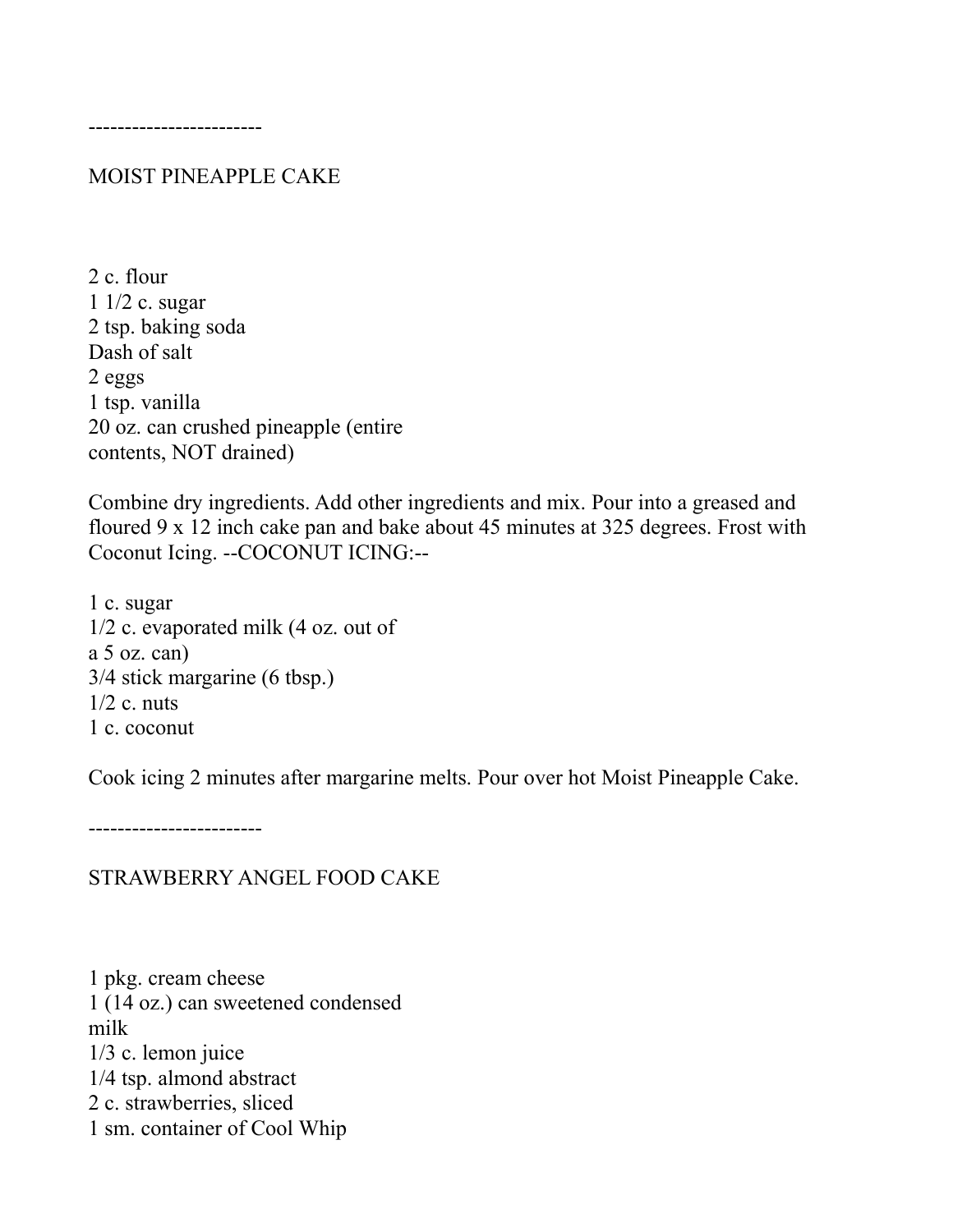1 angel food cake

Combine first 4 ingredients and set aside. Slice top 1/4 off of cake and set aside. Carve tunnel out of remaining cake and break into small chunks. Mix chunks of cake, strawberries and Cool Whip into cream cheese mixture. Fill tunneled cake with mixture and replace lid on cake. Extra mixture can be placed in center hole.

------------------------

QUICK TOMATO SPICE CAKE

1 pkg. (2-layer) spice cake mix 1 can (10 3/4 oz.) condensed tomato soup  $1/2$  c. water 2 eggs 1 c. chopped nuts (opt.)

Mix only above ingredients; following directions on package. If desired fold in cup chopped nuts or walnuts. Bake as directed. Frost with cream cheese frosting or other favorite white frosting.

------------------------

COCONUT CAKE

1 box Duncan Hines butter cake 1 (12 oz.) pkg. coconut 1 c. sugar 1 (16 oz.) carton sour cream 1 (9 oz.) carton Cool Whip

Bake cake in 2 round layer pans; allow to cool. Cut each layer in half to make 4 layers. Mix next 3 ingredients and chill. Save out 1 cup of sour cream mixture and add to a 9 ounce carton of Cool Whip. Spread coconut-sugar-sour cream mixture between cake layers. Ice cake with Cool Whip mixture. Can be baked the day before and refrigerated.

------------------------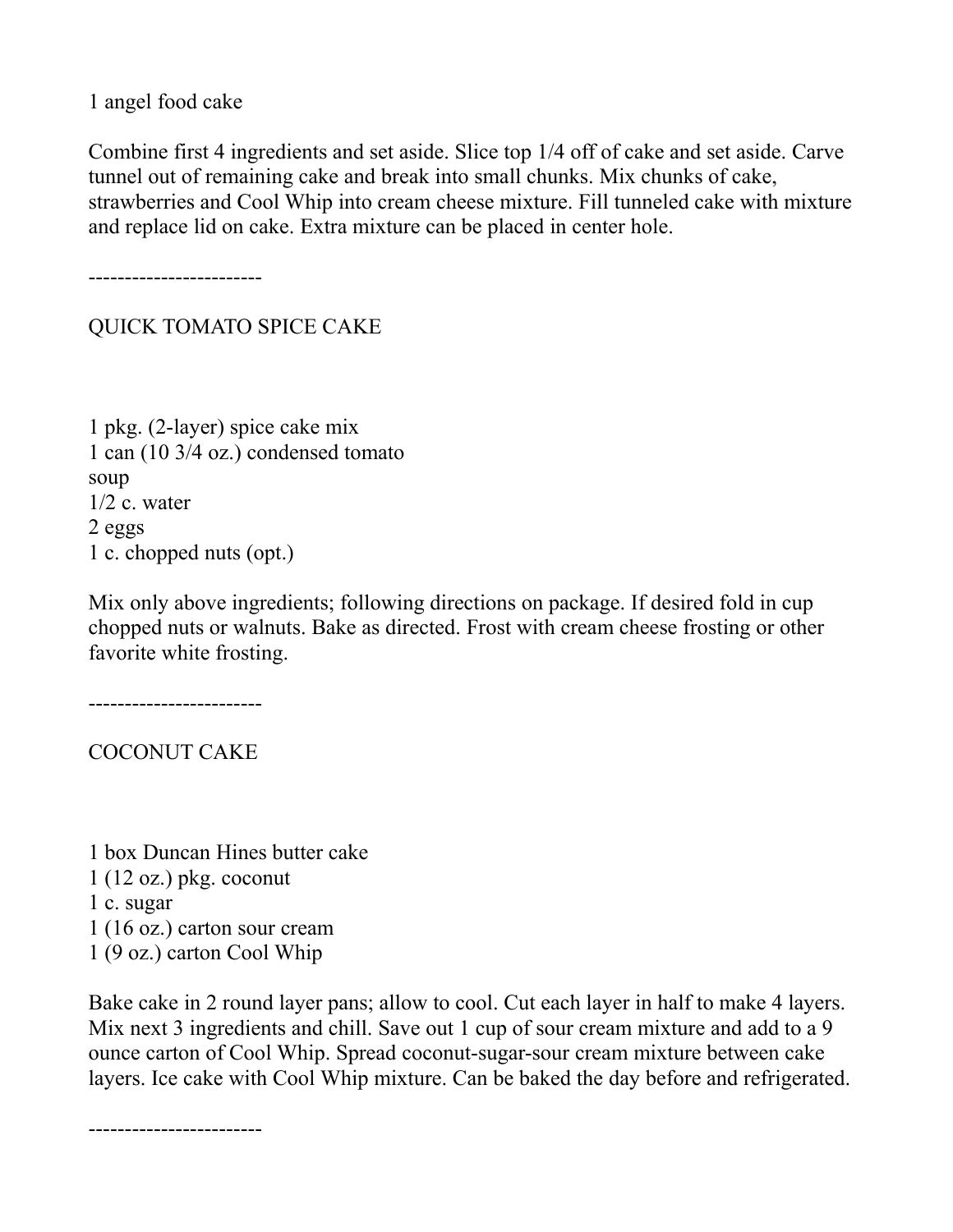# MYSTERY CAKE

1 pkg. coconut or any other kind of cake mix 1 pkg. instant coconut pudding & pie filling 3/4 c. water 3/4 c. cooking oil 4 whole eggs

--ICING:--

1/2 stick butter or margarine 1/2 c. orange juice Juice of 1 lemon

Mix all cake ingredients and beat well, adding the 4 eggs one at a time. Pour into a greased and floured bundt cake pan. Bake at 350 degrees for about 1 hour. When done, remove from oven and pierce top for icing. Set cake aside and prepare icing. ICING: Melt butter or margarine and add the orange and lemon juices. Mix together well while heating on stove top. Dribble icing over cake while the syrup is still hot and the cake is in bundt pan. Let it stay a few minutes. Turn it over onto a cake plate and remove bundt pan.

------------------------

COCO LOPEZ CAKE

1 box butter cake mix 1 sm. pkg. coconut 1 can Coco Lopez (coconut milk used in Pina Coladas) 1 sm. tub Cool Whip

Combine cake mix with 1/2 package of coconut and bake in 13 x 9 inch pan. Allow to cool, then poke holes with handle end of wooden spoon. Pour Coco Lopez over cooled cake. Top with Cool Whip and remaining coconut. Keep refrigerated.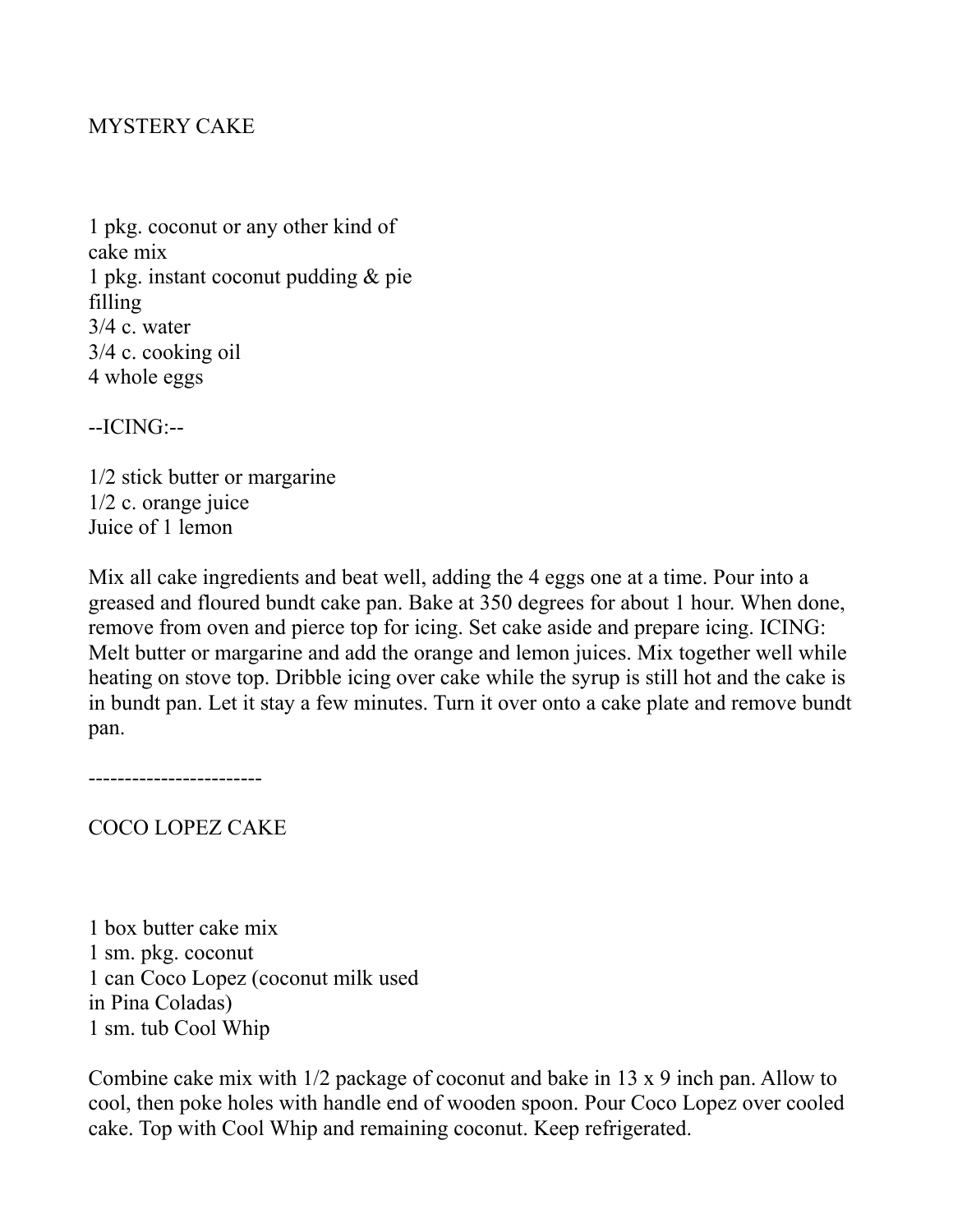------------------------

SOUR CREAM POUND CAKE

1/2 lb. butter, softened 3 c. sugar 6 egg yolks, beaten 3 c. all-purpose flour Pinch of salt 1 (8 oz.) carton commercial sour cream 1/4 tsp. soda 6 egg whites, stiffly beaten 1 tsp. vanilla extract 1 tsp. almond extract

Cream butter and sugar; add egg yolks. Combine flour and salt and sift 3 times. Combine sour cream and soda. Add flour and sour cream alternately to creamed mixture. Fold in egg whites and flavorings. Spoon batter into a 10-inch greased and lightly floured tube or bundt pan. Bake at 300 degrees for 1 1/2 hours. Yield: one 10 inch cake.

------------------------

ALMOND POUND CAKE

--CAKE:--

Thinly sliced almonds 1/2 c. butter 1/2 c. Crisco 2 c. sugar 6 eggs 2 c. flour, sifted 2 tsp. almond extract

--GLAZE:--

1 c. sugar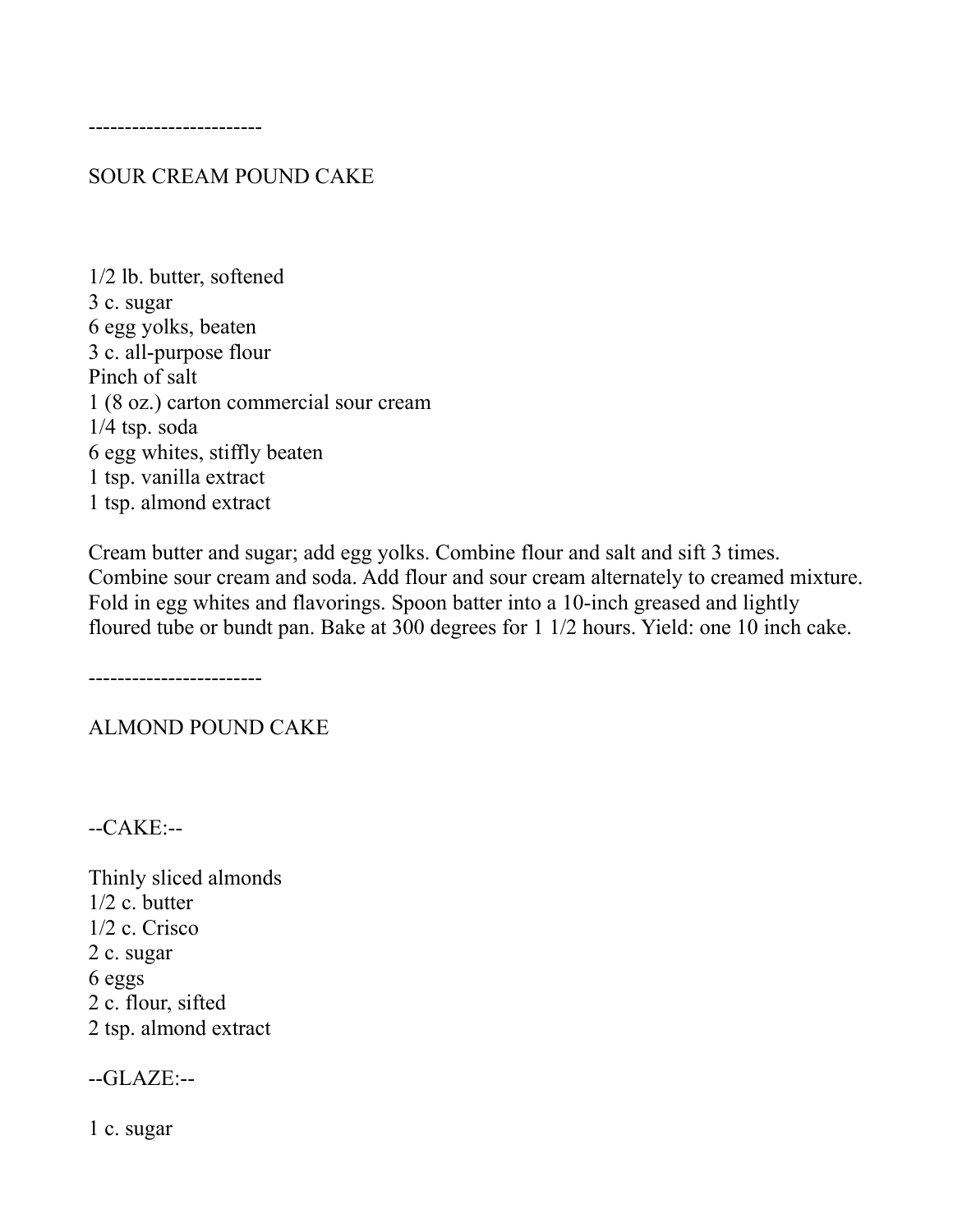$1/4$  c. water 2 tbsp. almond extract

CAKE: Preheat oven to 325 degrees. Generously grease a large tube pan. Press almonds onto sides and bottom and set aside. Using mixer cream together butter, Crisco and sugar. Add eggs, one at a time, continuing to beat. Gradually add flour and almond extract. Beat at high speed until butter is fluffy. Pour into pan. Bake for 1 hour. GLAZE: Boil sugar and water for 1 minute. Remove from heat. Add almond extract. Pour over lukewarm cake. Leave cake in pan until it has cooled completely.

------------------------

CREAM CHEESE POUND CAKE

3/4 lb. butter 1 (8 oz.) pkg. cream cheese 3 c. sugar 6 eggs 3 c. flour 1 tsp. vanilla

Cream butter, cheese and sugar. Add eggs, 1 at a time, beating thoroughly after each addition. Mix in flour a little at a time, blending well after each addition. Add vanilla. Pour batter into a greased and floured bundt pan. Bake at 250 degrees for 2 hours and 15 minutes or until toothpick inserted in center comes out clean. May be frozen.

------------------------

LEMON CREAM CHEESE FILLED CAKE

1 pkg. yellow cake mix 3/4 c. apricot nectar 1/4 c. butter or margarine, softened 3 eggs

--FILLING:--

2 (8 oz.) pkgs. cream cheese, softened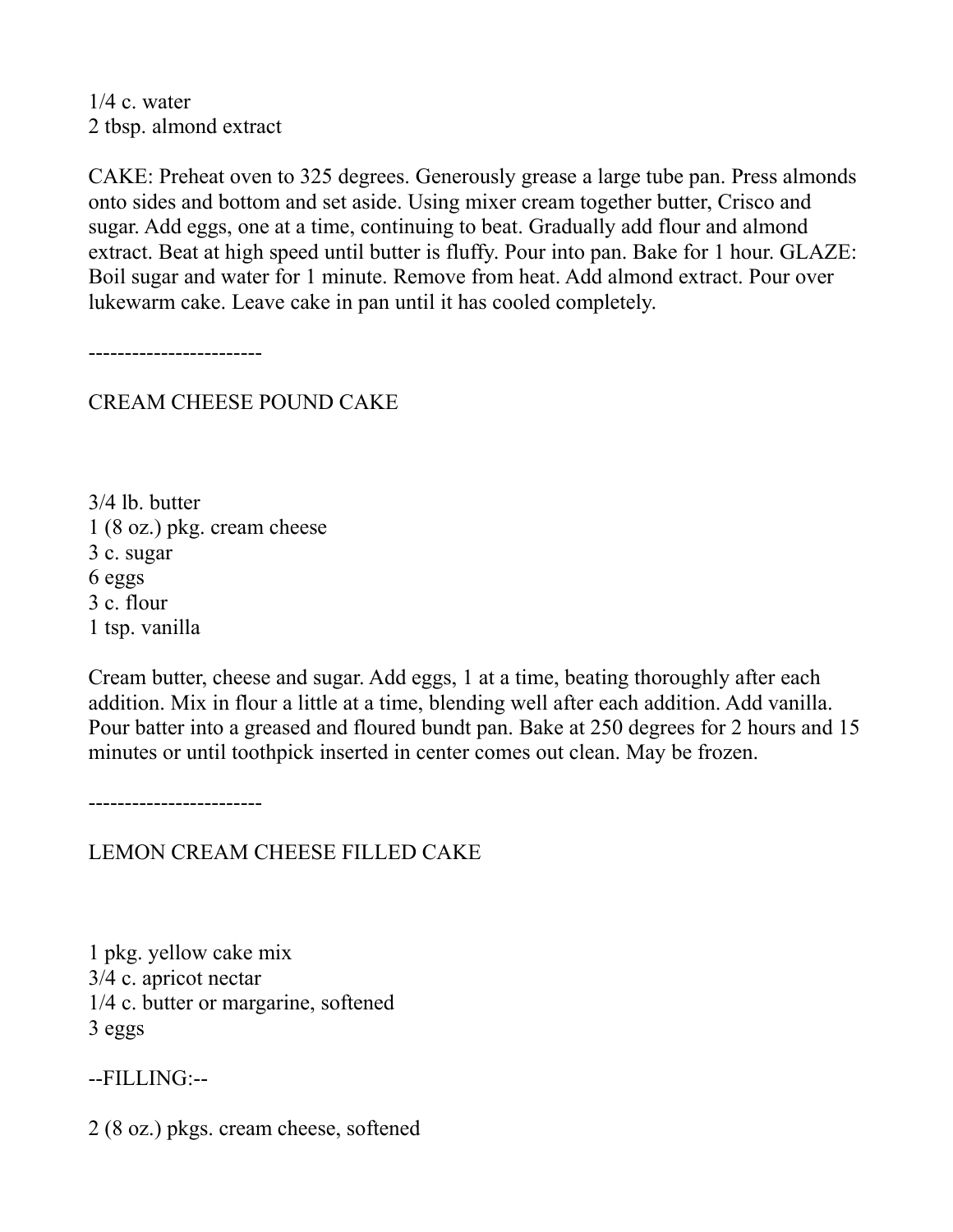$1/2$  c. sugar 2 tbsp. lemon juice 1 c. flaked coconut

--GLAZE:--

2 c. sifted powdered sugar 2 tbsp. lemon juice 2 tbsp. apricot nectar

In large bowl, combine first 4 ingredients. Beat as directed on cake package. Grease and flour 12-cup bundt pan. Spoon batter into pan. In small bowl, combine all filling ingredients; beat until smooth. Spoon filling over batter in pan, being careful not to let it touch sides of pan. Bake at 350 degrees for 50 to 55 minutes or until cake tests done. Cool in pan 1/2 hour. Turn out on wire rack or serving plate to complete cooling. Combine all glaze ingredients and stir until smooth. Drizzle over cake.

------------------------

# FRESH APPLE CAKE

3 c. apples, sliced 2 c. sugar 2 eggs, well beaten 1 tsp. vanilla 1 1/4 c. Wesson oil 3 c. flour 1 tsp. soda 1 tsp. cinnamon 1 tsp. salt  $3/4$  c. pecans (opt.)

Mix first 5 ingredients and set aside. Mix dry ingredients. Blend with apple mixture. Pour into greased pan and bake at 325 degrees for 1 hour.

------------------------

FRESH APPLE CAKE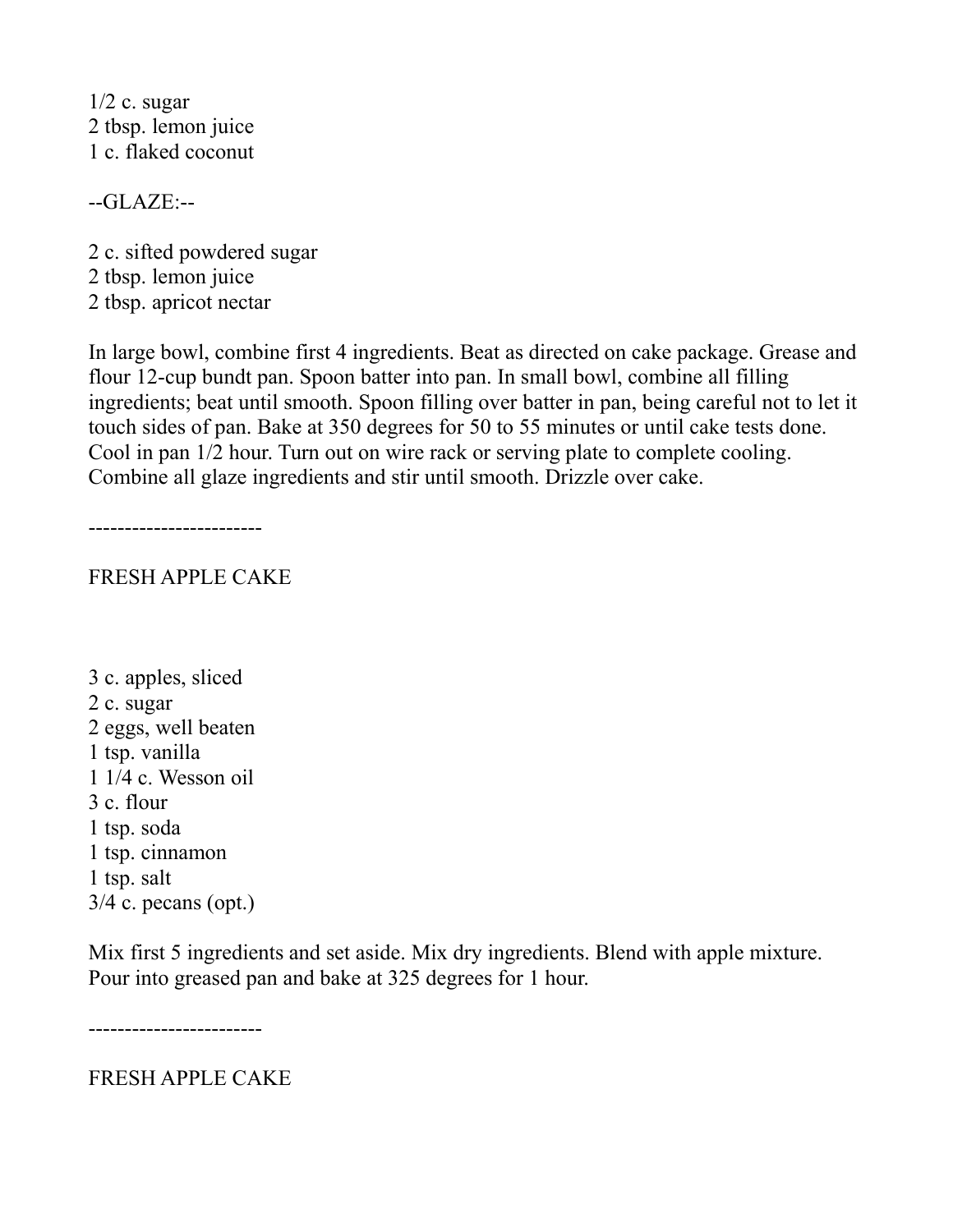1 c. Wesson oil 2 c. sugar 2 tsp. vanilla 2 eggs 3 med. tart apples, thinly sliced or grated 1 c. chopped nuts 1 tsp. soda 1/2 tsp. salt 3 to 3 1/4 c. flour 1 tsp. cinnamon

Mix together Wesson oil, sugar and vanilla. Do not use mixer. Next mix in eggs, thinly sliced or grated tart apples and chopped nuts. Stir in soda, salt, flour and cinnamon. Bake in greased and floured bundt pan for 1 hour at 350 degrees. Take out after it cools and sprinkle with confectioners sugar.

------------------------

#### FRESH APPLE CAKE

1 c. Wesson oil 2 c. sugar 2 tsp. vanilla 2 eggs 3 med. tart apples, thinly sliced or grated 1 c. chopped nuts 1 tsp. soda  $1/2$  tsp. salt 3 to 3 1/4 c. flour 1 tsp. cinnamon

Mix together Wesson oil, sugar and vanilla. Do not use mixer. Next mix in eggs, thinly sliced or grated tart apples and chopped nuts. Stir in soda, salt, flour and cinnamon. Bake in greased and floured bundt pan for 1 hour at 350 degrees. Take out after it cools and sprinkle with confectioners sugar.

------------------------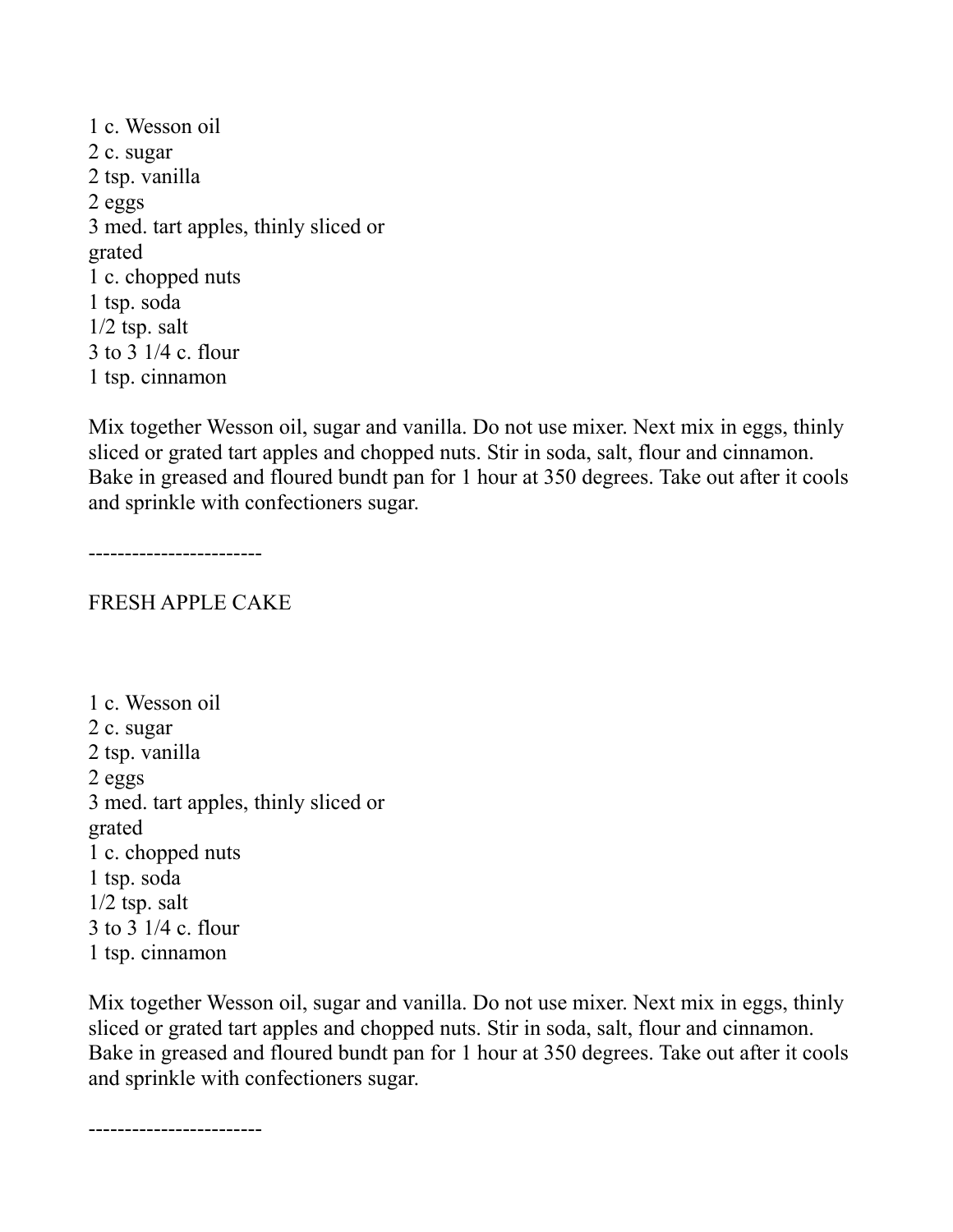# HONEY - OATMEAL CAKE

1 1/4 c. boiling water 1 c. uncooked reg. oats 1/2 c. butter or margarine, softened 1 1/2 c. honey 2 eggs 1 tsp. vanilla 1 3/4 c. whole wheat flour 1 tsp. baking soda 3/4 tsp. salt 1 tsp. ground cinnamon 1/4 tsp. ground nutmeg Commercial German chocolate cake icing Pecan halves (opt.)

Combine first 3 ingredients in a large bowl; stir well. Set aside for 20 minutes. Add honey, eggs and vanilla; stir well. Combine whole wheat flour and next 4 ingredients, gradually add to honey mixture. Pour into a greased and floured 13 x 9 x 2 inch baking pan. Bake at 350 degrees for 30 to 40 minutes or until toothpick comes out clean. Cool in pan and frost. Garnish with pecan halves if desired. 15 servings. Nutritious!

------------------------

POPPYSEED CAKE

1 yellow butter cake mix 1 instant vanilla pudding 4 eggs 1/2 c. Crisco oil 1 c. water  $1/4$  to  $1/2$  c. poppy seeds

Mix all ingredients for 10 minutes. Place in a greased and floured tube pan. Bake at 375 degrees for 45 to 50 minutes.

------------------------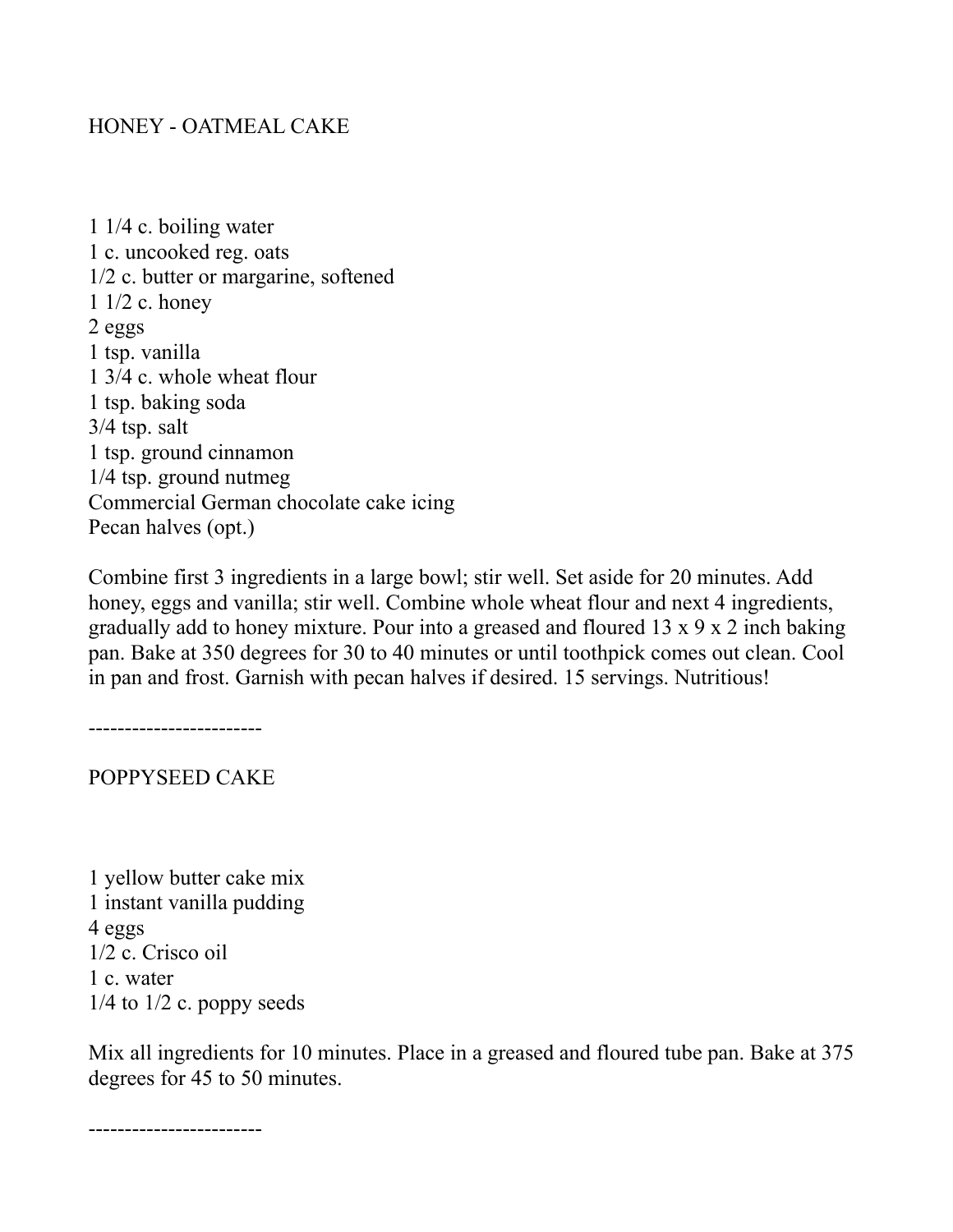# ICE CREAM CONE CAKES

Any flavor cake mix Flat-bottomed waffle ice cream cones (30 approx.) Frosting Sugar decorations

Prepare any flavor layer cake mix as directed on the package. Pour a scant 1/4 cup batter into each of the waffle cones. Fill a scant half full; if cones are filled more than this, batter will run over top. Set in square or oblong pan and bake as directed for cupcakes. Cool. Frost with any favorite frosting and decorate with candies. Do not store in an airtight container as the cones will soften.

------------------------

CHOCOLATE CONECAKES WITH FROSTING

#### --CONECAKES:--

1 c. all-purpose flour 1 c. sugar 1/2 tsp. baking soda 1/4 tsp. salt 1/2 c. butter or margarine  $1/2$  c. water 3 tbsp. unsweetened cocoa powder 2 eggs 1/4 c. buttermilk 1 tsp. vanilla 10 ice cream cones (flat bottoms)

--FROSTING:--

1/3 c. cream cheese 1/2 c. powdered sugar 1/2 tsp. vanilla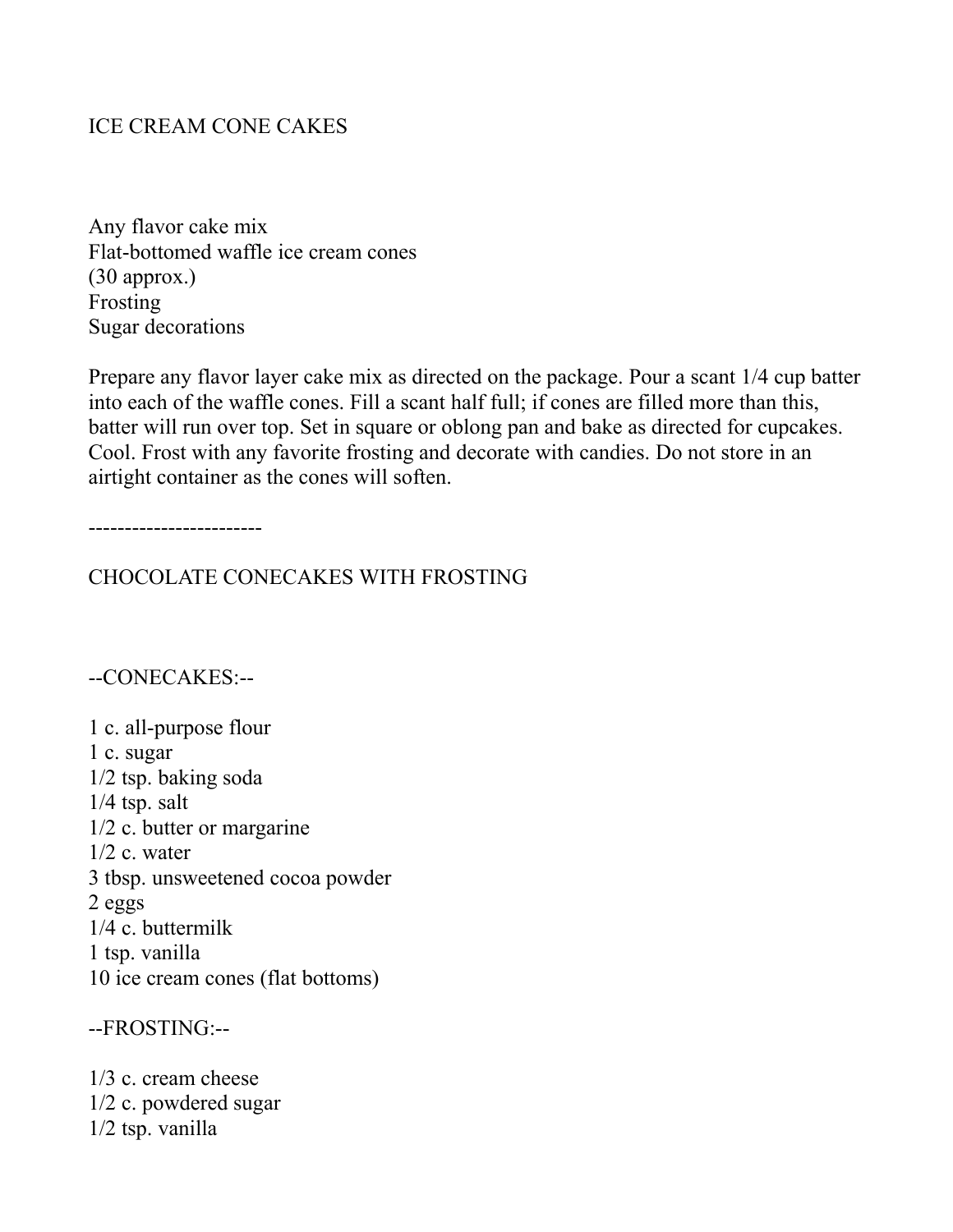1. Preheat oven to 350 degrees. In a mixing bowl, stir together flour, sugar, baking soda and salt. 2. In a saucepan, mix together butter (or margarine), water and cocoa powder. Stir all the time. When the butter is completely melted remove from heat and combine with the flour mixture in the bowl. 3. Use a big spoon and mix until everything is well blended. 4. Add the eggs, buttermilk and vanilla, then beat again for another minute or two. 5. Pour into the ice cream cones. Fill to about an inch from the top. Put the ice cream cones into a muffin tin or a big baking pan and bake at 350 degrees for 30 minutes. FROSTING: Let the cream cheese sit out a while to soften, then mash it together with powdered sugar. Add the vanilla a little at a time. When mixed together evenly, it's done. BE SURE TO LET THE CONECAKES COOL BEFORE FROSTING THEM, OTHERWISE THE FROSTING WILL MELT.

------------------------

# THE REAL MCCOY NEW YORK ITALIAN CHEESECAKE

1 lb. ricotta cheese 2 c. sour cream 16 oz. cream cheese 1 1/2 c. sugar 1/2 c. butter, melted 3 extra lg. eggs 3 tbsp. flour 3 tbsp. cornstarch 5 tbsp. vanilla 5 tbsp. lemon juice

All ingredients should be at room temperature. Combine ricotta cheese and sour cream in mixing bowl. Beating slowly, add cream cheese, sugar and butter. Increase speed to medium and add eggs, flour, cornstarch, vanilla and lemon juice. Beat on highest speed possible without splattering for 5 minutes. Pour into 10 inch springform pan. Bake in preheated 350 degree oven for 1 hour. Turn off heat and leave in closed oven for 1 more hour. Cool on rack.

------------------------

**CHEESECAKE**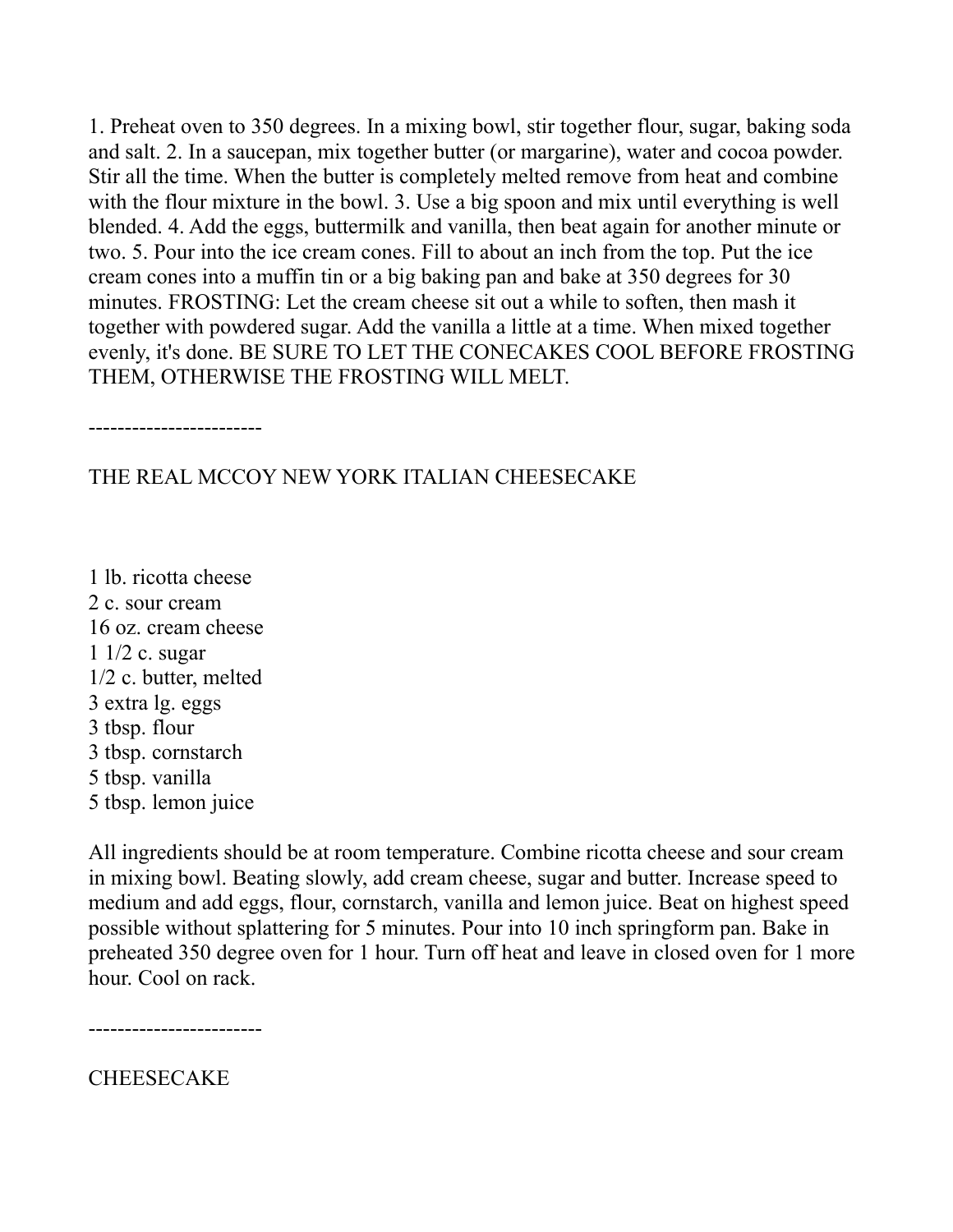--CRUST:--

1/3 c. powdered sugar 1 1/2 c. graham cracker crumbs 4 tbsp. butter or margarine

Melt butter and add to graham cracker crumbs and powdered sugar. Line the bottom of a spring form pan, packing firmly. 1 c. granulated sugar 3 (8 oz.) pkgs. cream cheese 1 generous tsp. vanilla flavoring 4 eggs

Pour above ingredients into spring form pan (the crust is as yet unbaked) and bake in preheated oven at 350 degrees for approximately 50 minutes. Do not turn off the oven. Remove the cheesecake and top with 1 pint commercial sour cream and return to the oven for another 5 minutes. Cool in spring form pan for a few minutes. Run a knife around the edge to loosen. Remove side of spring form pan and refrigerate.

------------------------

MOM'S CHEESECAKE WITH SOUR CREAM

1 lb. cream cheese  $1/2$  c. sugar 3 eggs 1 tsp. vanilla 1/8 lb. margarine 1 2/3 c. rolled graham crackers 2 tbsp. sugar 1 pt. sour cream  $1/3$  c. sugar 1 tsp. vanilla 1 can cherry pie filling

Cream cheese and sugar. Add eggs, one at a time. Add vanilla and mix well. Set aside. Melt margarine. Add graham crackers and sugar. Spread firmly in the bottom of a greased 8 x 10 inch Pyrex dish. Pour cream cheese mixture into crust and bake at 350 degrees for 20 minutes. Cool. Mix sour cream, sugar and vanilla. When cake is cool, spread over top and bake at 375 degrees for 10 minutes. When cool, top with cherry pie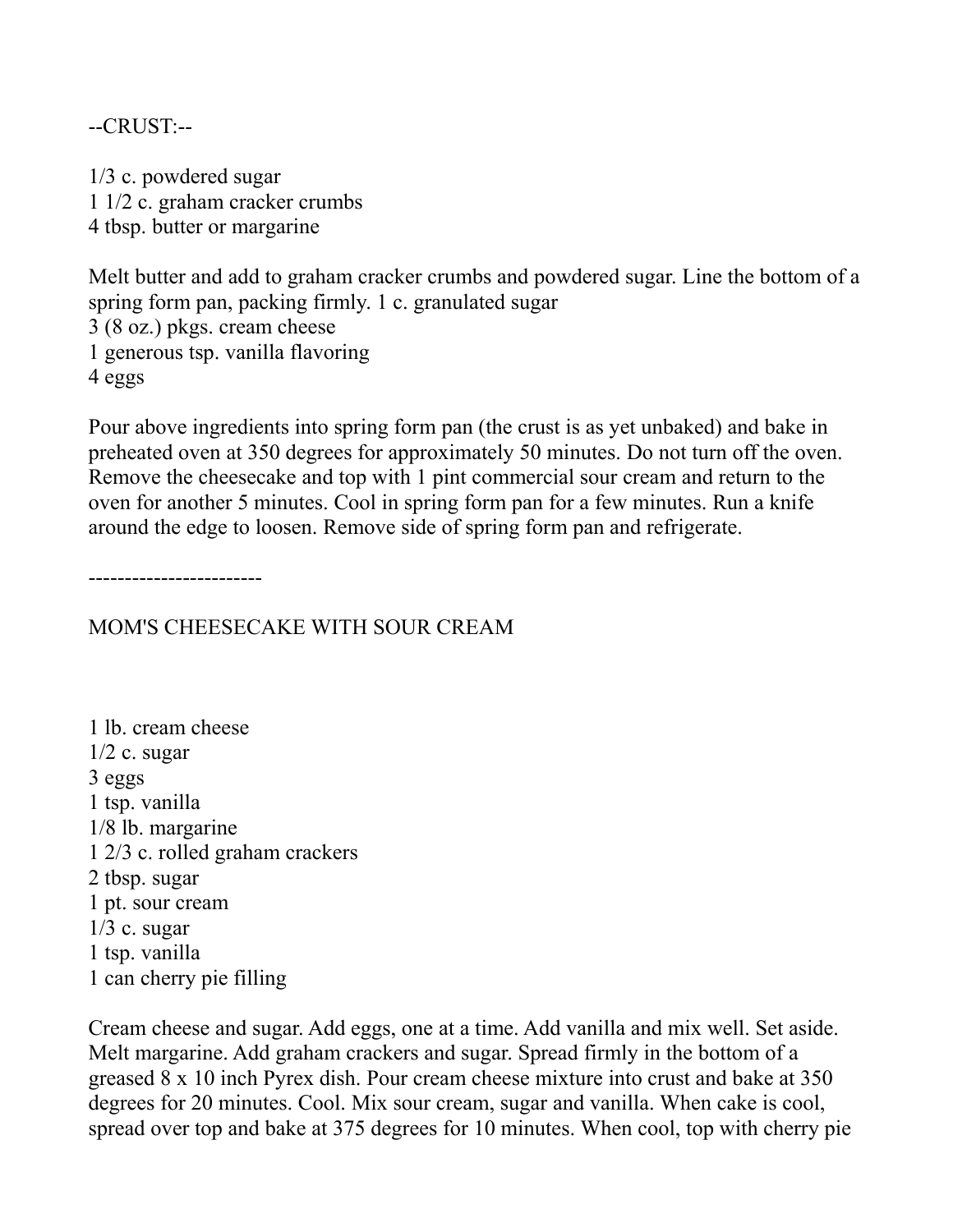filling.

------------------------

PUMPKIN CHEESECAKE

--CRUST:--

3/4 c. graham cracker crumbs 3 tbsp. melted butter 1 tsp. cinnamon 2 tbsp. firmly packed brown sugar 3 tbsp. chopped pecans (opt.)

--FILLING:--

4 (8 oz.) cream cheese 1/4 c. sugar or firmly packed brown sugar 3 eggs 2 tbsp. flour 1 (30 oz.) can pumpkin pie mix 1/4 c. chopped pecans or walnuts

Preheat oven to 325 degrees. Grease 9 inch spring form pan or spray with non-stick spray. Combine crust ingredients and line sides and bottom of pan. Beat cream cheese in a large bowl until fluffy. Gradually add sugar. Add eggs, one at a time, beating well after each addition. Gradually add flour and pumpkin pie mix and blend well. Stir in nuts. Pour into crust-lined pan. Bake 1 hour and 45 minutes or until center feels firm when touched. Cool in pan on wire rack. Brush top with maple syrup. Cool completely. NOTE: To substitute canned pumpkin for pumpkin pie mix, use 1 (1 pound) can pumpkin, increase sugar to 1 1/2 cups, use 5 eggs instead of 3, 1/4 cup flour instead of 2 tablespoons and add 2 teaspoons pumpkin pie spice.

------------------------

CHEESECAKE WITH BLACKBERRY TOPPING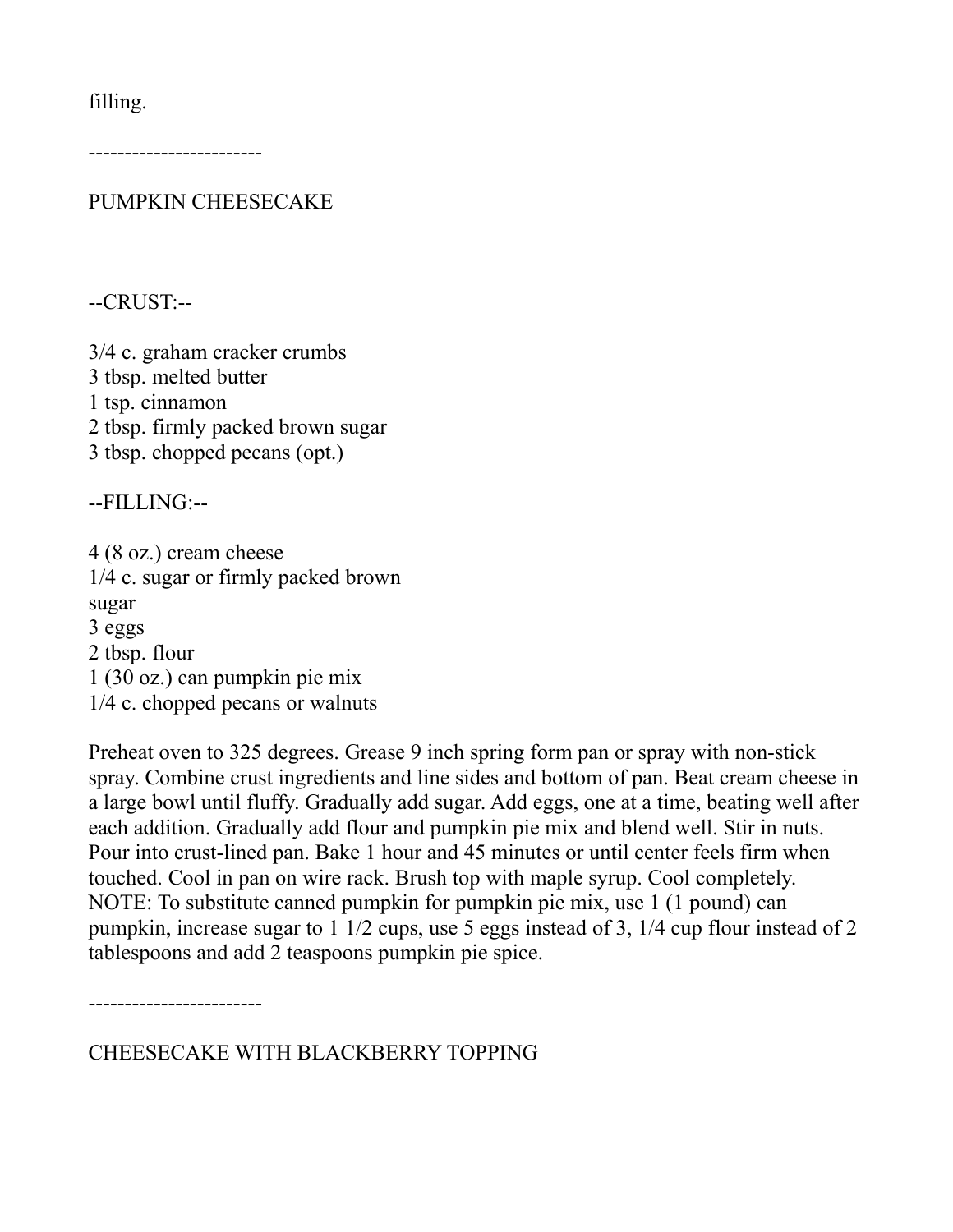1 1/4 c. graham cracker crumbs  $1/4$  c. sugar 1/4 c. butter 1 tbsp. cinnamon 3 (8 oz.) pkgs. cream cheese 4 eggs 1 c. sugar 1/2 pt. sour cream 3 tbsp. sugar 1 tsp. vanilla 1 jar blackberry jam 1/2 pkg. blackberries, thawed

Preheat oven to 300 degrees. Combine crumbs, sugar, cinnamon, and butter. Press onto bottom of springform pan. Whip cream cheese. Add eggs, one at a time whipping after each addition. Gradually add sugar and whip. Pour over crust. Bake 45 minutes. Whip sour cream, sugar and vanilla. Pour on top of baked cake and bake for 10 more minutes. Remove and chill for at least 6 hours. When ready to serve, heat jam and blackberries. Pour hot over the cake slices. Serves 8.

------------------------

CHOCOLATE RASPBERRY CHEESECAKE

3 sq. Baker's semi-sweet chocolate  $1/4$  c. water 8 oz. Philadelphia light cream cheese 1/2 c. raspberry fruit spread (light or low calorie) 3 1/4 c. (8 oz.) Cool Whip light topping, thawed 2 tbsp. water Fresh raspberries

Microwave chocolate with water at high for 1 to 1 1/2 minutes or heat on range top on low, stirring constantly until almost melted; remove and stir until completely melted. (Mixture will be thick.) Beat chocolate, cream cheese and 1/4 cup fruit spread. Immediately stir in 2 1/2 cups whipped topping until smooth. Spread in 8 or 9 inch pie plate or springform pan. Freeze 3 to 4 hours. Remove from freezer; let stand 15 minutes. Briefly heat and stir remaining fruit spread and water until well blended. Garnish with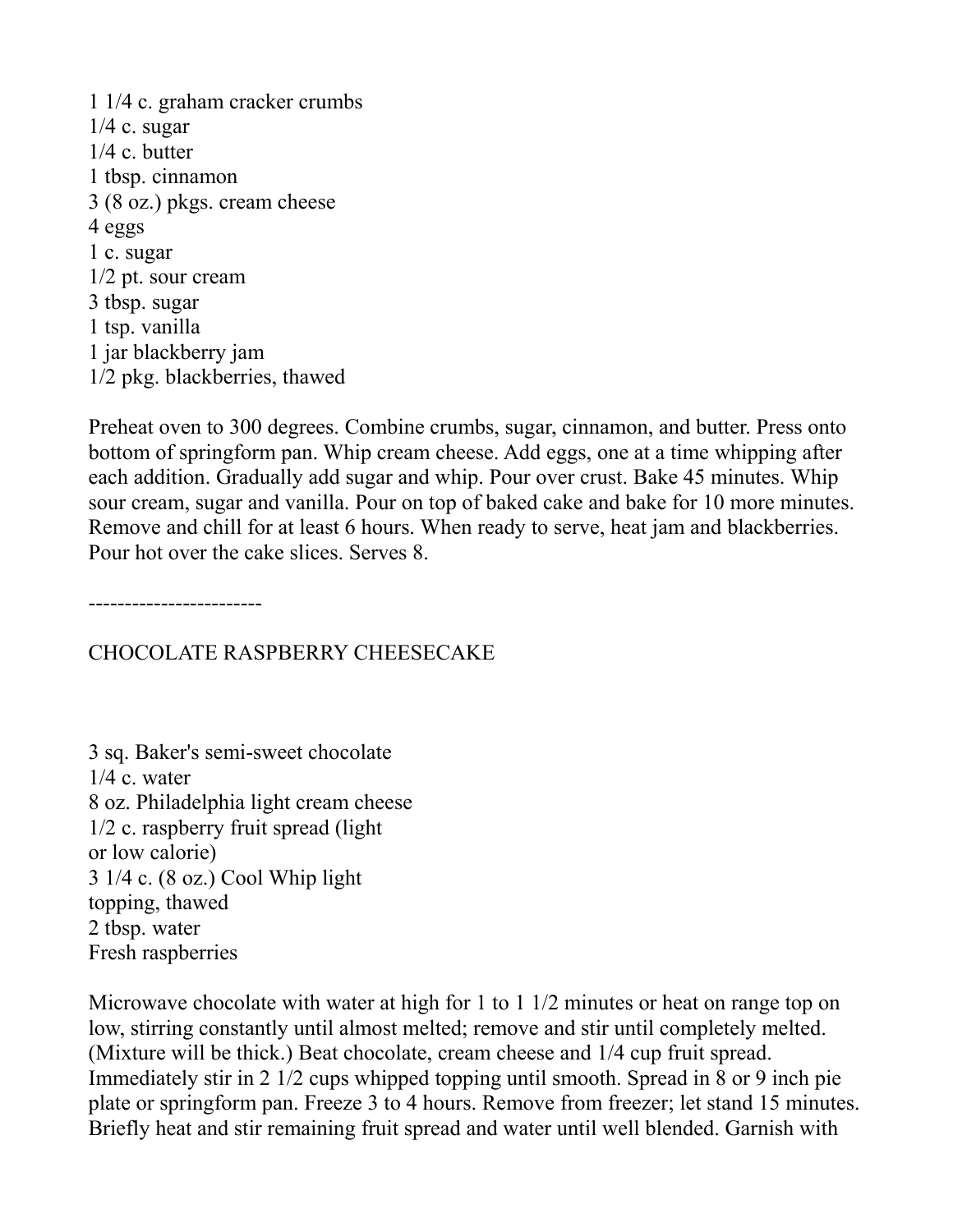fruit spread sauce, a dollop of whip cream and fresh raspberries. Store leftover cheesecake in freezer.

------------------------

CHERRY CREAM CHEESECAKE

1 graham cracker crust shell 1 lg. brick cream cheese 1 sm. container whipped cream 2 heaping tbsp. powdered sugar 1 can Comstock cherry pie filling

Blend together cream cheese, whipping cream and powdered sugar until smooth. Pour into graham cracker shell. Pour cherry filling on top. Chill and keep refrigerated.

------------------------

#### MINI CHEESECAKES

2 (8 oz.) pkgs. cream cheese, room temp. 3/4 c. sugar 2 eggs 1 tbsp. lemon juice 1 tsp. vanilla 24 vanilla wafers 1 (21 oz.) can pie filling - cherry, lemon, pineapple, etc.

Beat cheese, sugar, eggs, lemon juice and vanilla until light and fluffy. Line muffin pans with paper liners and place 1 wafer in bottom of each one. Fill  $1/2$  to  $2/3$  full. \*Bake at 350 degrees for 15 to 20 minutes or until set. Chill and add topping. Makes 24. \*Watch carefully - DO NOT overbake, they'll puff up while baking and drop down a little while cooling.

------------------------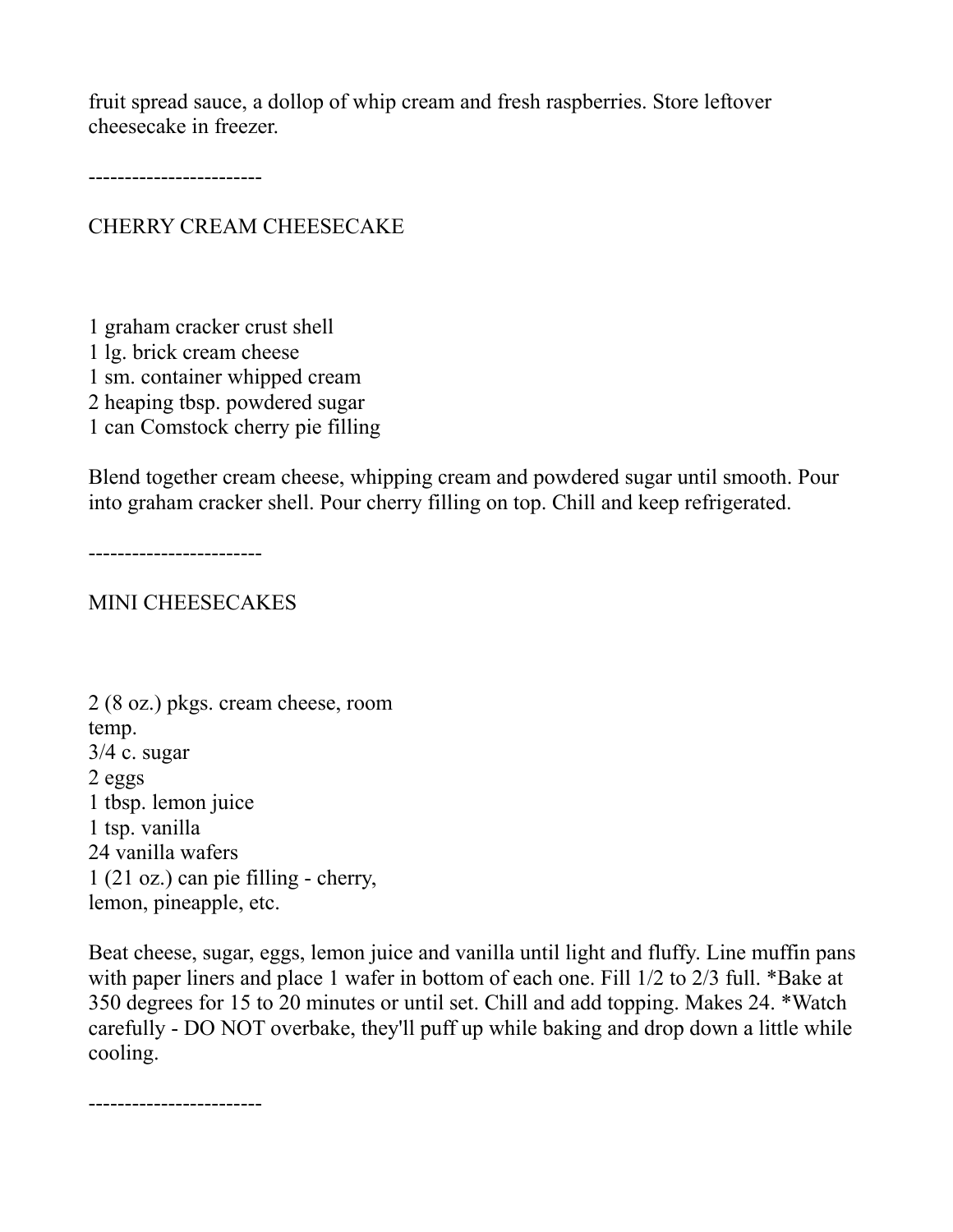## CHEESECAKE COOKIES

1/3 c. butter 1/3 c. brown sugar 1 c. flour 1/2 c. chopped nuts  $1/4$  c. sugar 1 pkg. (8 oz.) cream cheese  $1$  egg 2 tbsp. milk 1/2 tsp. vanilla 1 tbsp. lemon juice

Preheat oven to 350 degrees. Cream butter and brown sugar until light and fluffy. Add flour and nuts; blend until mixture resembles crumbs. Set aside 1 cup mixture. Press remainder into 8 x 8 inch pan. Bake for 12 to 15 minutes. Let cool. Beat sugar and cream cheese until smooth. Add remaining ingredients and beat well. Spread over crust. Sprinkle reserved crumbs on top, pressing down lightly with fingers. Bake for 25 minutes, cool, and cut into bars. Store in refrigerator.

------------------------

#### AUNT MARGARET'S ROB ROYS

1 c. shortening 1 tsp. salt 1/2 tsp. cinnamon 1/2 tsp. ground cloves 1 1/2 c. brown sugar 2 eggs 1 1/2 c. rolled oats 1 c. nuts 1 c. raisins 2 c. flour (white-wheat) 3/4 tsp. soda 1/4 c. sour milk

Cream shortening, salt, spices and sugar. Add eggs, then nuts, oats and raisins. Sift flour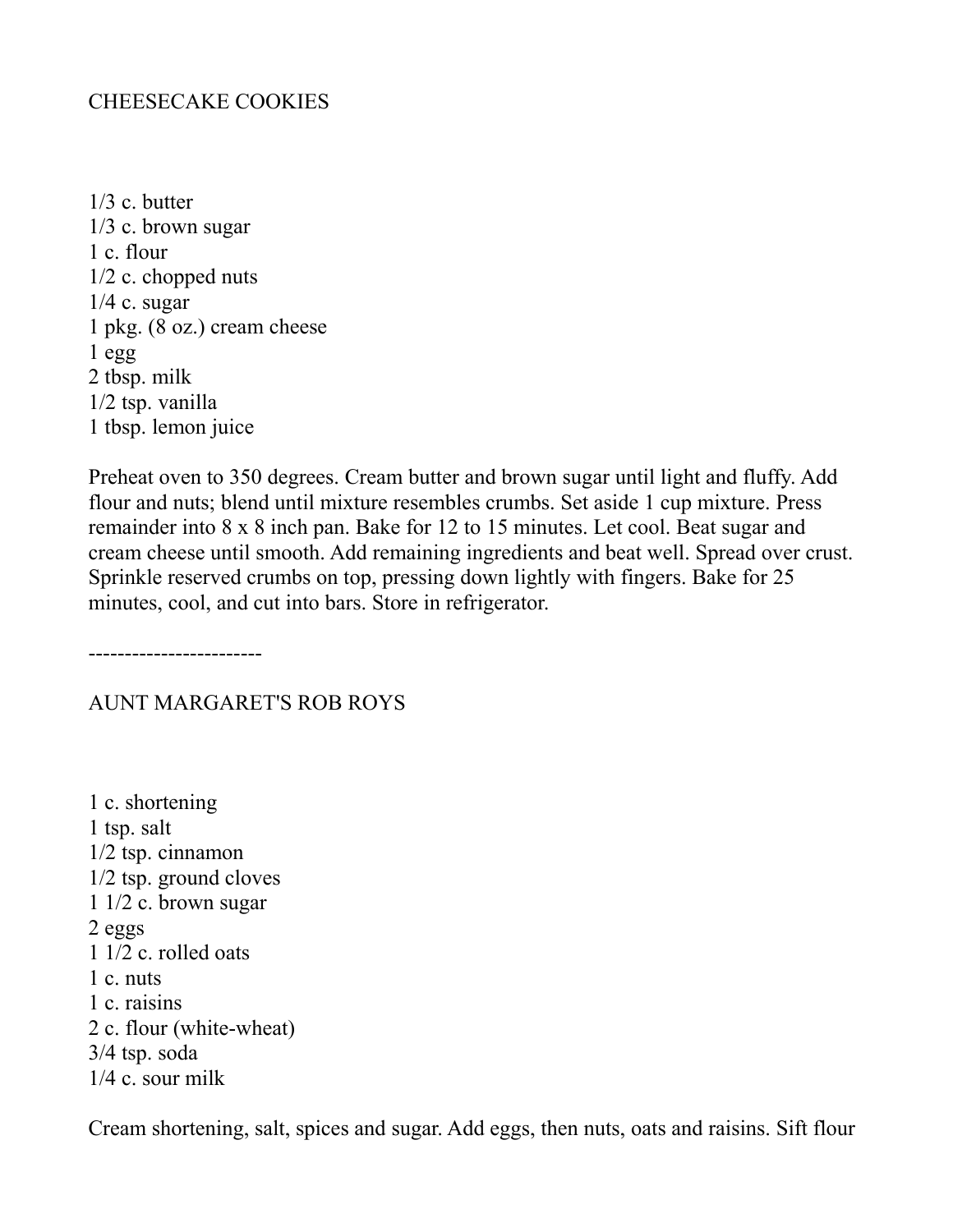and soda and add to creamed mixture alternately with milk. Spoon onto cookie sheet then flatten with damp fingers. Bake at 325 degrees for 10 to 15 minutes.

------------------------

SAND TARTS

1 c. butter 1/2 c. confectioners sugar 1 tbsp. water 2 tsp. vanilla 2 1/2 c. flour 1 c. chopped pecans

Cream butter. Blend with sugar. Add water and vanilla; mix well. Add flour and pecans. Chill 3 to 4 hours. Shape in balls or fingers. Bake on ungreased cookie sheet in slow oven (300 to 325 degrees), about 25 minutes until delicately brown. Cool slightly, roll in powdered sugar. Makes 3 to 4 dozen.

------------------------

SAND TARTS

1 c. margarine 3 1/2 tbsp. powdered sugar 1 c. chopped pecans 2 c. flour 1 tsp. vanilla

Let margarine soften. Cream margarine and sugar together. Add vanilla. Add flour a little at a time to mix well. Then add pecans. Roll in palm of hands to size you want. Bake on ungreased cookie sheet at 325 degrees for 15 to 20 minutes. Roll in powdered sugar until well coated. Roll 2 or 3 times.

------------------------

155175 -- MARY MYSTERIES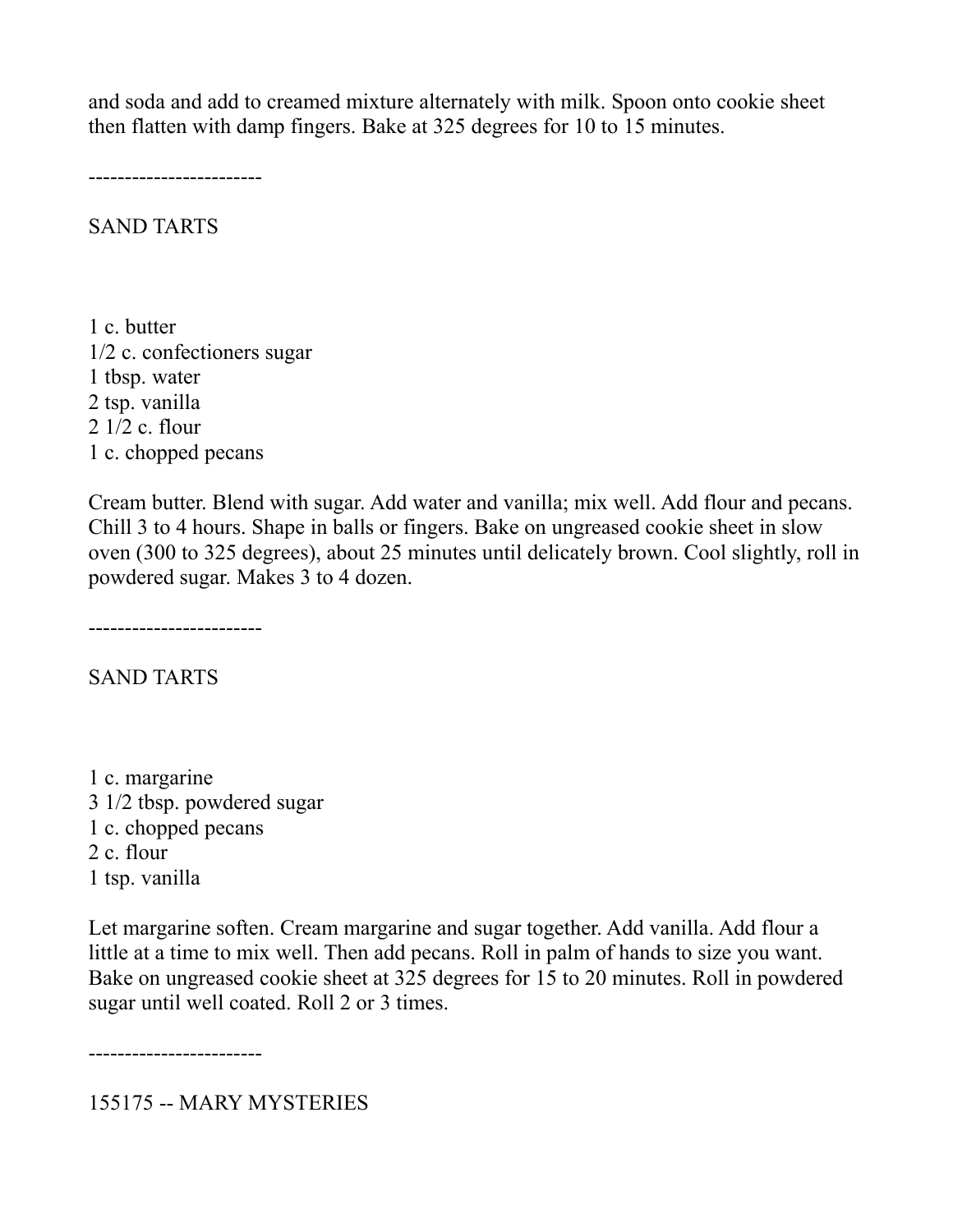2 sticks butter 1 c. pecans, chopped fine 4 tbsp. sugar 3 1/2 c. sifted flour Tart jelly Pecan halves Sifted powdered sugar

Soften butter. Mix all ingredients except 1/2 flour. Roll out about 1/8 inch thick. Cut with a small round cutter. Place a dab of tart jelly (black currant, muscadine or wild plum) on top of each cookie and top with a pecan half. Bake on cookie sheet at 350 degrees until light brown, about 30 minutes. Remove from cookie sheet while hot. When slightly cool, dust with powdered sugar. Makes 75 to 100.

------------------------

CHERRY DREAMS

1/2 c. margarine 1 c. sugar 1 egg 1 1/2 tsp. vanilla

1 1/2 c. flour 1/2 c. cocoa  $1/4$  tsp. salt 1/4 tsp. soda 1/4 tsp. baking powder

Shape dough into 1-inch balls. Place 2 inches apart on ungreased baking sheet. Make a small depression on top of each ball with fingertip. Press a small well-drained maraschino cherry (or 1/2 a large cherry) on each. 6 oz. chocolate chips 1/2 c. sweetened, condensed milk

 $1/4$  tsp. salt 1 tsp. cherry liquid

Bake at 350 degrees for 8 to 10 minutes (will be puffy). Makes about 4 dozen cookies.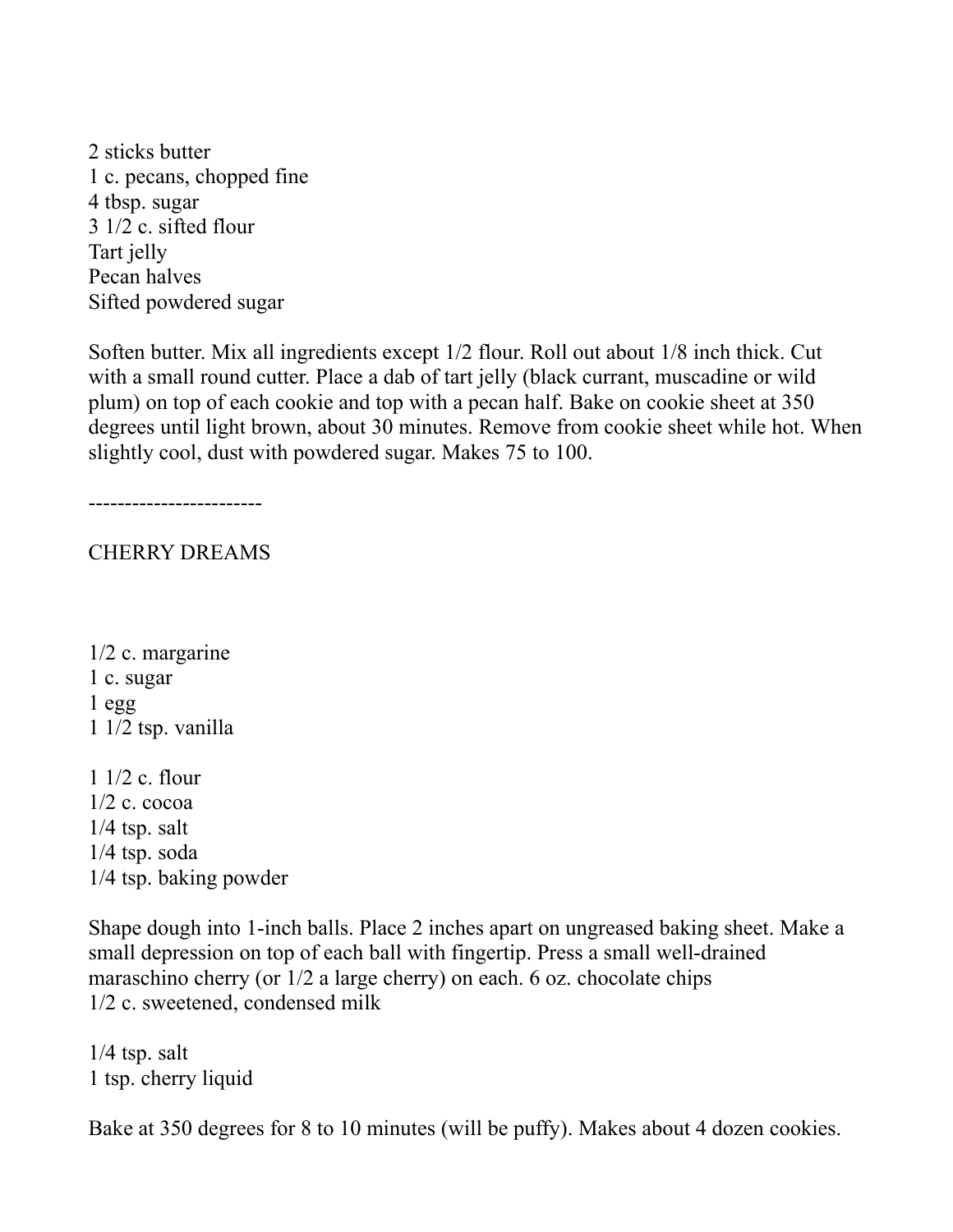#### TWINKIE CAKE

1 box Twinkies 3 to 4 bananas 1 lg. can crushed pineapple 1 pkg. vanilla pudding 1 (12 oz.) container of Cool Whip

Slice Twinkies lengthwise and line bottom of 13 x 9 inch pan. Slice bananas over Twinkies, followed by pineapple with juice. Prepare pudding as directed on package and layer over bananas and pineapple. Spread Cool Whip on top. Refrigerate and enjoy!

------------------------

#### HUMMINGBIRD CAKE

3 c. all-purpose flour 2 c. sugar 1 tsp. salt 1 tsp. soda 1 tsp. cinnamon 3 eggs, beaten 1 1/2 c. salad oil 1 1/2 tsp. vanilla 1 (8 oz.) can crushed pineapple, undrained 2 c. pecans (or walnuts), divided 2 c. chopped bananas

Combine dry ingredients in large bowl; add eggs and salad oil, stirring until moistened. Do not beat. Stir in vanilla, pineapple, 1 cup nuts and bananas. Spoon batter into 3 wellgreased pans, well floured or use wax paper to line the pans. Bake at 350 degrees for 25 to 30 minutes until cake tests done. Cool in pans 10 minutes before removing. Spread on frosting and sprinkle with nutmeats. --CREAM CHEESE FROSTING:--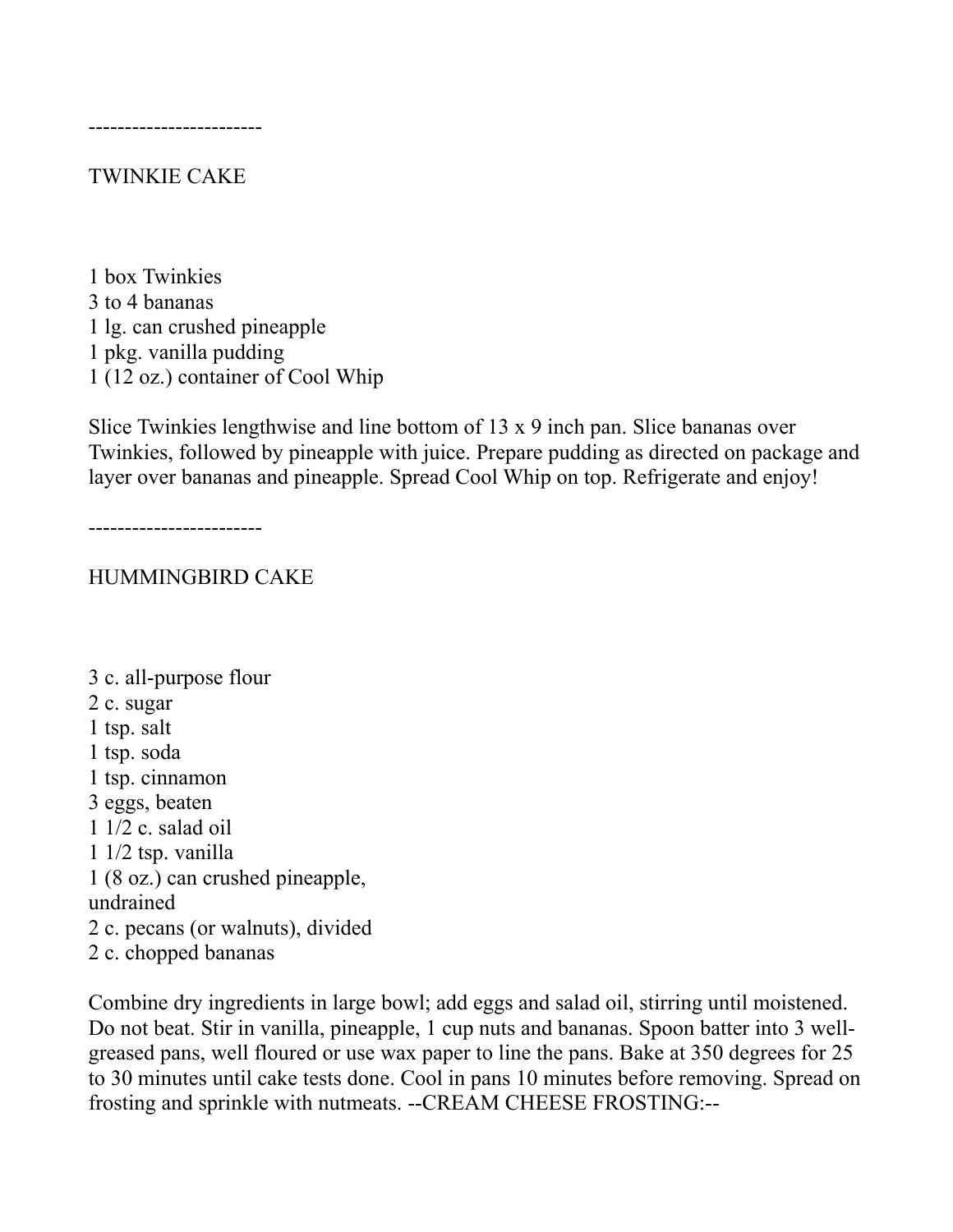2 (8 oz.) pkgs. cream cheese, softened 1 c. margarine, softened 2 (16 oz.) pkgs. powdered sugar 2 tsp. vanilla

Beat until light and fluffy. Makes enough for 3 layer cake. Cool cake completely before putting frosting on.

------------------------

BANANA SPLIT CAKE

--LAYER 1:--

2 c. crushed graham crackers 1 stick butter, melted

Press into 9 x 13 inch pan. --LAYER 2:--

2 c. confectioners' sugar 2 sticks butter 2 eggs

Beat well, pour over crust. --LAYER 3:--

3 to 4 bananas, sliced & dipped in lemon juice

--LAYER 4:--

1 (#2) can crushed pineapple, drained

--LAYER 5:--

2 (8 oz.) cartons Cool Whip

--LAYER 6:--

1 c. chopped pecans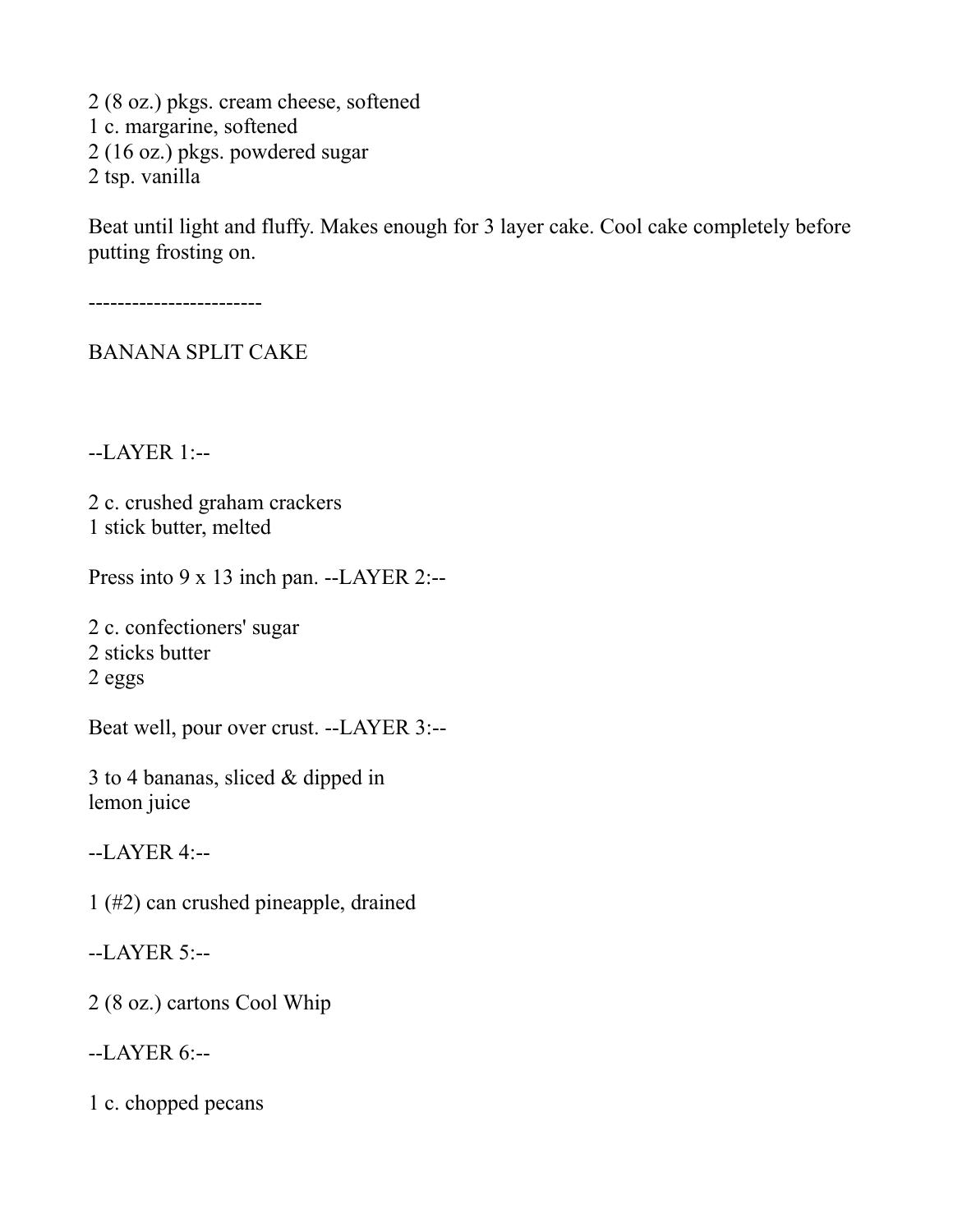--LAYER 7:--

1 c. sliced maraschino cherries

Chill well.

------------------------

# WATERGATE CAKE

1 pkg. white cake mix 3/4 c. vegetable oil 3 eggs 1 c. 7-Up, Sprite or Club Soda 3 1/2 oz. pkg. pistachio pudding, instant 1/2 c. finely chopped nuts 1/2 c. coconut

--TOPPING:--

8 oz. Cool Whip 3 1/2 oz. pistachio pudding 1/2 c. coconut 3/4 c. chopped nuts

Mix all cake ingredients. Pour into greased pan and bake 45 minutes at 350 degrees. NOTE: Recipe calls for 13 x 9 inch pan but I prefer bundt or angel food pan. Fold all topping ingredients together until mixed. Spread on cake and sprinkle with coconut and nuts.

------------------------

UGLY DUCKLING PUDDING CAKE

1 pkg. yellow cake mix 1 pkg. lemon instant pudding (sm. size)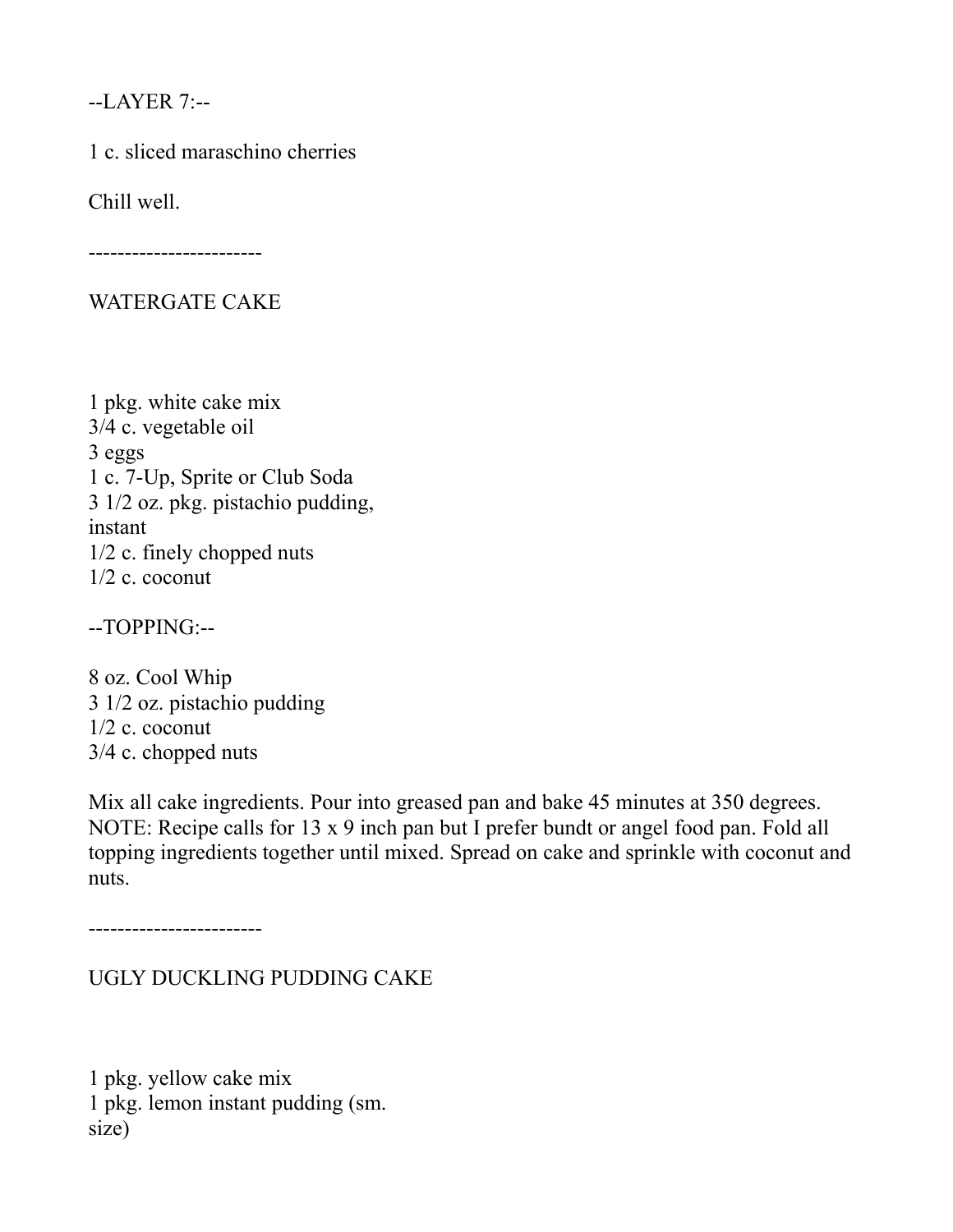1 (16 oz.) can fruit cocktail, including syrup 1 c. angel flake coconut 4 eggs  $1/2$  c. oil 1/2 c. chopped nuts 1 c. brown sugar, firmly packed

Blend all ingredients except brown sugar and nuts. Beat 4 minutes at medium speed of electric mixer. Pour into greased and floured 9 x 13 inch pan. Mix brown sugar and nuts and sprinkle over cake. Bake at 325 degrees for 45 minutes or until tests done. (Do not underbake.) Let stand 15 minutes. Spoon on hot butter glaze. Serve warm or cold with whipped topping, if desired. --BUTTER GLAZE:--

1/2 c. margarine  $1/2$  c. sugar 1/2 c. evaporated milk

Boil 2 minutes. Stir in 1 1/3 cups angel flake coconut.

------------------------

ITALIAN CREAM CAKE

1 pkg. white cake mix 1 pkg. instant vanilla pudding (3 1/2 oz.) 1 1/3 c. water 4 eggs 1/2 c. oil

Beat on low speed of electric mixer for 4 minutes. Add: 1 c. chopped nuts 2 c. coconut

Pour into 3 greased and floured 8 inch layer pans or a 9 x 13 inch pan and bake at 350 degrees for 35 to 45 minutes. --FROST WITH THE FOLLOWING:--

4 tbsp. margarine, softened 8 oz. cream cheese, softened 2 tbsp. canned milk (add a few drops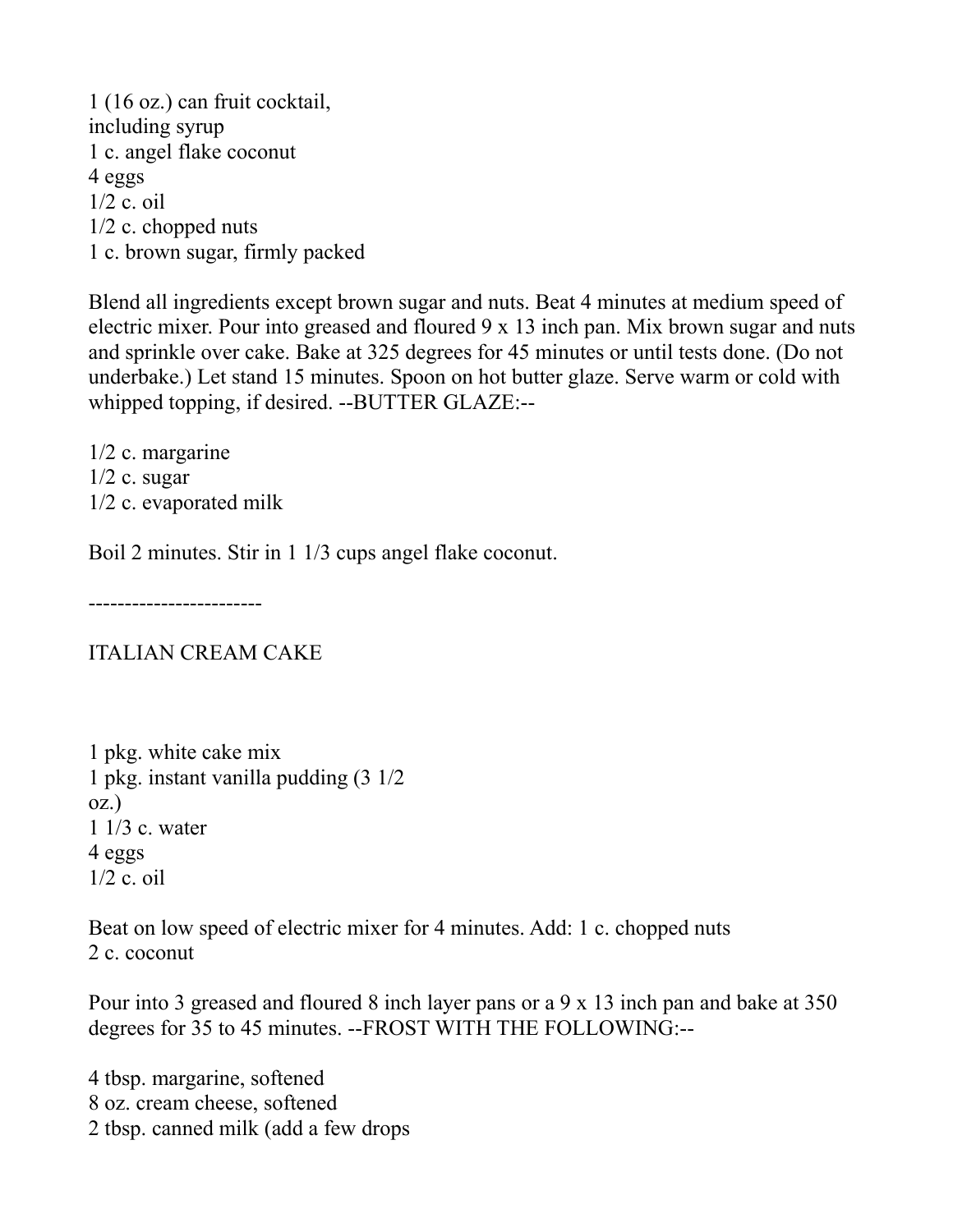more if too thick) 3 1/2 c. confectioners' sugar 2 c. coconut

This is enough frosting for 3 layers. If you have baked the cake in a 9 x 13 inch pan, 3/4 of the recipe will cover well.

------------------------

SWEDISH NUT CAKE

1 (20 oz.) can crushed pineapple 2 c. sugar 2 c. flour 1 tsp. soda  $1/2$  c. nuts 1 tsp. vanilla

--TOPPING:--

1 stick butter 8 oz. cream cheese 1 3/4 c. powdered sugar 1 c. chopped nuts 1 tsp. vanilla

Mix well. Bake in 9 x 13 inch pan for 30 to 40 minutes at 350 degrees. TOPPING: Cream butter and cream cheese. Add powdered sugar, stir in nuts and vanilla. Will keep in refrigerator for several days or freezes well.

------------------------

#### MOIST PINEAPPLE NUT CAKE

2 c. flour 2 eggs 1 can crushed pineapple (No. 2 size) 1 1/2 c. sugar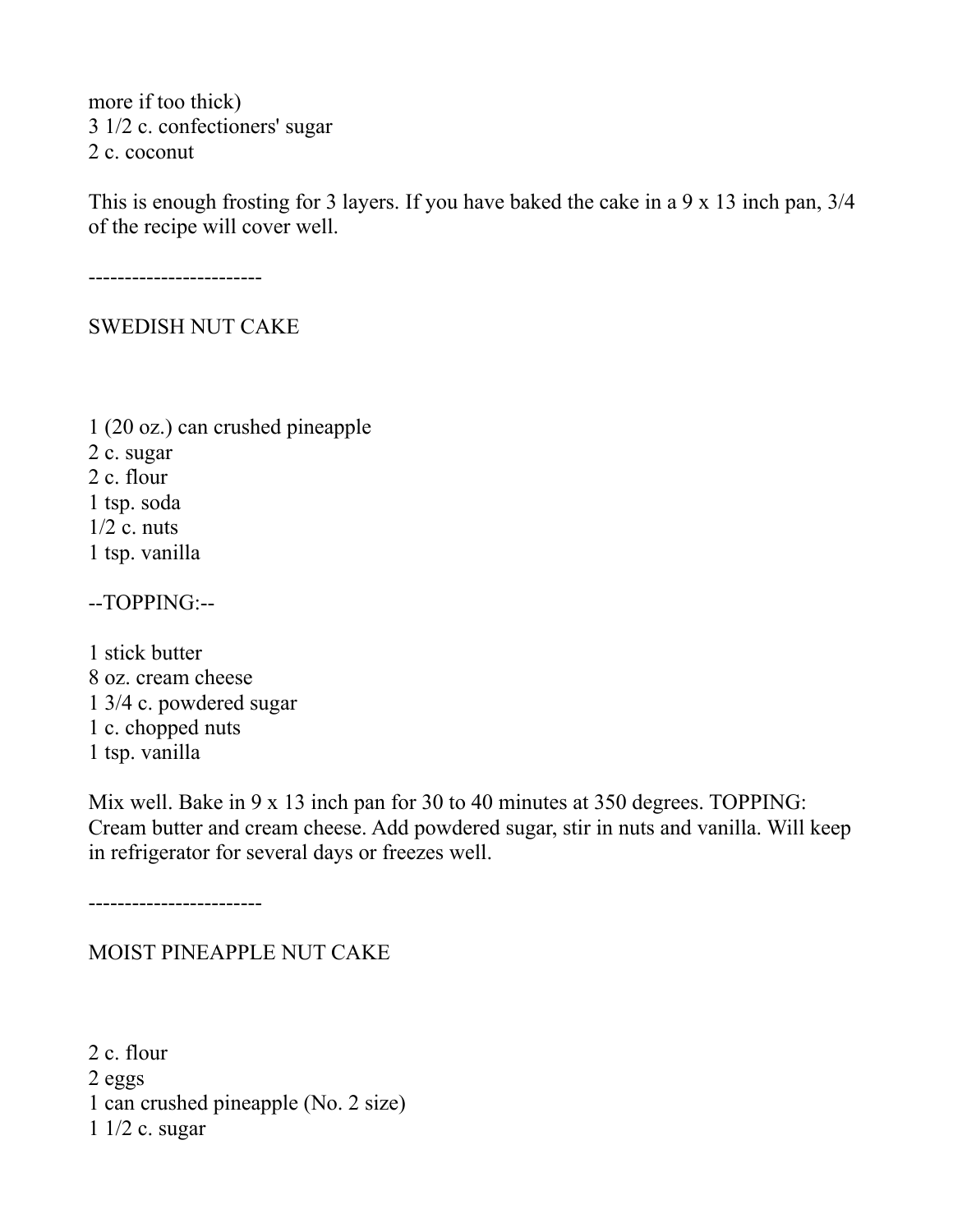1 stick butter 1 1/3 c. sugar 2 tsp. soda 1 c. chopped nuts 1 can coconut 1 sm. can evaporated milk

Mix flour, 1 1/3 cups sugar, eggs and soda. Add pineapple and nuts. Pour into greased 13 x 9 x 2 inch pan and bake 20 to 30 minutes at 350 degrees. Mix remaining sugar, coconut, butter and evaporated milk in saucepan and boil 3 minutes. Pour over warm cake.

------------------------

## PINEAPPLE UPSIDE DOWN CAKE

1 1/2 sticks margarine 2 c. light brown sugar, packed Pineapple & juice 3 eggs 1 c. sugar 1 tsp. vanilla 1 1/2 c. flour 2 tsp. baking powder 1/4 tsp. salt

Use 9 or 10 inch iron skillet or round pan. Melt margarine over low heat in skillet. Remove from heat, add brown sugar. Mix together 8 slices of pineapple or 2 cups crushed pineapple (drained). Pour evenly over margarine and sugar. Separate eggs in large bowl. Beat yolks until light and smooth. Add sugar with 1/2 cup pineapple juice and vanilla. Beat until sugar is well dissolved. Sift flour, baking powder and salt. Mix well. Beat egg whites until stiff then fold into the above mixture. Pour onto the margarine, sugar and pineapple mixture. Bake at 350 degrees for 35 to 45 minutes. Let cool for 10 minutes, put plate over skillet or pan and dump upside down.

------------------------

PINEAPPLE DREAM CAKE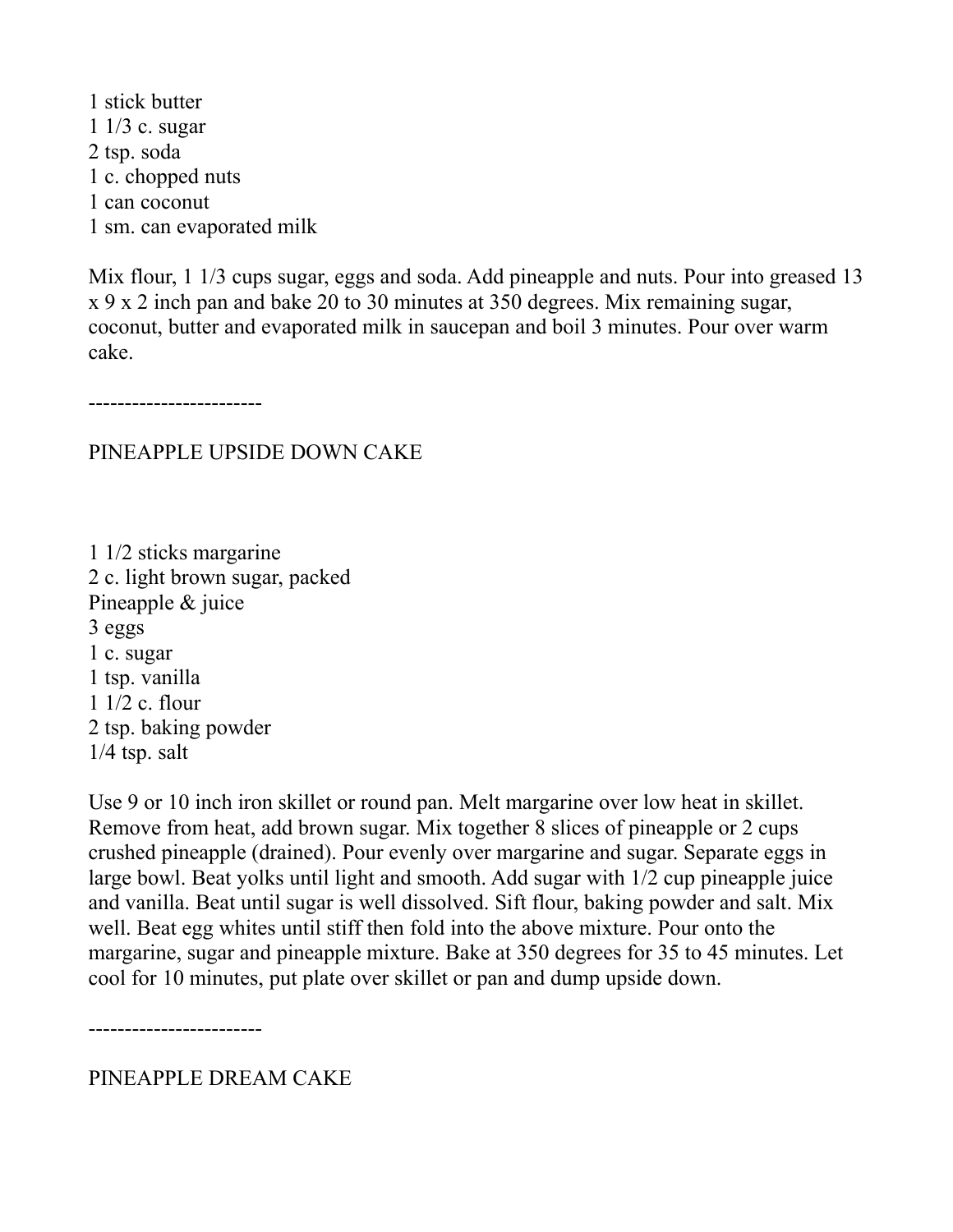1 yellow cake mix 1 lg. can pineapple, crushed 1 lg. pkg. vanilla pudding, instant 1 (8 oz.) Cool Whip

Mix and bake cake mix as directed. Pour into large baking pan. Pour pineapple (juice also) over cake. Prepare vanilla pudding according to directions. Pour over the layer of pineapple. Spread Cool Whip over top and garnish as desired.

------------------------

PUMPKIN CAKE

- 2 c. pumpkin
- 3 c. sugar
- 1 c. oil
- 3 eggs
- 3 c. flour
- $1/2$  tsp. salt
- 1/2 tsp. baking powder
- 1 tsp. ground cloves
- 1 tsp. cinnamon
- 1 tsp. nutmeg
- 1 tsp. baking soda

Blend together in 1 bowl the pumpkin, sugar, oil and eggs. In another bowl, sift and mix together the remaining ingredients. Mix the 2 bowls together until well blended. Bake at 350 degrees for 1 hour and 15 minutes in wax paper-lined 8 or 9 inch pans (unless using Teflon) or 2 loaf pans. Dust with powdered sugar.

------------------------

TEXAS CAKE

1/2 c. sour cream 2 c. sugar 2 eggs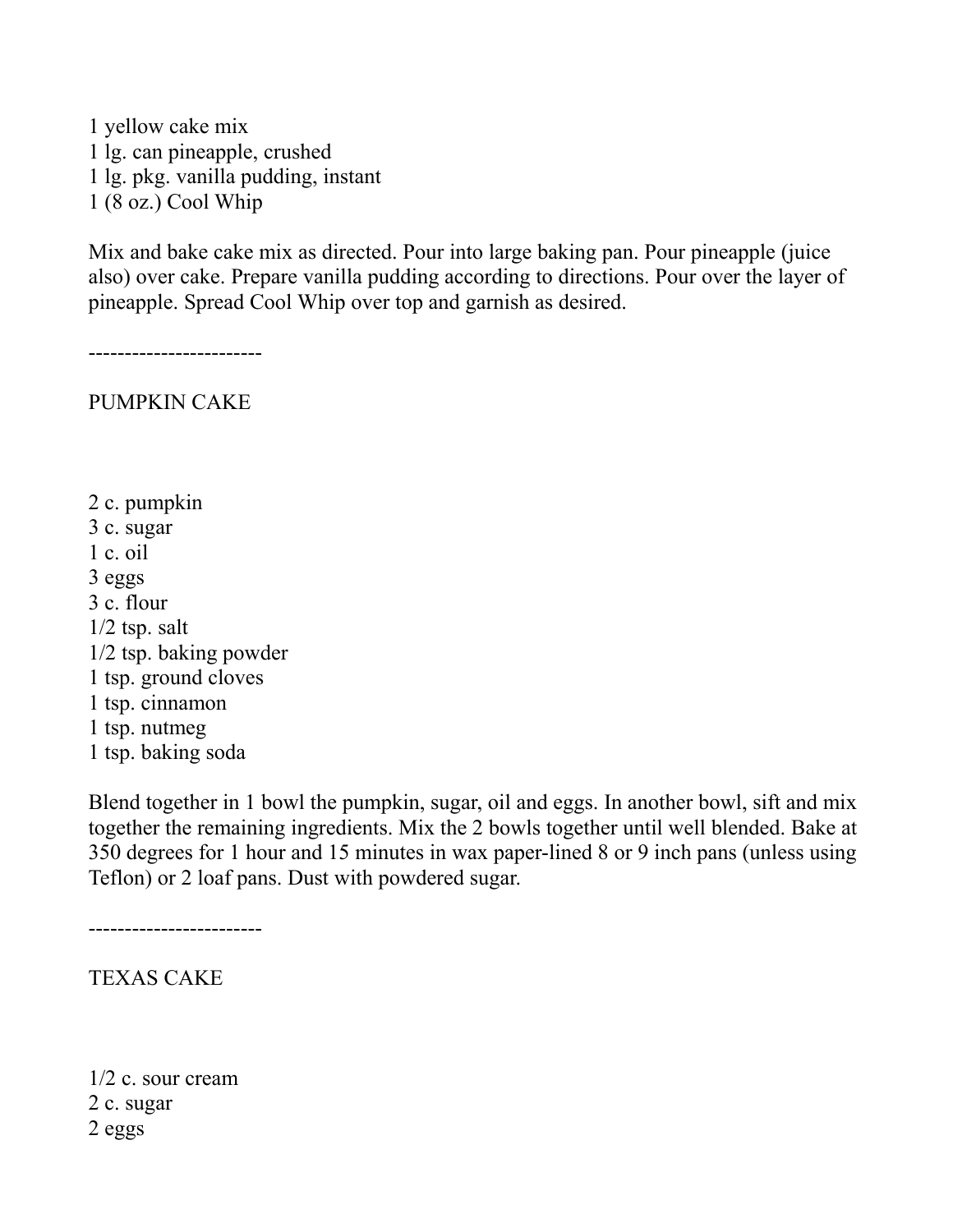2 sticks oleo 1 c. water 4 tbsp. cocoa 2 c. flour  $1/2$  tsp. salt 1 tsp. soda

Cream together sour cream, sugar and eggs. Bring to boil oleo, water and cocoa; add this to creamed mixture. Sift together the flour, salt and soda. Add to batter. Grease shallow jelly roll sheet (with sides). Pour batter into sheet and bake 25 minutes in 350 degree oven. Ice while still warm. --ICING:--

1 stick oleo 6 tbsp. milk 4 tbsp. cocoa 1 box confectioners' sugar 1 tsp. vanilla 1 c. chopped nuts

Bring oleo, milk and cocoa to boil. Add this hot mixture to sugar, vanilla and nuts. Spread on warm cake. Serve with a light meal, as this cake is rich! It may be prepared a week ahead; keeps 1 week if well covered.

------------------------

# FRESH ORANGE CHIFFON CAKE

2 1/4 c. sifted Swansdown cake flour (spoon in lightly) 1 1/2 c. sugar 3 tsp. double-action baking powder 1 tsp. salt

Measure these and sift together into mixing bowl. Make a "well" and add in order: 1/2 c. salad oil (Mazola or Wesson) 5 unbeaten egg yolks Grated rind of 2 oranges (about 2 tbsp.) Juice of 2 oranges plus water to make  $3/4$  c.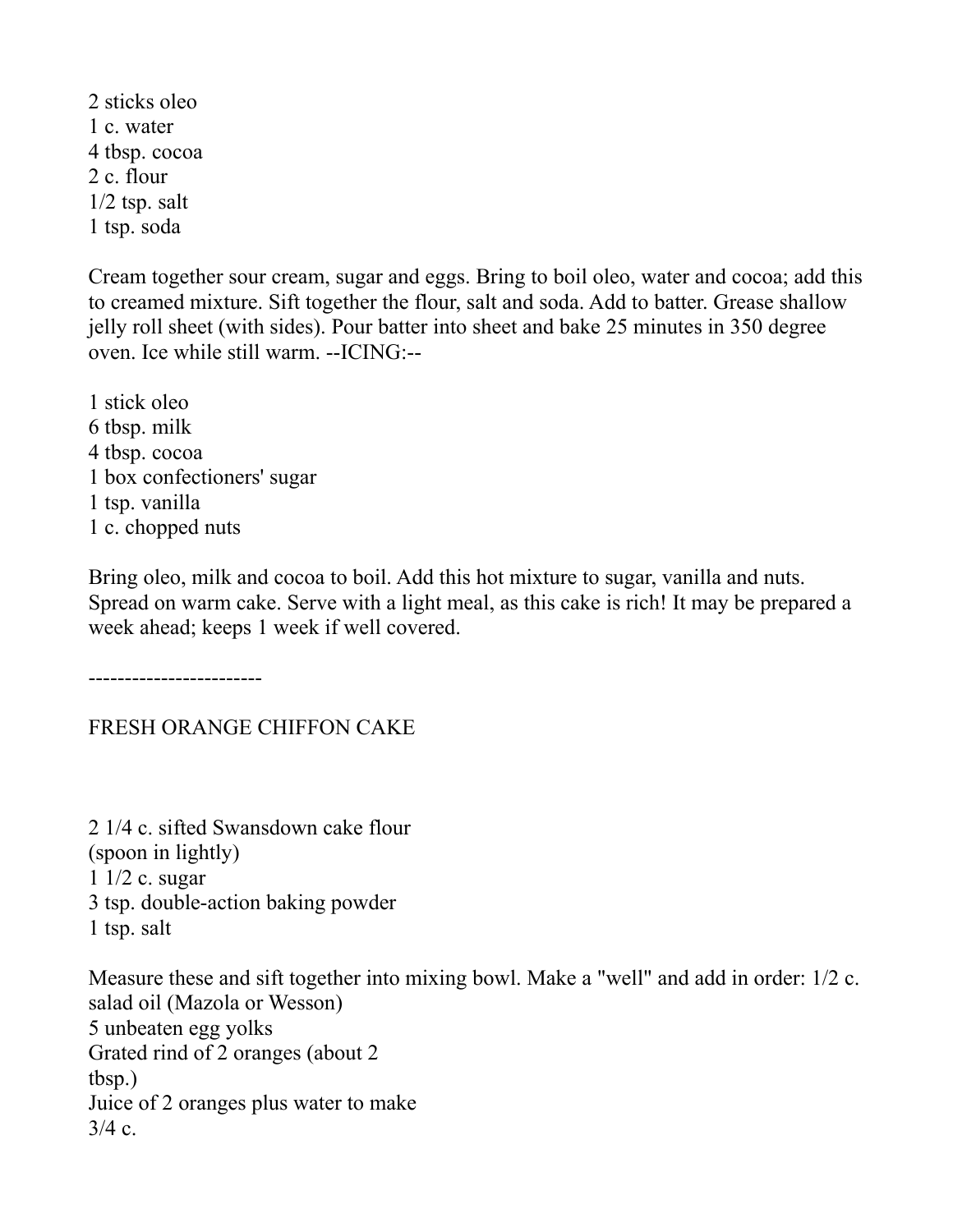Beat with spoon until SMOOTH. Measure into large mixing bowl: 1 c. egg whites (7 to 8) 1/2 tsp. cream of tartar

Whip until whites form VERY STIFF peaks. Much stiffer than for angel food. Pour egg yolk mixture gradually over whipped egg whites - GENTLY folding with rubber scraper JUST until blended. DO NOT STIR! Pour at once into ungreased 10-inch tube pan. Bake in 325 degree oven for 65 minutes. Immediately turn pan upside down, placing tube part over neck of bottle. Let hang until cold. Loosen sides and tube with spatula. Turn out on plate. --ICING:--

 $1\frac{1}{2}$  (3 oz.) pkgs. cream cheese 2 1/4 c. sifted confectioners' sugar Grated rind of 2 oranges (1 1/2 tbsp.)

Cream the cream cheese until light and fluffy. Add gradually sugar and beat well. Stir in orange rind. If too thick, add a few drops orange juice. Ice sides and top of cake. Serves 16.

------------------------

PLUM GOOD CAKE

1 c. cooking oil 2 c. granulated sugar 1/2 tsp. baking soda  $1/4$  tsp. salt 1 oz. red cake coloring 2 sm. jars Gerbers plums with tapioca (baby food) 2 c. cake flour 1 tsp. cinnamon 1/2 tsp. ground cloves 3 eggs 1 c. chopped nuts

Place all ingredients except nuts in mixing bowl and mix 5 minutes. Fold in nuts and bake in bundt or tube pan for 1 hour and 15 minutes at 350 degrees. 1 c. powdered sugar 2 tbsp. lemon juice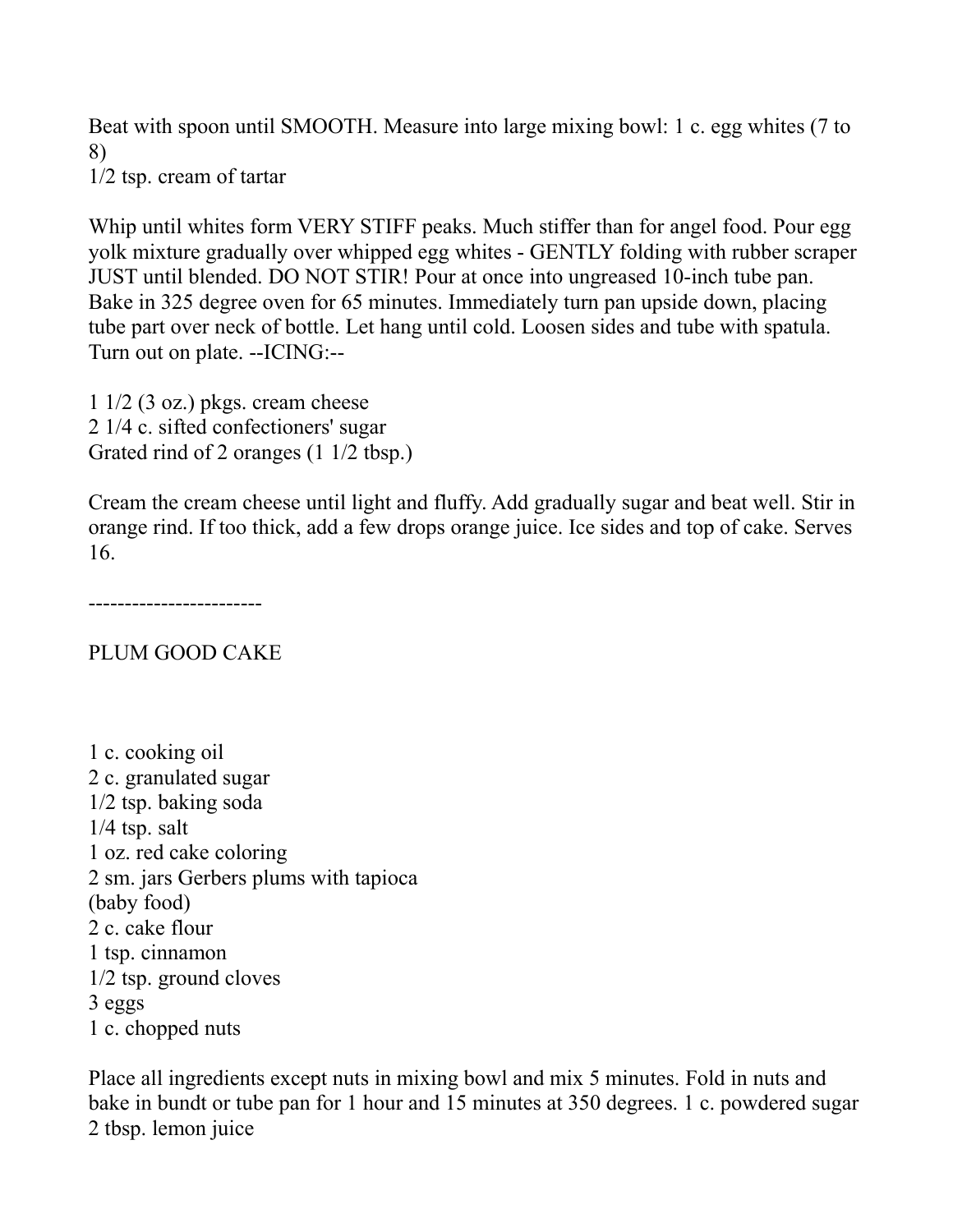This is a pretty cake to serve at Christmas. The recipe comes form Deaconess' publication SCOPE.

------------------------

LEMON CAKE

--GLAZE:--

1/4 c. margarine, melted 1/2 c. lemon juice 2 c. powdered sugar

Heat until sugar is dissolved. Prepare before cake is out of oven. Prepare day before serving, 1 yellow or lemon cake mix as directed. Bake in 13 x 9 x 2 inch pan about 30 to 35 minutes. When cake is done, with fork - punch holes 3/4 of way through. Pour glaze over while both are hot.

------------------------

CHOCOLATE CHIP CAKE

1 pkg. yellow cake mix with pudding 1 sm. pkg. chocolate instant pudding mix 4 eggs 1 c. sour cream  $1/2$  c. oil  $1/3$  c. water 1 (6 oz.) pkg. semi-sweet chocolate chips Confectioners' sugar

In large bowl, combine all ingredients except chocolate chips and confectioners' sugar. Beat well for 4 to 5 minutes. Add chocolate chips and pour into greased and floured tube pan. Bake at 350 degrees for 1 hour. Cool on wire rack. Dust with confectioners' sugar.